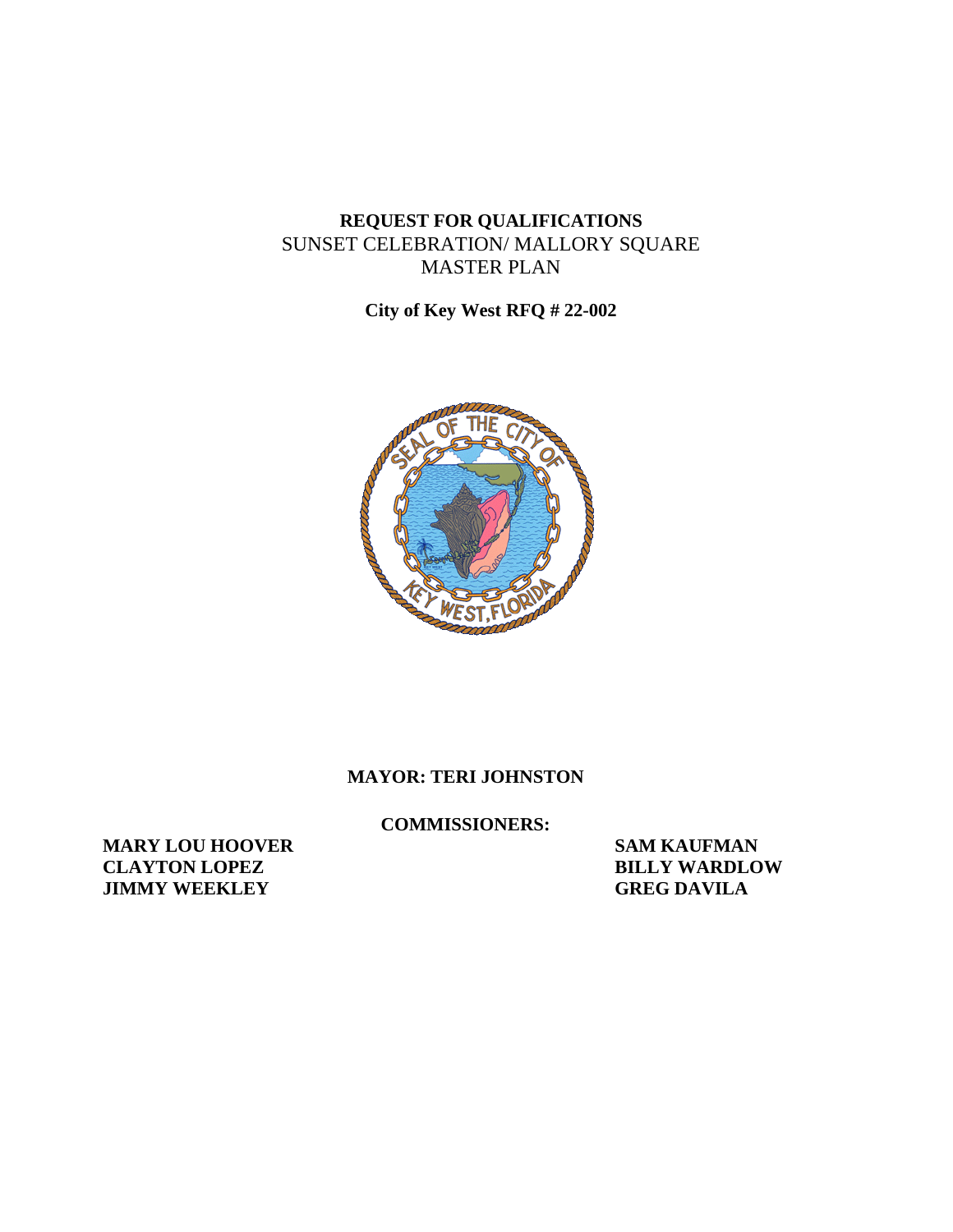

**SUBJECT:** CITY OF KEY WEST REQUEST FOR QUALIFICATIONS # 22-002 SUNSET CELEBRATION/ MALLORY SQUARE MASTER PLAN

**ISSUE DATE:** December 8, 2021

#### **MAIL OR DELIVER RESPONSES TO:**

City Clerk City of Key West 1300 White Street Key West, Florida 33040

**CLARIFICATION SUBMITTAL**

**DEADLINE:** January 17, 2022 12:00 PM LOCAL TIME

**RESPONSES DEADLINE DATE:** February 2, 2022 3:00 PM LOCAL TIME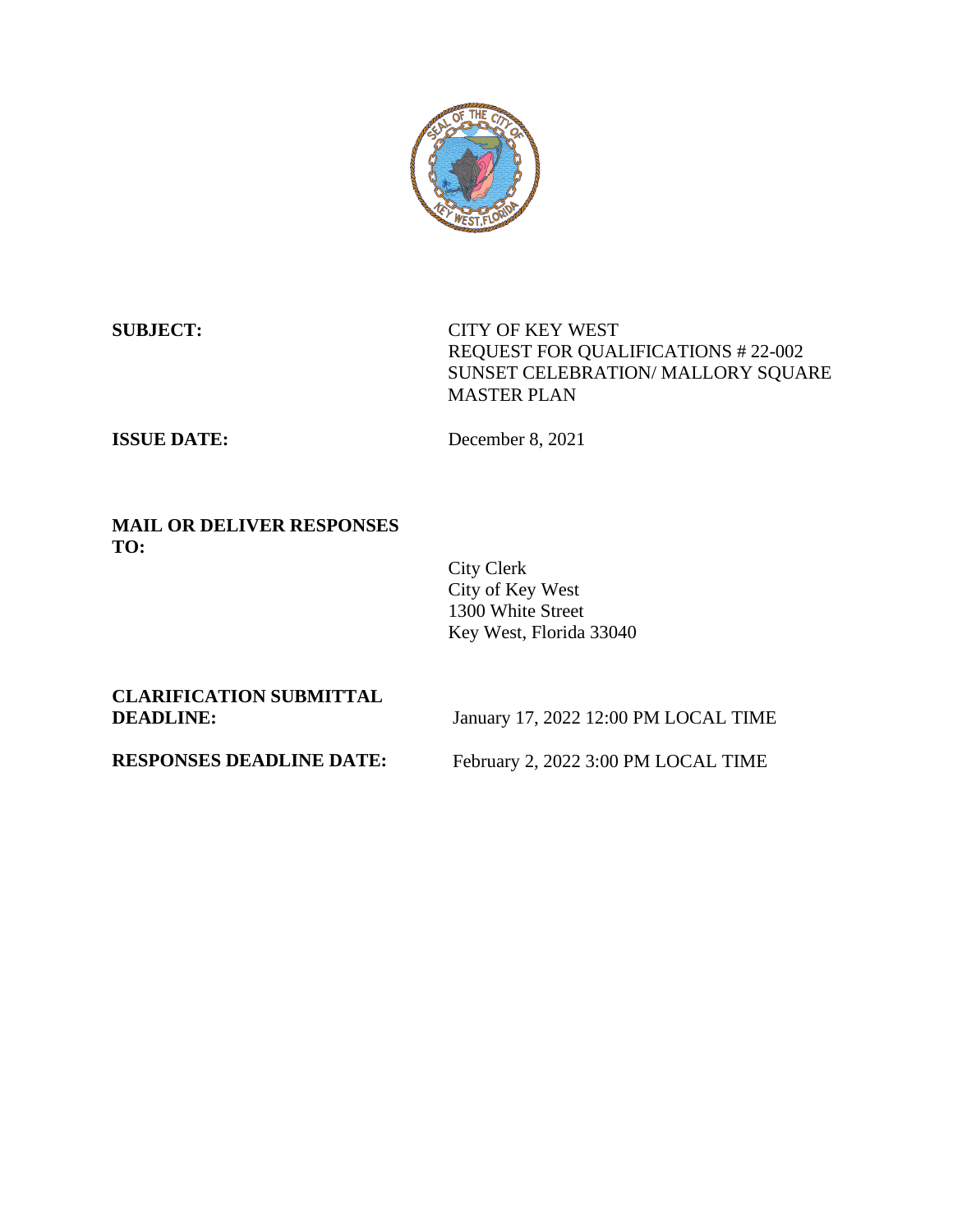| A. GENERAL                                                                                                                                                                                                                                                                                                                                                                                       | $\overline{2}$                                                                                                                  |
|--------------------------------------------------------------------------------------------------------------------------------------------------------------------------------------------------------------------------------------------------------------------------------------------------------------------------------------------------------------------------------------------------|---------------------------------------------------------------------------------------------------------------------------------|
| A.1 Purpose<br>A.2 Project Description<br>A.3 Grant Requirements<br>A.4 Timetable                                                                                                                                                                                                                                                                                                                | $\overline{c}$<br>$\overline{c}$<br>$\frac{2}{3}$                                                                               |
| <b>B. SCOPE OF WORK AND SERVICES</b>                                                                                                                                                                                                                                                                                                                                                             | 4                                                                                                                               |
| B.1 Project history and overview<br>B.2 Landscape architecture, architecture, and historic preservation services<br><b>B.3 Public participation</b><br><b>B.4 Deliverables</b><br><b>B.5 Selection process</b>                                                                                                                                                                                   | 4<br>$\overline{4}$<br>5<br>5<br>$\overline{7}$                                                                                 |
| C. RESPONSE INFORMATION                                                                                                                                                                                                                                                                                                                                                                          | 7                                                                                                                               |
| C.1 Response Information<br><b>C.2 Submission Details</b><br>C.3 Number of Copies<br><b>C.4 Response Preparation Costs</b><br>C.5 Authorized Signature<br>C.6 Property of City<br>C.7 License Requirements<br><b>C.8 Post Contractual Restriction</b><br>C.9 Insurance / Indemnification<br>C.10 Cone of Silence<br>C.11 Response Evaluation<br>C.12 Response Selection<br>C.13 Response Content | 7<br>$8\phantom{1}$<br>9<br>$\mathbf{9}$<br>9<br>$\boldsymbol{9}$<br>$\overline{9}$<br>$\mathbf{9}$<br>9<br>9<br>10<br>10<br>10 |
| Exhibit A: Affidavits                                                                                                                                                                                                                                                                                                                                                                            | 12                                                                                                                              |
| Exhibit B: Submitter Ranking Form                                                                                                                                                                                                                                                                                                                                                                | 26                                                                                                                              |
| Exhibit C: Sample Contract                                                                                                                                                                                                                                                                                                                                                                       | 27                                                                                                                              |
| Exhibit D: Procurement Requirements: 2 CFR 200                                                                                                                                                                                                                                                                                                                                                   | 53                                                                                                                              |

Appendix A: Sunset Celebration at Mallory Square: A Community Vision Plan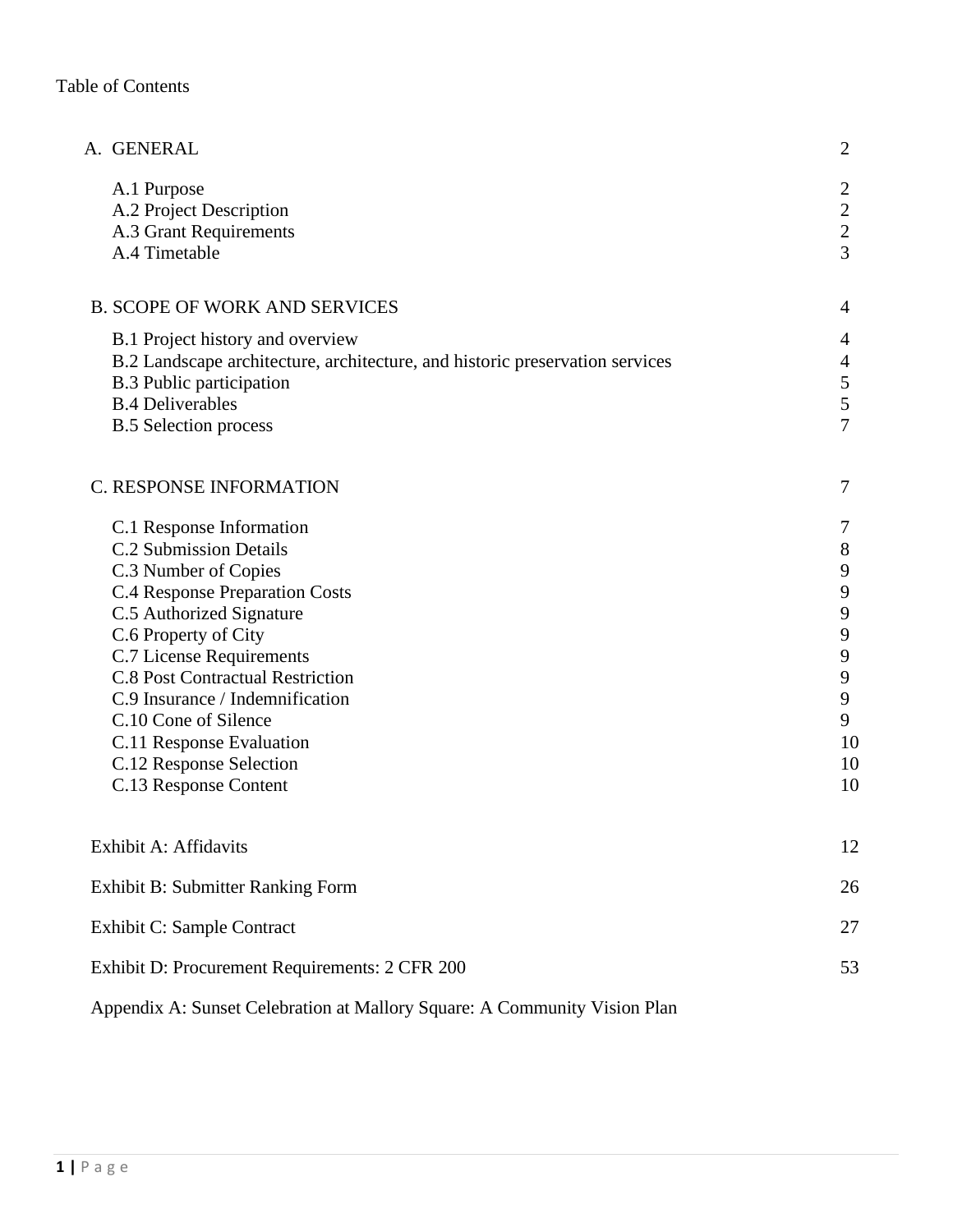# **CITY OF KEY WEST RFQ # 22-002 SUNSET CELEBRATION/ MALLORY SQUARE MASTER PLAN**

# **A. GENERAL**

#### A.1 Purpose

This Request for Qualifications (RFQ) is designed to provide firms with the information necessary for the preparation of competitive responses. The RFQ process is for the benefit of the City of Key West (City) and is intended to provide the City with comparative information to assist in the selection process. This RFQ is not intended to be a comprehensive list of all work and materials necessary to complete the project or supply goods and services. Each firm is responsible for determining all factors necessary for submission of a comprehensive response.

The selected firm or team shall provide services that require expertise in landscape architecture and architecture, with a special emphasis on design for historic waterfronts and public parks/squares in a tropical setting.

#### A.2 Project Description

Mallory Square is the most iconic historic waterfront space in Key West, where visitors and locals have gathered for decades for "sunset celebration". Located on the northwest side of the island, the square is surrounded by significant historic buildings that narrate the history of the mercantile and maritime activities that once drove the island's economy.

The City and community desire to augment this waterfront area, with the assistance of a qualified landscape architecture and architectural team, to attract visitors and locals beyond sunset hours. Needed professional services are further described in Section B, Scope of Work/Services.

Key services include:

- 1) Landscape architecture
- 2) Architecture
- 3) Historic preservation
- 4) Civil engineering

Auxiliary services include:

- 5) Continuing public outreach
- 6) Wayfinding/signage design

# A.3 Grant Requirements

Federal or State Funding:

In anticipation of potentially receiving Federal or State funds for this project in the future, the City will comply with §200.318 - §200.327 of 2 CFR 200. Please refer to Exhibit D "Procurement Requirements: 2 CFR 200" for details.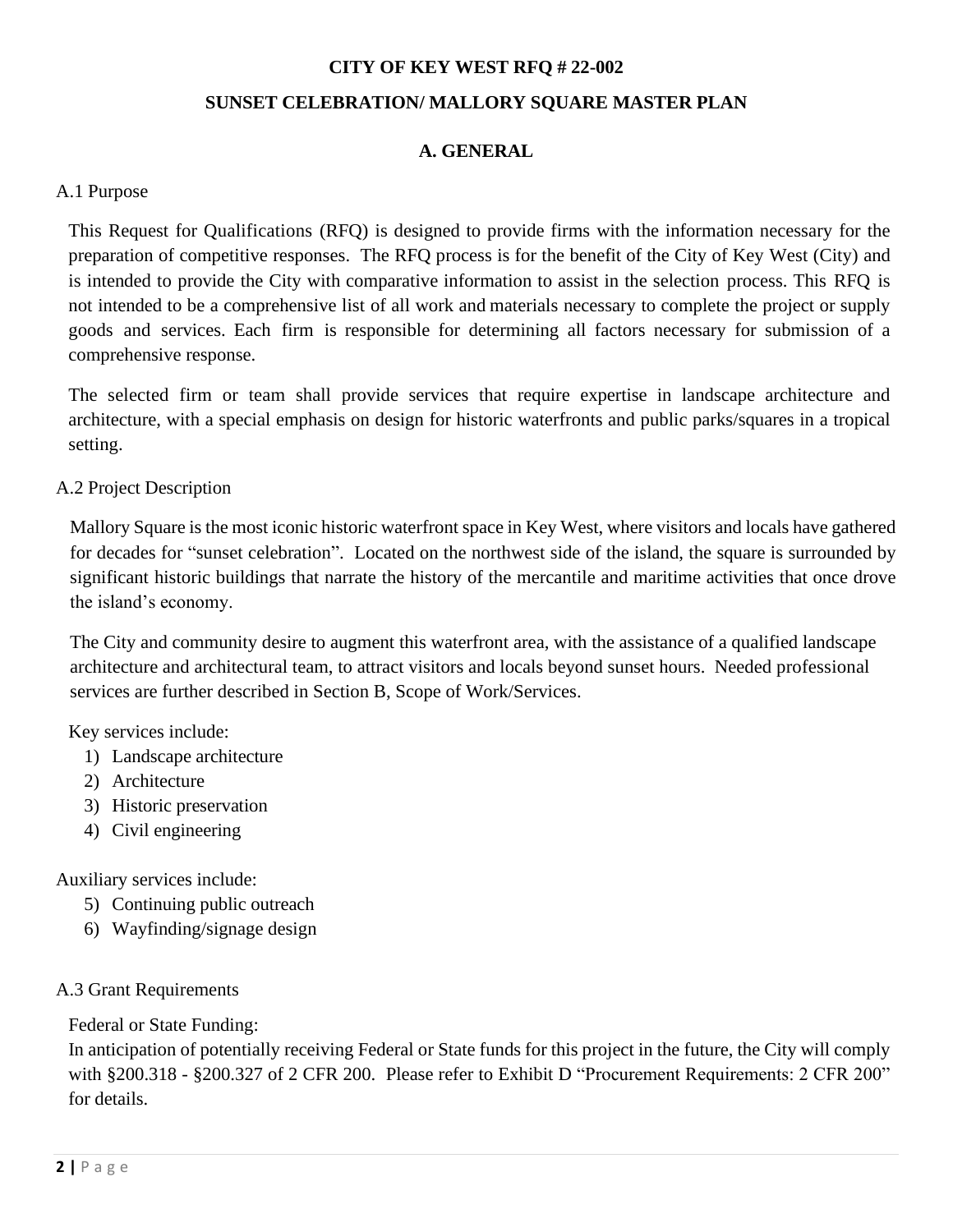Monroe County Tourist Development Council Grant Funding:

This project will be funded in part through Monroe County Tourist Development Council Grant Funding. The selected firm shall coordinate with the City to meet grant stipulations including deadlines.

# A.4 Timetable

RFQ Advertised December 8, 2021 Mandatory Pre-Submittal Meeting January 6, 2022, 10 a.m. Deadline for written questions January 17, 2022, 12 p.m. RFQ Submittal Due Date February 2, 2022, 3 p.m. Selection Committee Ranking February 14, 2022 (time TBD) City Commission Final Selection March 1, 2022 (tentative)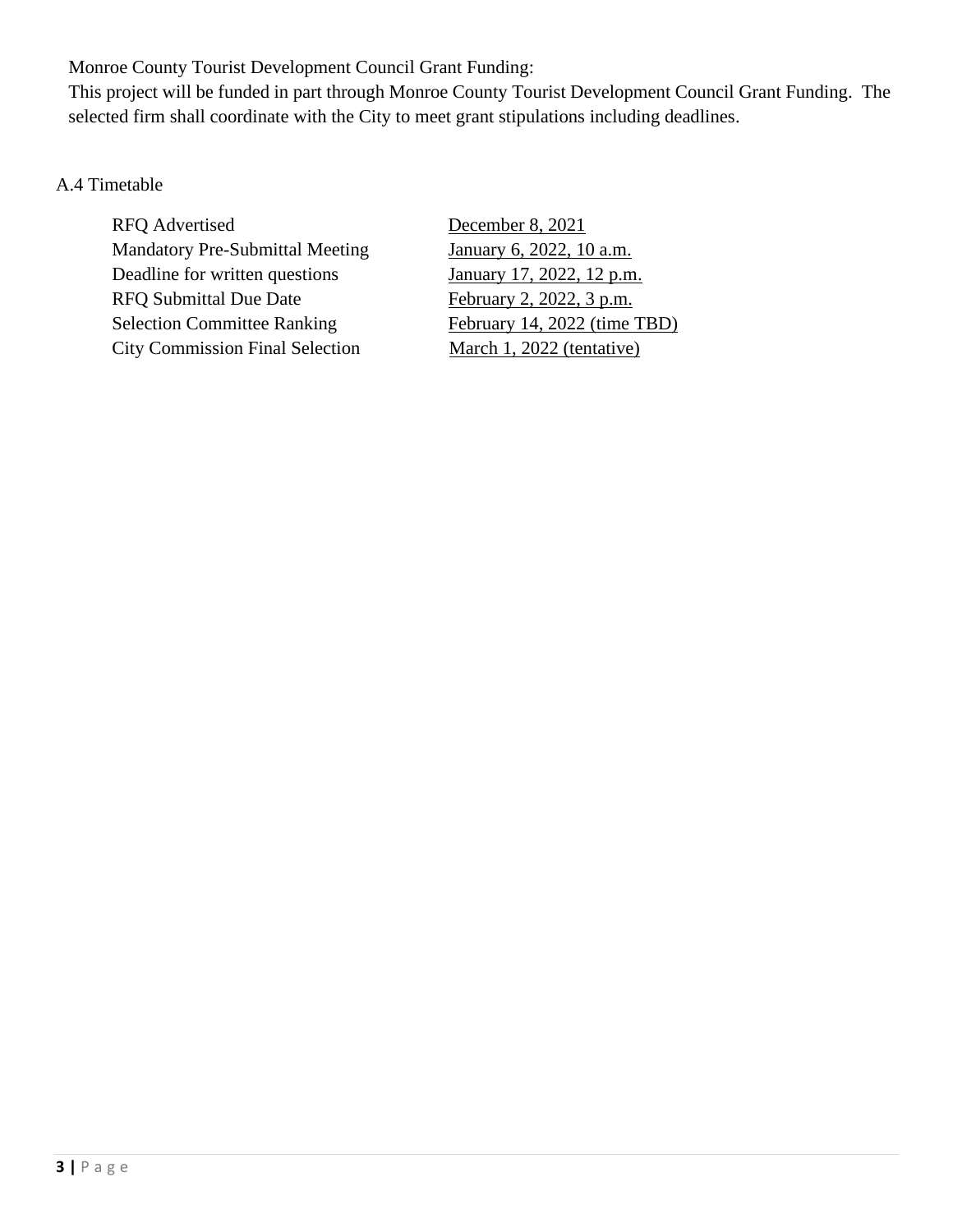#### **B. SCOPE OF WORK AND SERVICES**

#### B. 1 Project history and overview

City staff began this project in the spring of 2021 with a public outreach effort to establish a "Community Vision Plan" for Sunset Celebration at Mallory Square. Staff suggested four main areas for improvement: lighting, seating, shade, and signage. In order to receive input, staff conducted public workshops and met with tenants of Mallory Square area properties not only to establish existing challenges and assets, but also to understand community members' vision for Mallory Square. Landscaping, zoning, connectivity, and programming were then established as other topics for discussion. Public outreach included four workshops, one of which was held via Zoom, from March 11th to April 15th. Sixty local residents participated in the workshops.

Simultaneously with the workshops, the City created an online survey, which was open from March 19th to April 30th. The report entitled, "Sunset Celebration at Mallory Square: A Community Vision Plan", attached to this document as Exhibit E summarizes findings reflecting the aforementioned public outreach process. This report and associated raw data should be utilized by the vendor to establish priorities and help guide development of the Sunset Celebration/Mallory Square Master Plan.

The narrative in sections B.1.- B.5. describe tasks and deliverables, which shall include a final master plan with conceptual drawings and renderings, including the expansion of the Waterfront Theater towards the square. Construction drawings for shade features and public bathrooms are also required as part of the deliverables.

B.2 Landscape architecture, architecture, and historic preservation services





The vendor shall complete any necessary preliminary work, including review of the document, "Sunset Celebration at Mallory Square: A Community Vision Plan", and associated raw data, to draft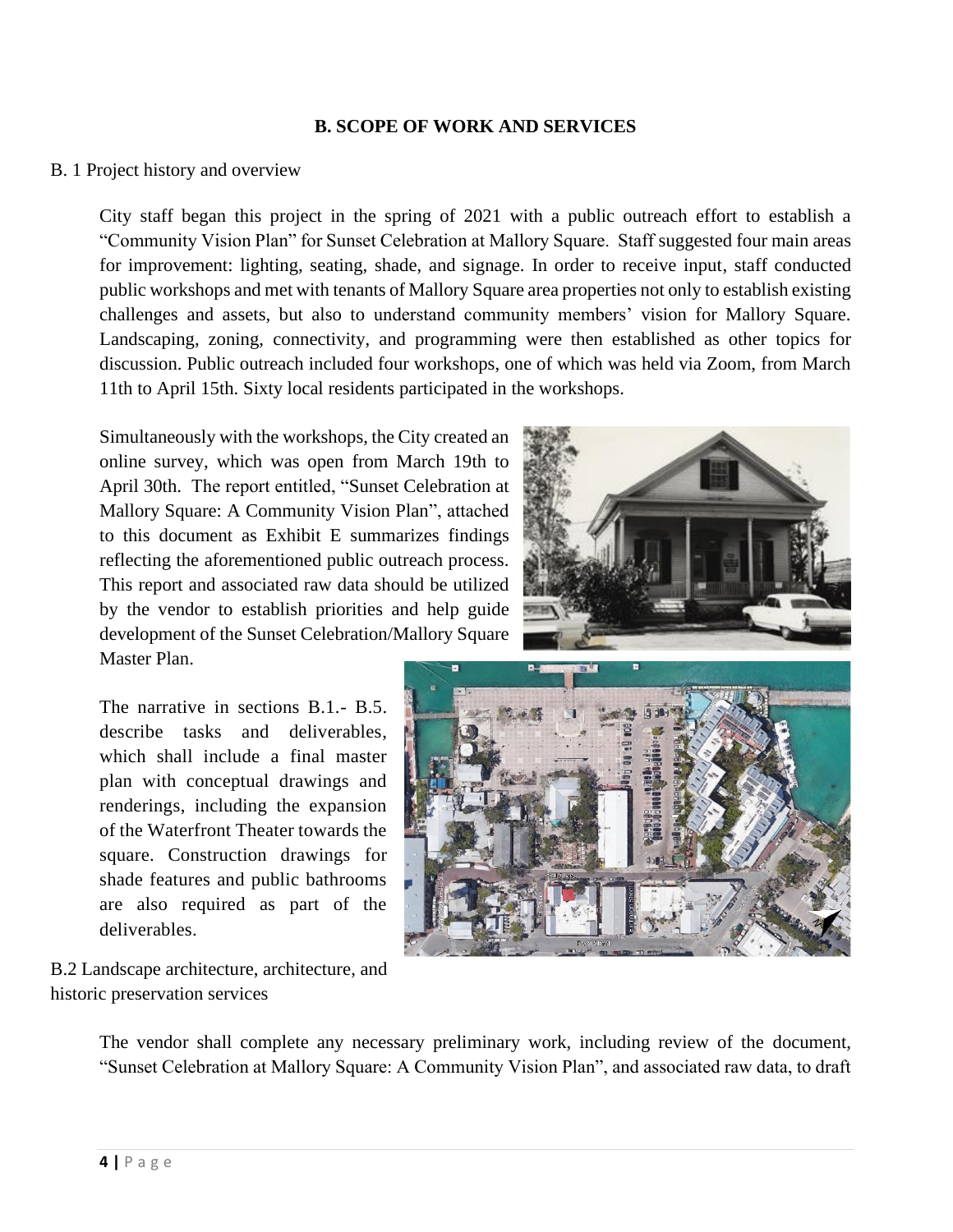alternative master plan concepts for Mallory Square. The plan shall be primarily associated with the square itself but shall include features to link together all eleven (11) adjacent City-owned parcels, which include historic buildings and structures.

The master plan will allow for construction drawings to revitalize the square through the creation of a park-like environment surrounding the historic Hospitality House and Cable Huts, and an overall improved visitor experience through installation of landscaping, hardscape (seating, ground surface finishes), lighting, wayfinding (signage), and comfort features, including public restroom facilities and shade structures to ensure the space is inviting throughout the day and evening. The master plan must also include the expansion of the Waterfront Theater on its west elevation to allow for outdoor performances and access to the square from the rear of the historic structure.

The master plan will include recommended improvements for access and circulation within and beyond the square to Zero Duval and Truman Waterfront Park through waterfront promenades and walkways. Central landscape and hardscape features must seamlessly incorporate and feature existing historic structures and sites, while allowing for increased reuse of the square and Port services associated with the T-Pier. The vendor must endeavor to integrate designs with the City initiated Duval Revitalization and Resiliency Plan.

#### B.3 Public participation

The vendor shall coordinate with City staff to continue to incorporate public input throughout the design process. Draft alternative master plan design concepts shall be prepared for review by the community in a public workshop setting, and virtually. The vendor shall prepare a final master plan and designs and shall present them for review and adoption by local Boards and Commissions, including the City Commission.

# B.4 Deliverables

*Master Plan:* The master plan and architecture deliverables should incorporate comfort features including new public bathroom facility(ies), shade features, improved internal circulation in the square, landscaping and hardscaping (to include seating areas), lighting, and opportunities for expanded land uses and programming. The plan should include narrative descriptions of proposed improvements and potential land use and programmatic opportunities. The master plan will incorporate specific design solutions to optimize access to the square and improve circulation within the square, and should be planned in conjunction with City staff. Architectural deliverables shall also include conceptual and construction drawings to expand and open the rear of the historic City-owned Waterfront Playhouse theater structure; these designs must be coordinated with City Management and the tenant: the Waterfront Playhouse board and director. The master plan shall fully integrate the theater's renovations, and opportunities for indoor/outdoor theater performances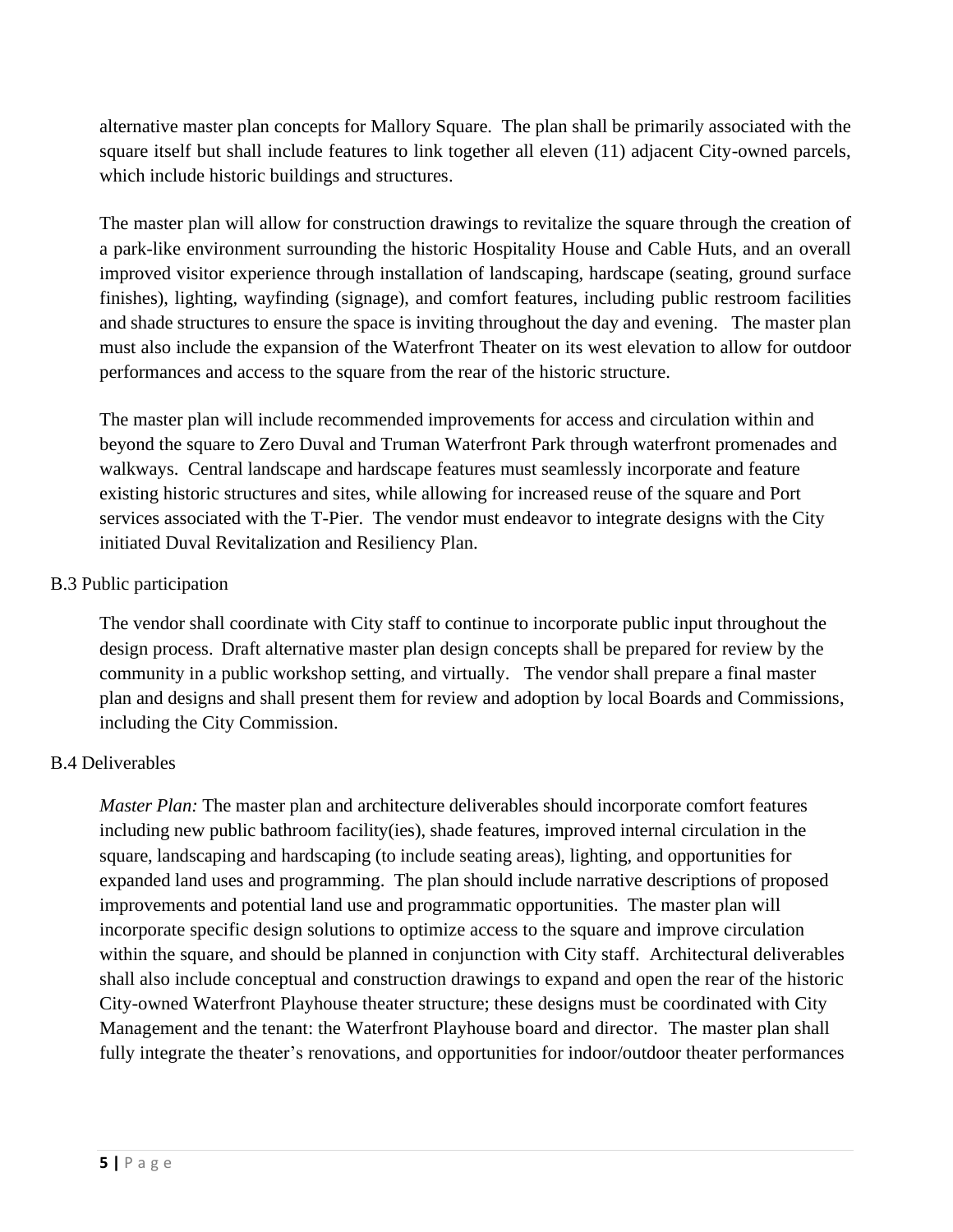into the overall landscape plan for the Square. *The master plan should be completed and prepared for City Commission approval within twelve (12) months of contract execution. Master plan deliverables shall include site plans, site data, renderings, detailed landscape plans and elevations sufficient for Major Development Plan review and approval by the City of Key West's Tree Commission, Historic Architectural Review Commission, Planning Board, and City Commission.* 

*Wayfinding/Signage and connectivity:* The Master Plan shall include a comprehensive wayfinding and signage strategy, incorporating previous public input, including well developed designs. This strategy and these designs must be closely coordinated with the local arts and business community, nearby property owners, and City of Key West Historic Preservation staff. This work shall include recommendations on improvements for accessibility to the square, and connections to adjacent City properties and businesses, to Zero Duval by waterfront walkway (if agreeable to private property owners), to Duval Street, the Southernmost Point, and Truman Waterfront Park. Connectivity to Truman Waterfront Park would be by waterfront or, as an alternative, through the Truman Annex. The vendor shall include conceptual designs for waterfront promenades to link the square with nearby sites of interest. *Finalized wayfinding plan and designs for each specific feature should be finalized through City Management within six (6) to twelve (12) months of contract execution*

# *Construction drawings/ architectural and civil engineering services*

The Vendor shall provide preliminary drawings, including elevations, for at least initial phases of the full master plan buildout, but must include construction plans for shade feature(s), and public bathroom facility(ies), and the expansion of the rear portion of the historic Waterfront Playhouse Theater. These drawings must be complete sets sufficient for permitting. Designs shall include initial cost estimates. *Construction drawings must be completed for permitting within 24 months of contract execution.*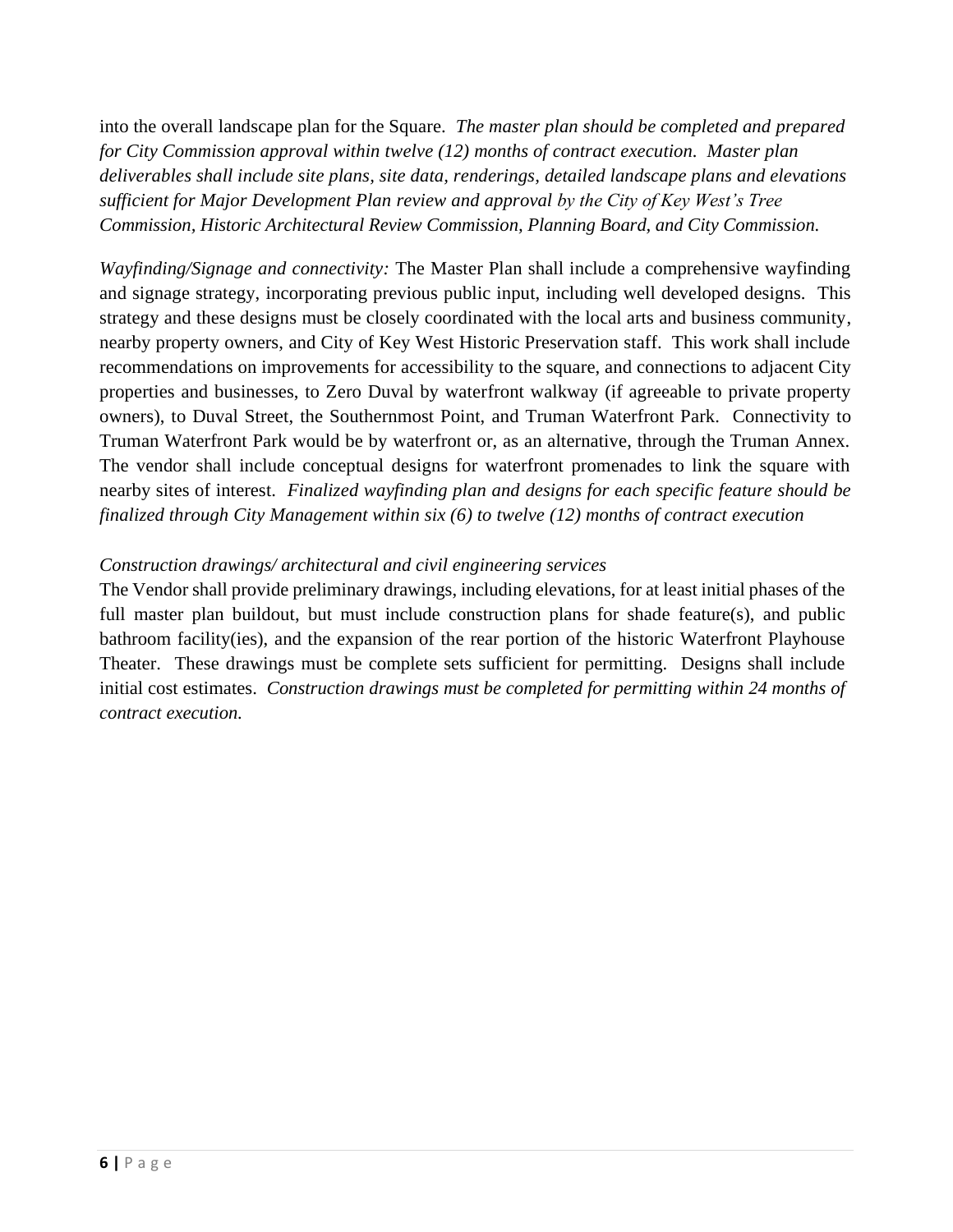B.5 Selection Process

The competitive selection process provided for this RFQ will focus on the qualifications and prior history of performance on similar projects of each prime firm (consultant) and the members of the prime firm's proposed team, in accordance with the selection criteria set forth below (and as included in Exhibit B, Submitter Ranking Form).

| <b>SELECTION CRITERIA</b>                                                                                                          | <b>POINTS</b><br><b>ALLOWED</b> |
|------------------------------------------------------------------------------------------------------------------------------------|---------------------------------|
| Vendor's history and success in performing similar<br>projects (including subconsultant teams) through<br>examples and references. | 20                              |
| Qualifications and experience of assigned personnel                                                                                | 15                              |
| Landscape architecture design experience specific to<br>South Florida and the Florida Keys region                                  | 20                              |
| Landscape architecture design experience specific to<br>oceanfront sites                                                           | 20                              |
| Depth of architectural design experience associated<br>with historic sites and structures                                          | 20                              |
| Public participation expertise                                                                                                     | 5                               |
| <b>Total Points</b>                                                                                                                | 100                             |

# **C. RESPONSE INFORMATION**

# C.1 Response Information

The evaluation of the RFQ will be based on a respondent's aptitude, experience and approach to tasks as identified herein by the City. Responses should be submitted to the submittal address by the date and time listed in the submission details. The City will not be responsible for submittals that are delinquent, lost, mismarked, or sent to an address other than that given above. The City reserves the right, after opening the submittal, to reject any or all responses, or to accept the response(s) that in its sole judgment is(are) in the best interest of the City. Also, the City will not be responsible for responses submitted after the specified date and time.

A **mandatory pre-Submittal Meeting will be held at 10:00 AM on January 6, 2022**, at Key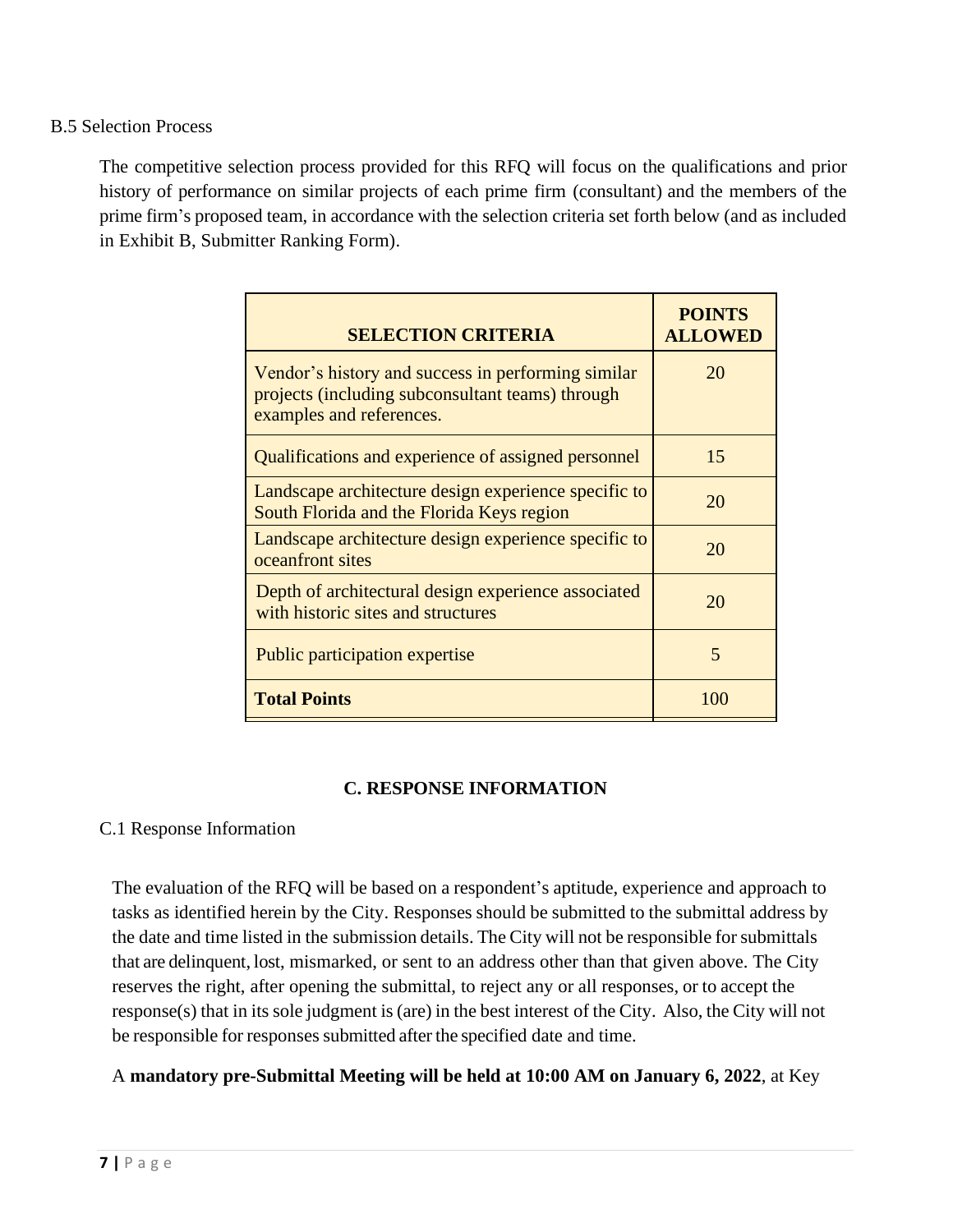West City Hall 1300 White Street, second floor City Manager's Conference Room, Key West, Florida. The mandatory pre-Submittal meeting may be attended by Zoom and invitations will be provided separately. All questions from any Proposer regarding the RFQ or matters relating thereto must be submitted to Donna Phillips donna.phillips@cityofkeywest-fl.gov via email no later than **12 p.m. on January 17, 2022.** Each question must identify the section number in this RFQ for which clarification is being requested. City will respond to all properly submitted questions by addendum at least five $(5)$  business days prior to the date that the Proposals are due. All questions will be posted as an addendum at [www.cityofkeywest-fl.gov](http://www.cityofkeywest-fl.gov/) and [www.DemandStar.com.](http://www.demandstar.com/)

#### C.2 Submission Details

#### 1. **Submit to:**

City Clerk, City of Key West 1300 White Street Key West, Florida 33040

# 2. **Due Date: February 2, 2021** NO LATER THAN 3 PM

#### 3. **Identification of Responses:**

Responses shall be submitted in a sealed envelope, clearly marked on the outside "**Qualifications for Sunset Celebration/ Mallory Square Master Plan, RFQ # 22-002."** addressed and delivered to the City Clerk at the address and by the date and time noted above.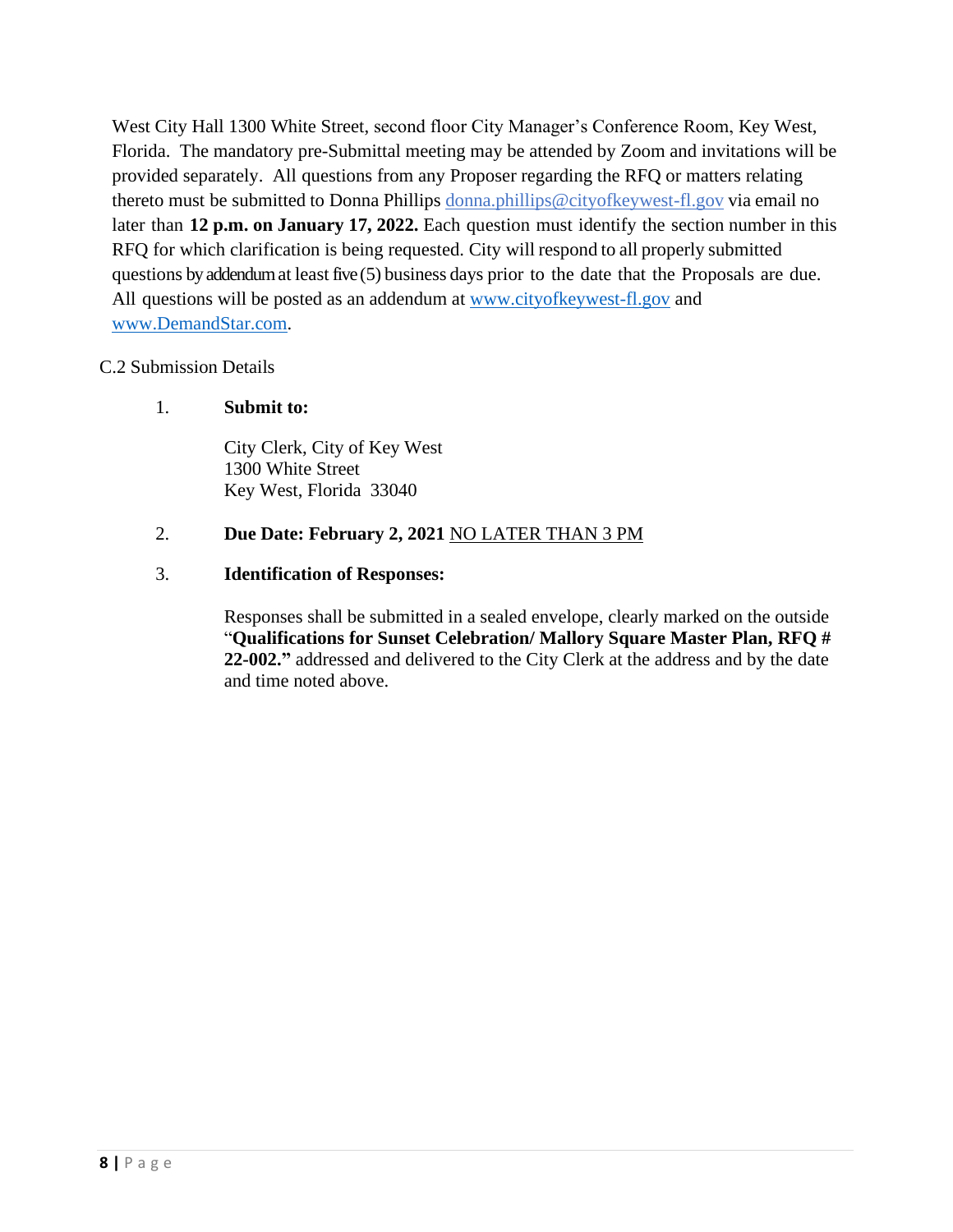#### C.3 Number of Copies

Applicants shall submit seven (7) printed copies and (2) two flash drives, each with a single PDF file of the complete qualifications submittal. PDF shall be named "*Firm Name* RFQ #22-002."

C.4 Response Preparation Costs

Response preparation costs are the applicant's total responsibility.

#### C.5 Authorized Signature

The initial response must contain the signature of a duly authorized officer or agent of the proposer's company empowered with the right to bind the respondent to the RFQ. The respondent must provide evidence of the authority of the officer or agent to bind the respondent.

#### C.6 Property of the City

All responses and related materials provided to the City related to this RFQ will become the property of the City of Key West.

#### C.7 License Requirements

The selected respondent will also be required to obtain and maintain a City of Key West Business Tax Receipt for the duration of the work.

C.8 Post Contractual Restriction

Paragraph Not Used

C.9 Insurance /Indemnification

Per Paragraph 7.9 in Exhibit C (Sample Contract)

C.10 Cone of Silence

Pursuant to Section 2-773 of the City of Key West Code of Ordinances, as amended, a "Cone of Silence" shall be in effect during the course of a competitive solicitation. Cone of Silence Affidavit, attached hereto under Exhibit A.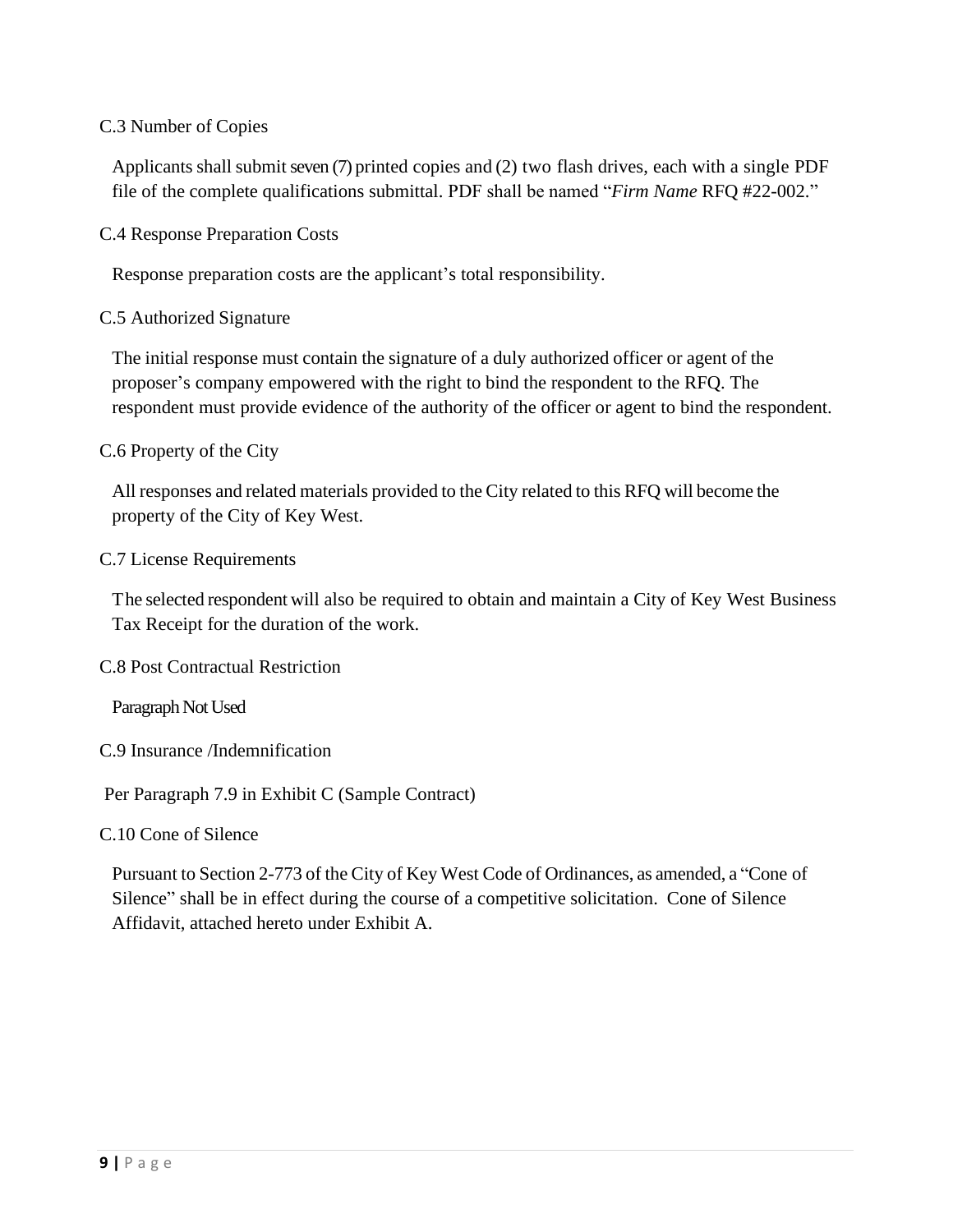#### C.11 Response Evaluation

Responses will be ranked in accordance with the Selection Criteria as noted above and attached hereto as Exhibit B, Submitter Ranking Form. A ranking committee will be formed by the City Manager and may include members of the community and/or City of Key West staff.

#### C.12 Response Selection:

All complete and responsive submittals will be evaluated by a City Manager appointed ranking committee at a publicly noticed meeting. The City of Key West reserves the right to ask questions, seek clarification of any or all Submitters as part of its evaluation. Evaluation and ranking will be accomplished using the Submitter Ranking Form (Exhibit B). Each short-listed respondent will be required to make a presentation of no more than 10 minutes to the City Commission; the exact length of the presentation is up to the discretion of the Commission. Final award will be made by the City Commission, based solely on that response which, in their opinion, is in the best interest of the City of Key West, all factors considered, irrespective of the City Manager appointed ranking committee ranking.

A final contract, including a detailed scope and fee, must be negotiated by the City Manager and then approved by the City Commission. The City reserves the right, without qualification, to exercise discretion and apply its judgment with respect to any responses submitted, as well as to reject all responses.

#### C.13 Response Content:

The City requires the Proposer to submit a concise response clearly addressing all the requirements outlined in this RFQ. Responses must include, at a minimum, the following sections in the order indicated.

- 1. *Cover Letter –* No more than one page
- 2. *Information Page* Include project name, name of vendor (prime) submitting the response, contact information (phone and email) for the person who will act as project manager and contact information for the person who has authority to make representations for the firm, including name, title, address, telephone and fax numbers and email addresses.
- 3. *Organization Chart* Show prime consultant,sub-consultants, key personnel, areas of responsibility and location of personnel.
- 4. *Company Information* Background information about the vendor and each subcontractor and the services each provides.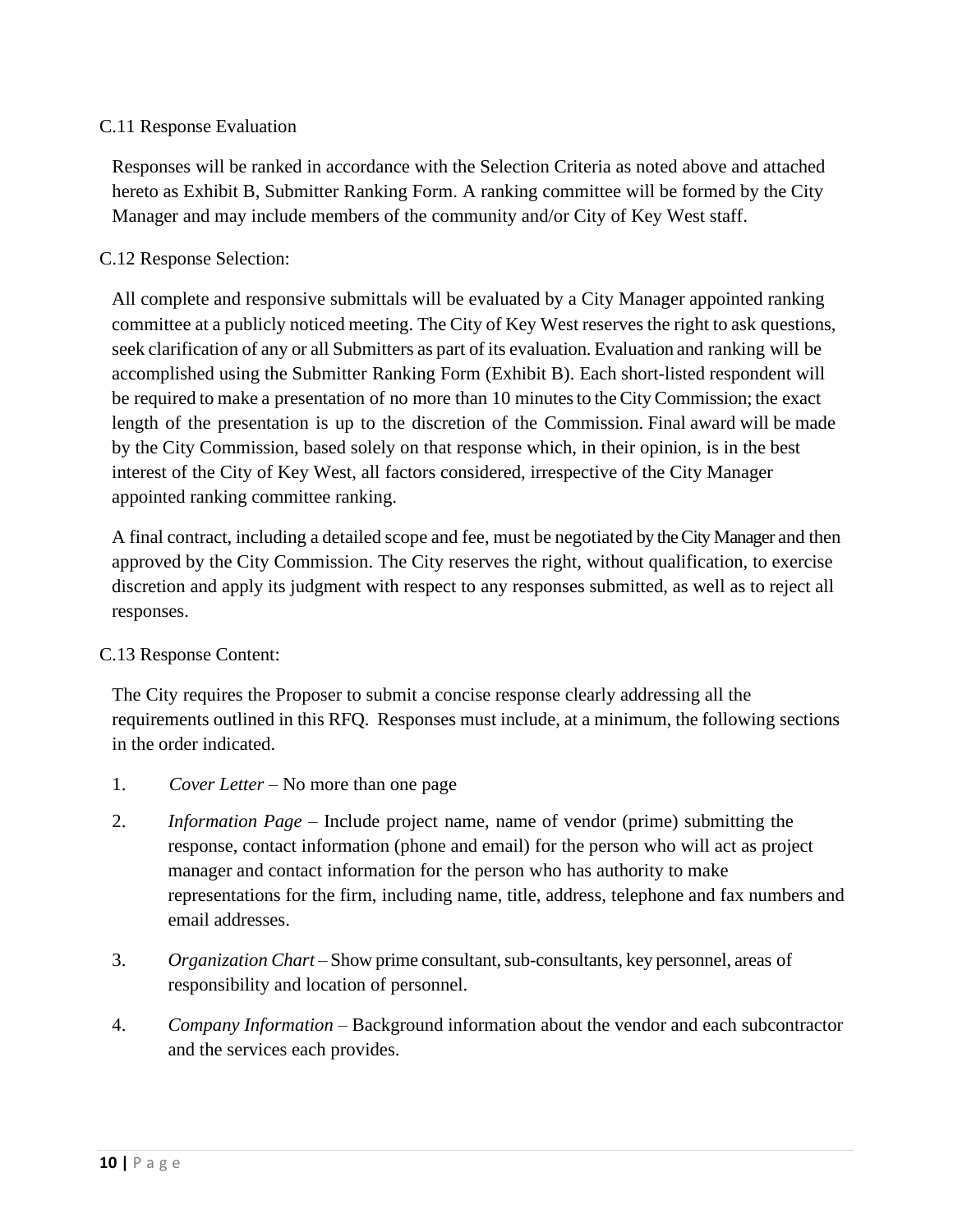- 5. *Methodology and Approach* Descriptions which enable the City to assess the proposer's capability to perform requested services in a structured and efficient manner. Provide provide sufficient information for the City ranking committee to assess qualifications per the Selection Criteria noted in Section B.5, above.
- 6. *Personnel* Resumes of the principals(s) assigned to the project and staff personnel, and/or subcontractors available to support the proposed efforts.
- 7. *Qualifications* Description of relevant experience for the firm and each subcontractor connected with providing similar project work. Experience of team members working successfully together on other similar projects should be included.
- 8. *Representative Landscape Architecture/Architectural Experience and Client References* – Submit descriptions of similar assignments which were conducted by the consultant, including other agency/client's contact name, telephone number, and email address.
- 9. *Sworn Statements and Affidavits –* The Consultant shall have signed and returned all forms attached herein as Exhibit A (Anti-Kickback, Non-Collusion, Public Entity Crimes, Etc.).

**Total proposal length (not including required forms, Sworn Statements, or Affidavits) will not exceed 15 double (30 single) sided pages.**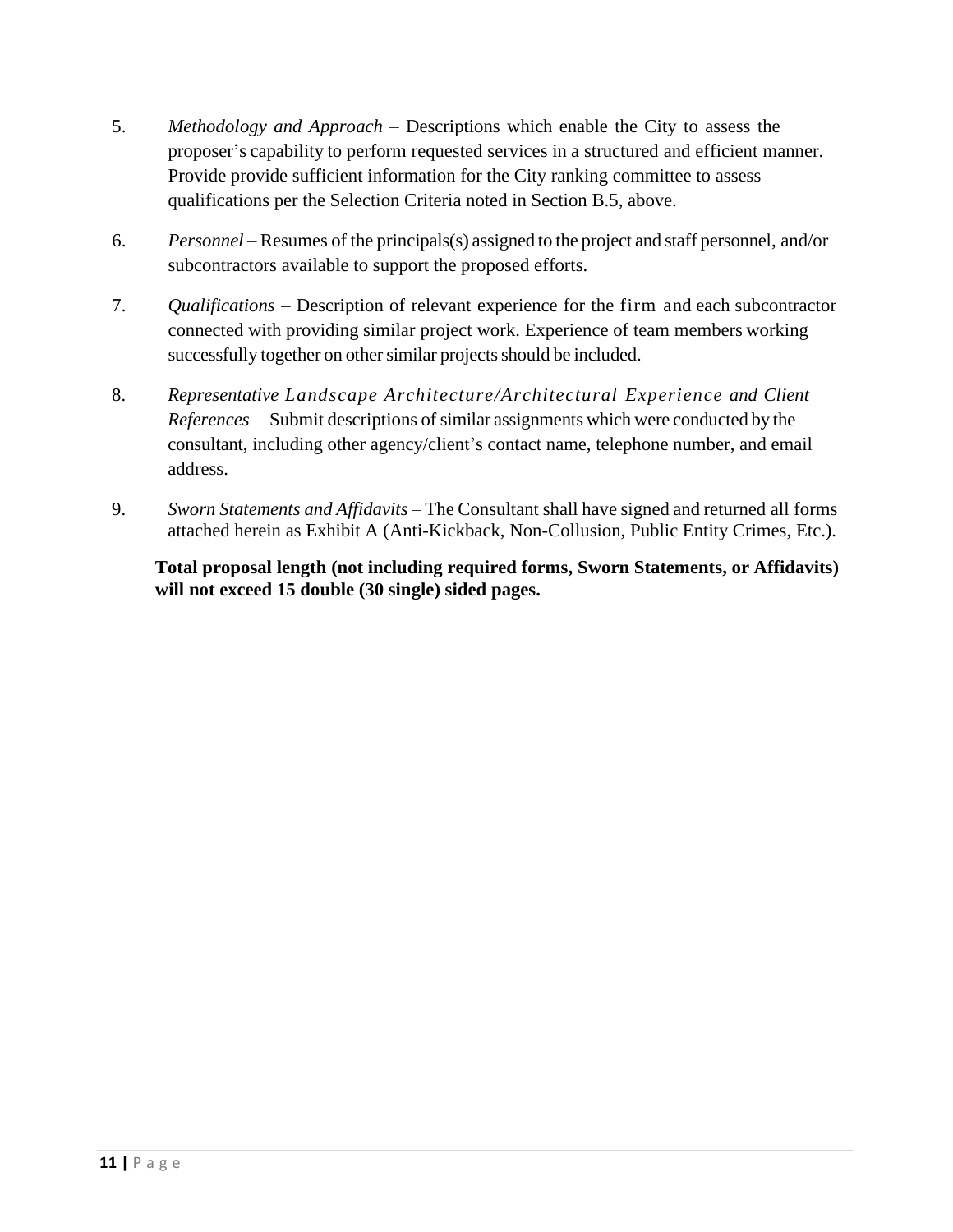**Exhibit A: Affidavits**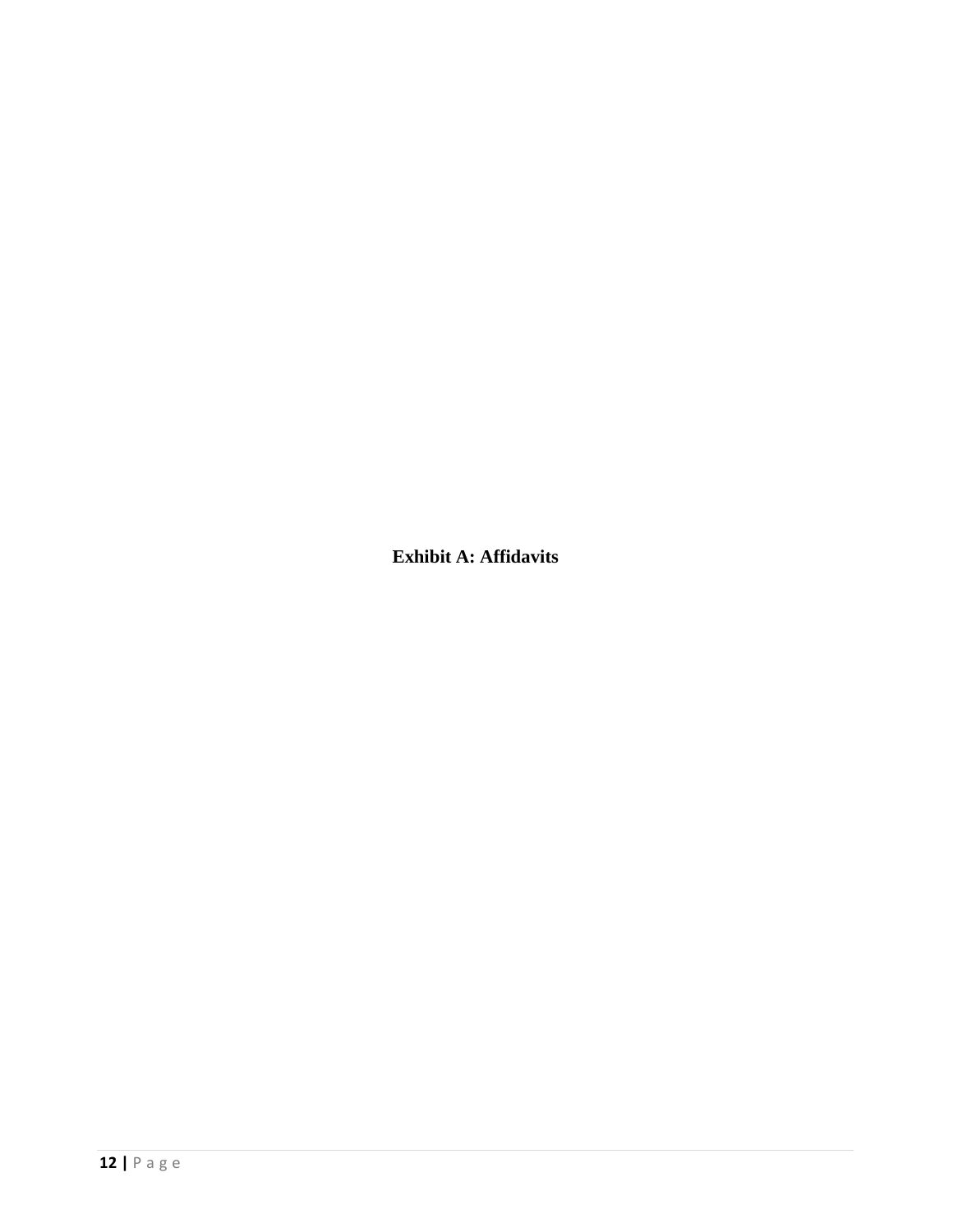# **ANTI-KICKBACK AFFIDAVIT**

STATE OF\_\_\_\_\_\_\_\_\_\_

COUNTY OF\_\_\_\_\_\_\_\_\_\_\_\_

I the undersigned hereby duly sworn, depose and say that no portion of the sum herein response will be paid to any employee of the City of Key West as a commission, kickback, reward or gift, directly or indirectly by me or any member of my firm or by an officer of the corporation.

BY:

sworn and prescribed before me this day of , 2021

NOTARY PUBLIC, State of Florida

My commission expires: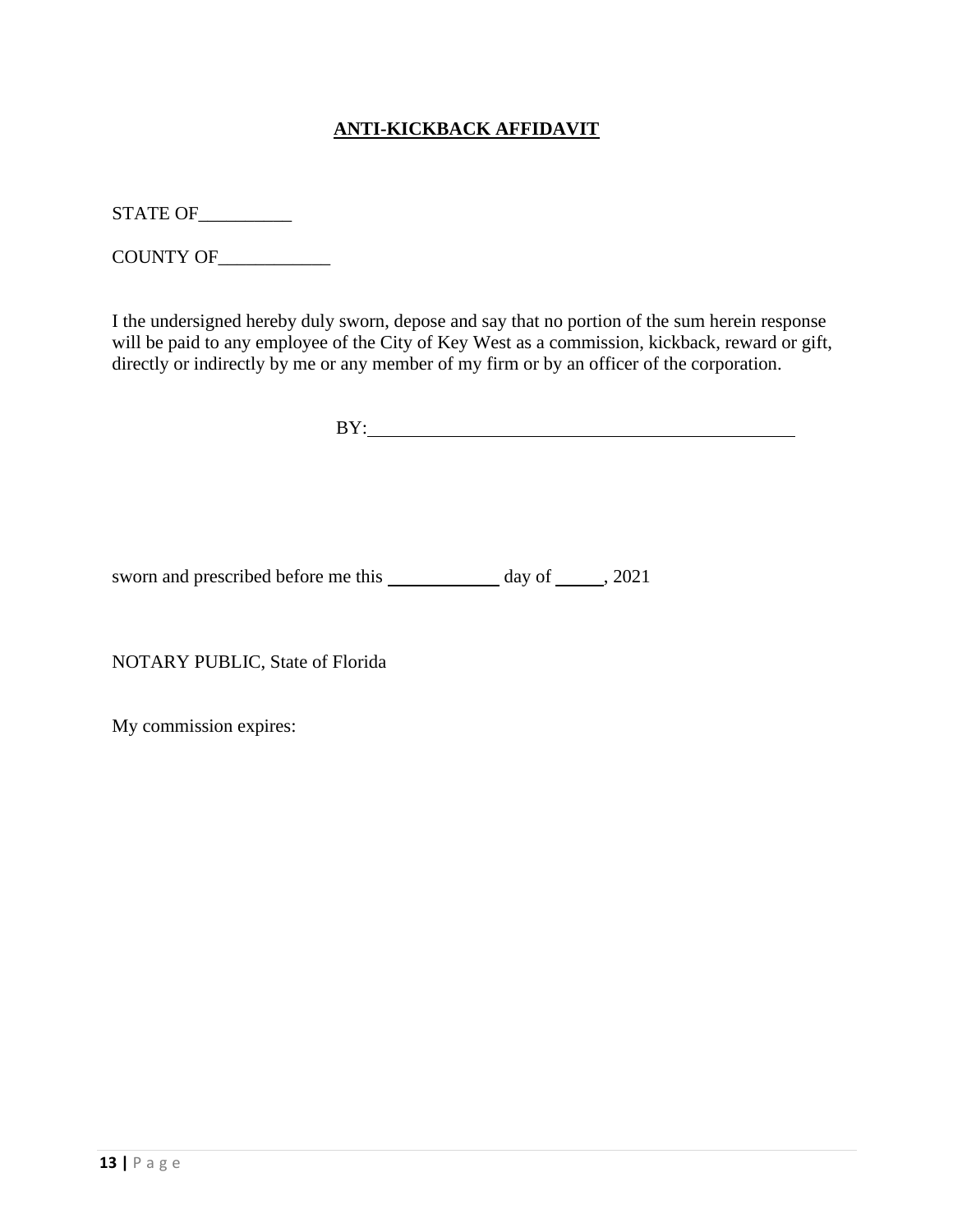#### **NON-COLLUSION AFFIDAVIT**

STATE OF\_\_\_\_\_\_\_\_\_\_\_\_\_\_\_\_\_\_\_ COUNTY OF \_\_\_\_\_\_\_\_\_\_\_\_\_\_\_\_\_

I, the undersigned hereby declares that the only persons or parties interested in this Proposal are those named herein, that this Proposal is, in all respects, fair and without fraud, that it is made without collusion with any official of the Owner, and that the Proposal is made without any connection or collusion with any person submitting another Proposal on this Contract.

By:

Sworn and subscribed before me this

 $\frac{day}{dx}$  day of  $\frac{2021}{x}$ 

NOTARY PUBLIC, State of Florida at Large

My Commission Expires: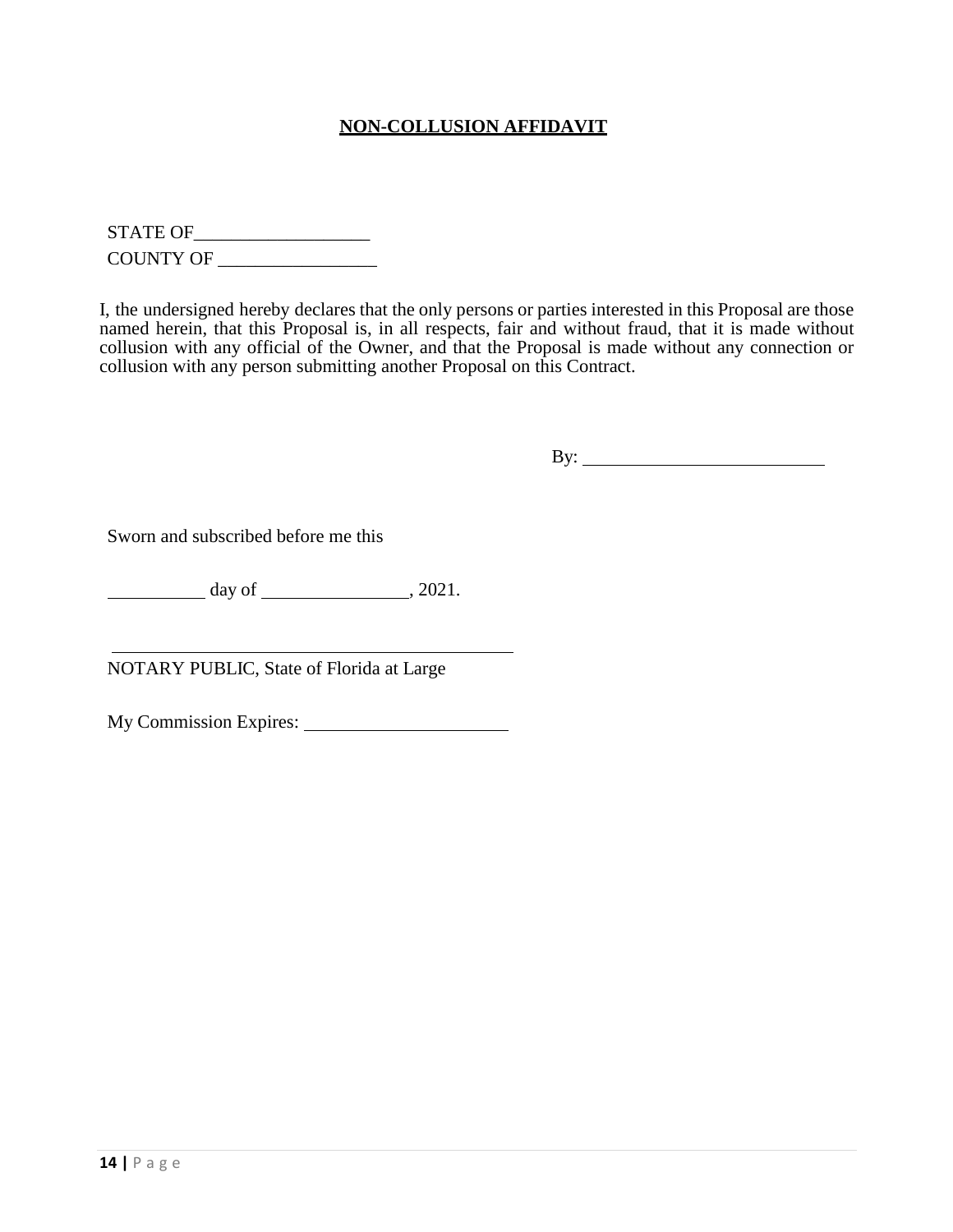#### **SWORN STATEMENT PURSUANT TO SECTION 287.133(3)(A) FLORIDA STATUTES, ON PUBLIC ENTITY CRIMES**

#### THIS FORM MUST BE SIGNED AND SWORN TO IN THE PRESENCE OF A NOTARY PUBLIC OR OTHER OFFICIAL AUTHORIZED TO ADMINISTER OATHS,

1. This sworn statement is submitted for

(print individual's name and title)

by

(print name of entity submitting sworn statement)

whose business address is

and (if applicable) its Federal Employer Identification Number (FEIN) is

(if the entity has no FEIN, include the Social Security Number of the individual signing this sworn statement):

- 2. I understand that a "public entity crime" as defined in Paragraph 287.133(1)(g), Florida Statutes, means a violation of any state or federal law by a person with respect to and directly related to the transaction of business with any public entity or with an agency or political subdivision of any other state or of the United States, including, but not limited to, any bid or contract for goods or services to be provided to any public entity or an agency or political subdivision of any other state or of the United States and involving antitrust, fraud, theft, bribery, collusion, racketeering, conspiracy, or material misrepresentation.
- 3. I understand that "conviction" as defined in Paragraph 287.133(1)(g), Florida Statutes, means a finding of guilt or a conviction of a public entity crime, with or without an adjudication of guilt, in any federal or state trial court of record relating to charges brought by indictment or information after July 01, 1989, as a result of a jury verdict, nonjury trial, or entry of a plea of guilty or nolo contendere.
- 4. I understand that an "affiliate" as defined in Paragraph 287.133(1)(a), Florida Statutes, means:
	- a. A predecessor or successor of a person convicted of a public entity crime: or
	- b. An entity under the control of any natural person who is active in the management of the entity and who has been convicted of a public entity crime. The term "affiliate" includes those officers, directors, executives, partners, shareholders, employees, members and agent who are active in the management of an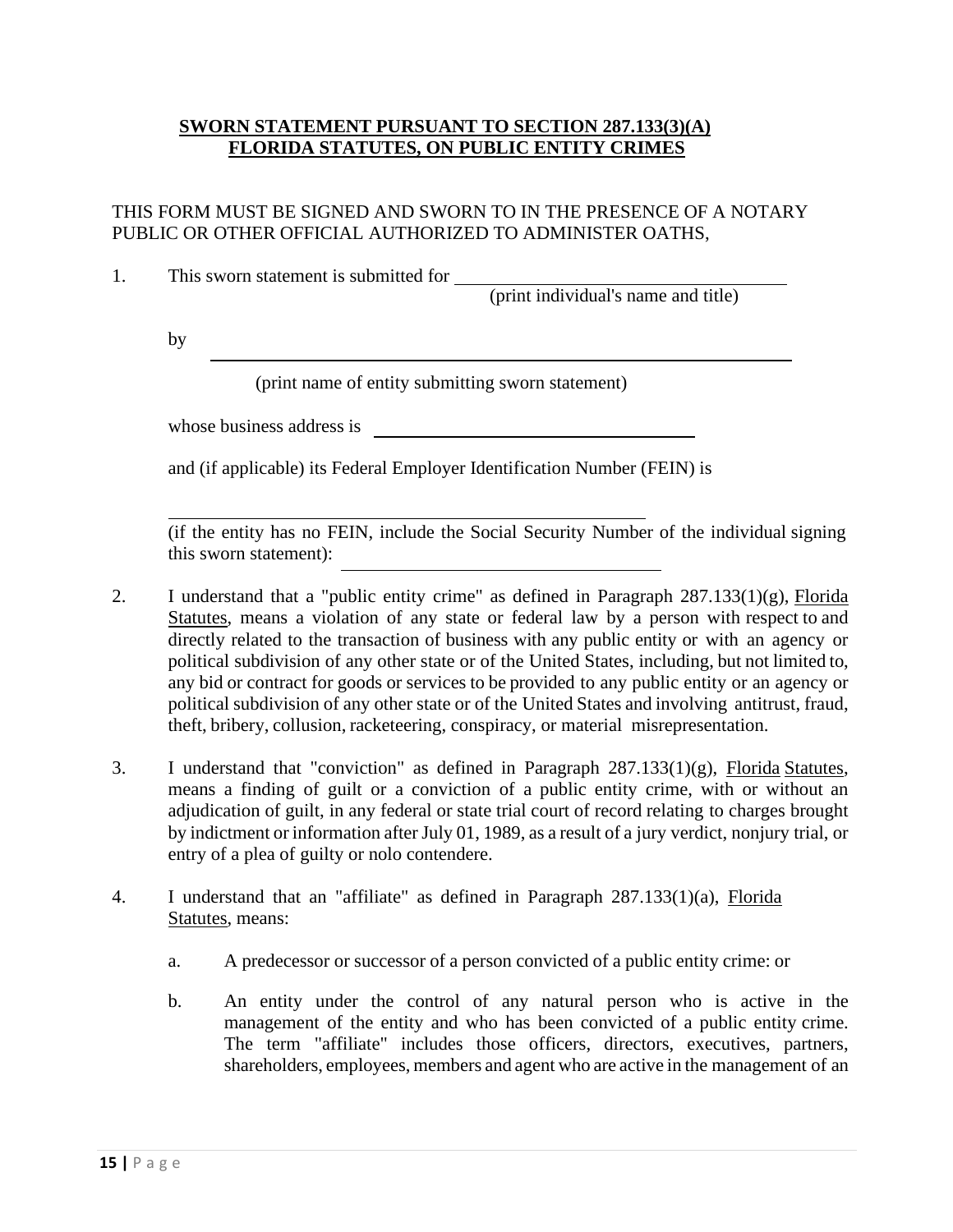affiliate. The ownership by one person of shares constituting a controlling interest in another person, or a pooling of equipment of income among persons when not for fair market value under an arm's length agreement, shall be a prima facie case that one person controls another person. A person who knowingly enters into a joint venture with a person who has been convicted of a public entity crime in Florida during the preceding 36 months shall be considered an affiliate.

- 5. I understand that a "person" as defined in Paragraph 287.133(1)(e), Florida Statute means any natural person or entity organized under the laws of any state or of the United States with the legal power to enter into a binding contract and which bids or applies to bid on contracts for the provision of goods or services let by a public entity, or which otherwise transacts or applies to transact business with a public entity. The term "person" includes those officers, directors, executives, partners, shareholders, employees, members, and agents who are active in management of an entity.
- 6. Based on information and belief, the statement which I have marked below is true in relation to the entity submitting this sworn statement (indicate which statement applies).

\_\_\_\_\_\_\_\_\_\_Neither the entity submitting this sworn statement, or any of its officers, directors, executives, partners, shareholders, employees, members, or agents who are active in the management of the entity, nor any affiliate of the entity has been charged with and convicted of a public entity crime subsequent to July, 1989.

The entity submitting this sworn statement, or one or more of its officers, directors, executives, partners, shareholders, employees, members, or agents who are active in the management of the entity or an affiliate of the entity has been charged with and convicted of a public entity crime subsequent to July 01, 1989.

The entity submitting this sworn statement, or one or more of its officers, directors, executives, partners, shareholders, employees, members, or agents who are active in the management of the entity or an affiliate of the entity has been charged with and convicted of a public entity crime subsequent to July 01, 1989. However, there has been a subsequent proceeding before a Hearing Officer of the State of Florida, Division of Administrative Hearings and the Final Order entered by the Hearing Officer determined that it was not in the public interest to place the entity submitting this sworn statement on the convicted vendor list (attach a copy of the final order.

I UNDERSTAND THAT THE SUBMISSION OF THIS FORM TO THE CONTRACTING OFFICER FOR THE PUBLIC ENTITY IDENTIFIED IN PARAGRAPH ONE (1) ABOVE IS FOR THAT PUBLIC ENTITY ONLY AND, THAT THIS FORM IS VALID THROUGH DECEMBER 31 OF THE CALENDAR YEAR IN WHICH IT IS FILED. I ALSO UNDERSTAND THAT I AM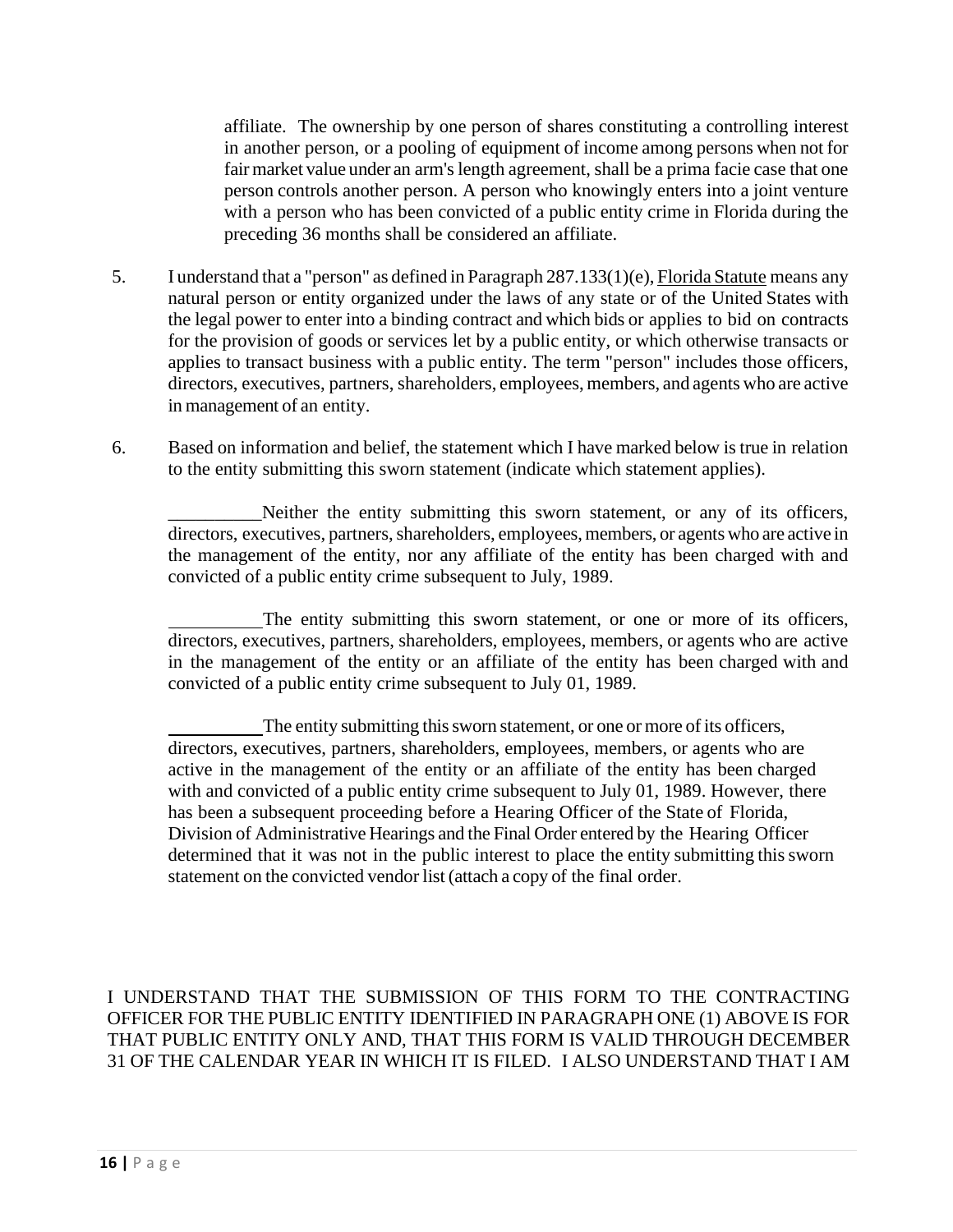REQUIRED TO INFORM THE PUBLIC ENTITY PRIOR TO ENTERING INTO A CONTRACT IN EXCESS OF THE THRESHOLD AMOUNT PROVIDED IN SECTION 287.017, FLORIDA STATUTES, FOR THE CATEGORY TWO OF ANY CHANGE IN THE INFORMATION CONTAINED IN THIS FORM.

(SIGNATURE)

(DATE)

STATE OF

COUNTY OF\_\_\_\_\_\_\_\_

PERSONALLY APPEARED BEFORE ME, the undersigned authority who, after first being sworn by me, (name of individual)

affixed his/her signature in the space provided above on this  $day \text{ of }$ , 2021

NOTARY PUBLIC

My commission expires: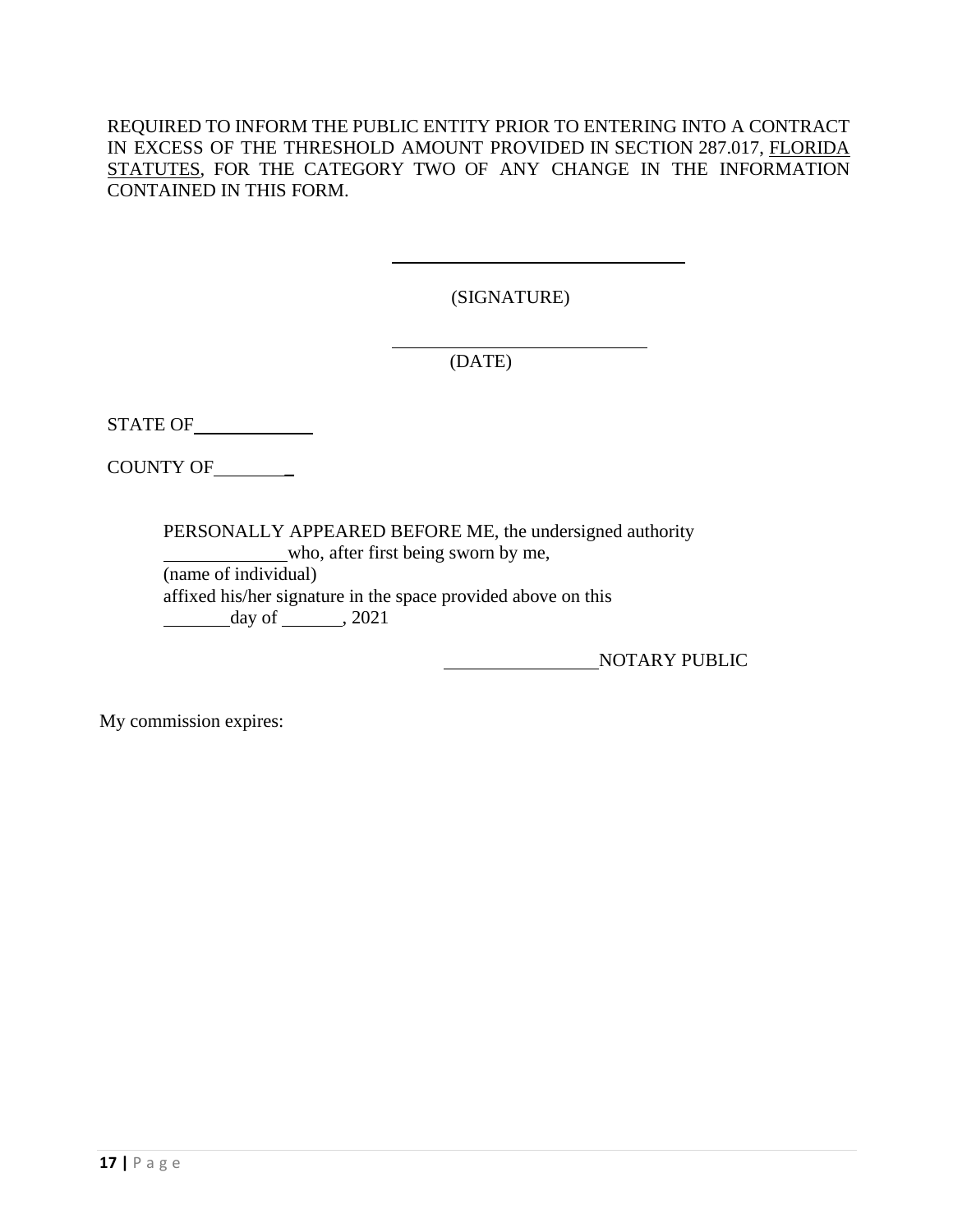# **EQUAL BENEFITS FOR DOMESTIC PARTNERS AFFIDAVIT**

STATE OF

COUNTY OF

I, the undersigned hereby duly sworn, depose and say that the firm of

provides benefits to domestic partners of its employees on the same basis as it provides benefits to employees' spouses, per City of Key West Code of Ordinances Sec. 2-799.

By:

Sworn and subscribed before me this day of 21 .

NOTARY PUBLIC, State of at Large

My Commission Expires: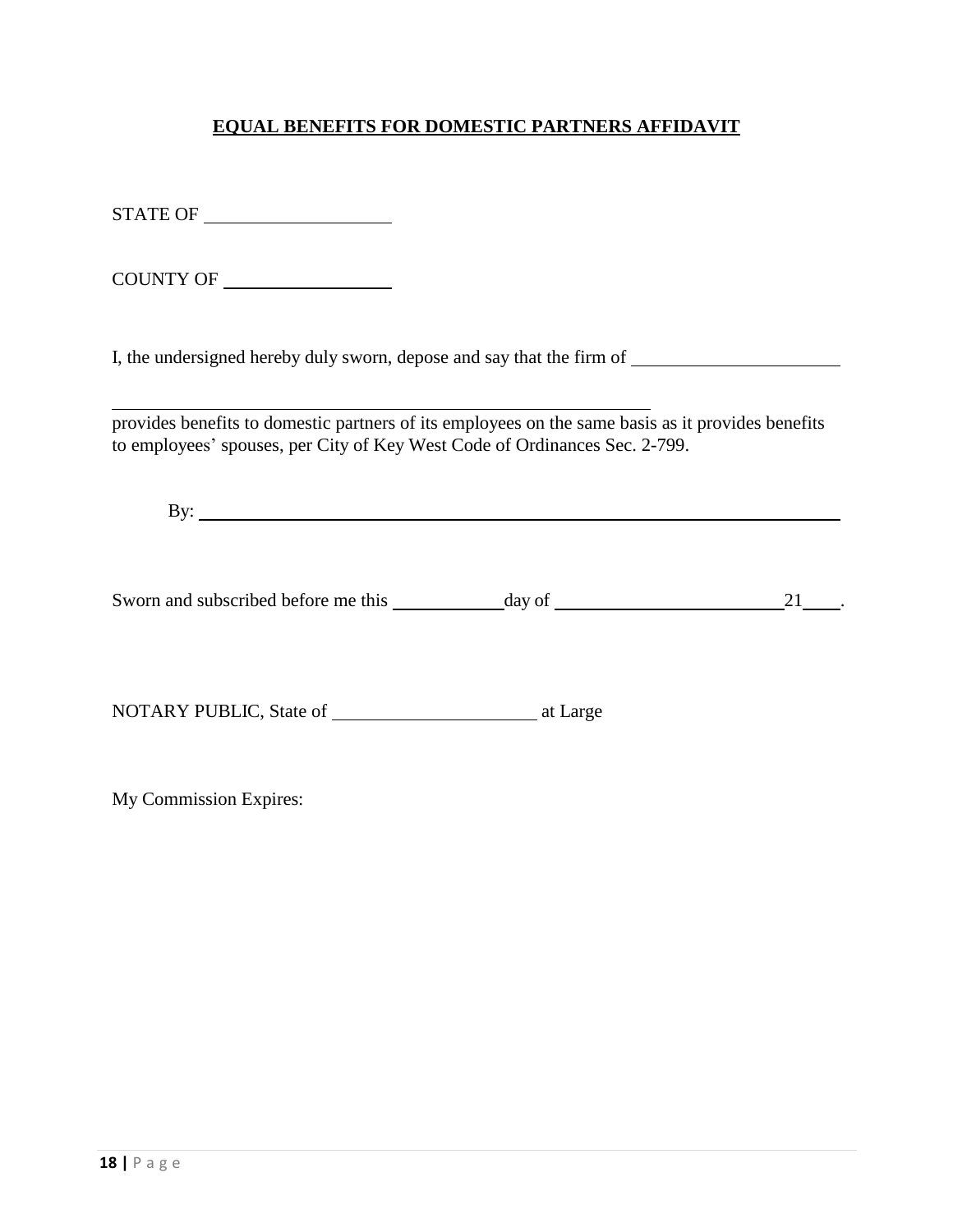# **CONE OF SILENCE AFFIDAVIT**

**Pursuant to City of Key West Code of Ordinances Section 2-773** (attached below)

STATE OF \_

COUNTY OF

I the undersigned hereby duly sworn depose and say that all owner(s), partners, officers, directors, employees and agents representing the firm of

have read and understand the limitations and procedures regarding communications concerning City of Key West issued competitive solicitations pursuant to City of Key West Ordinance Section 2-773 Cone of Silence (attached). Sworn and subscribed before me this

 $day of$ ,  $2021$ .

NOTARY PUBLLIC, State of at Large

My Commission Expires: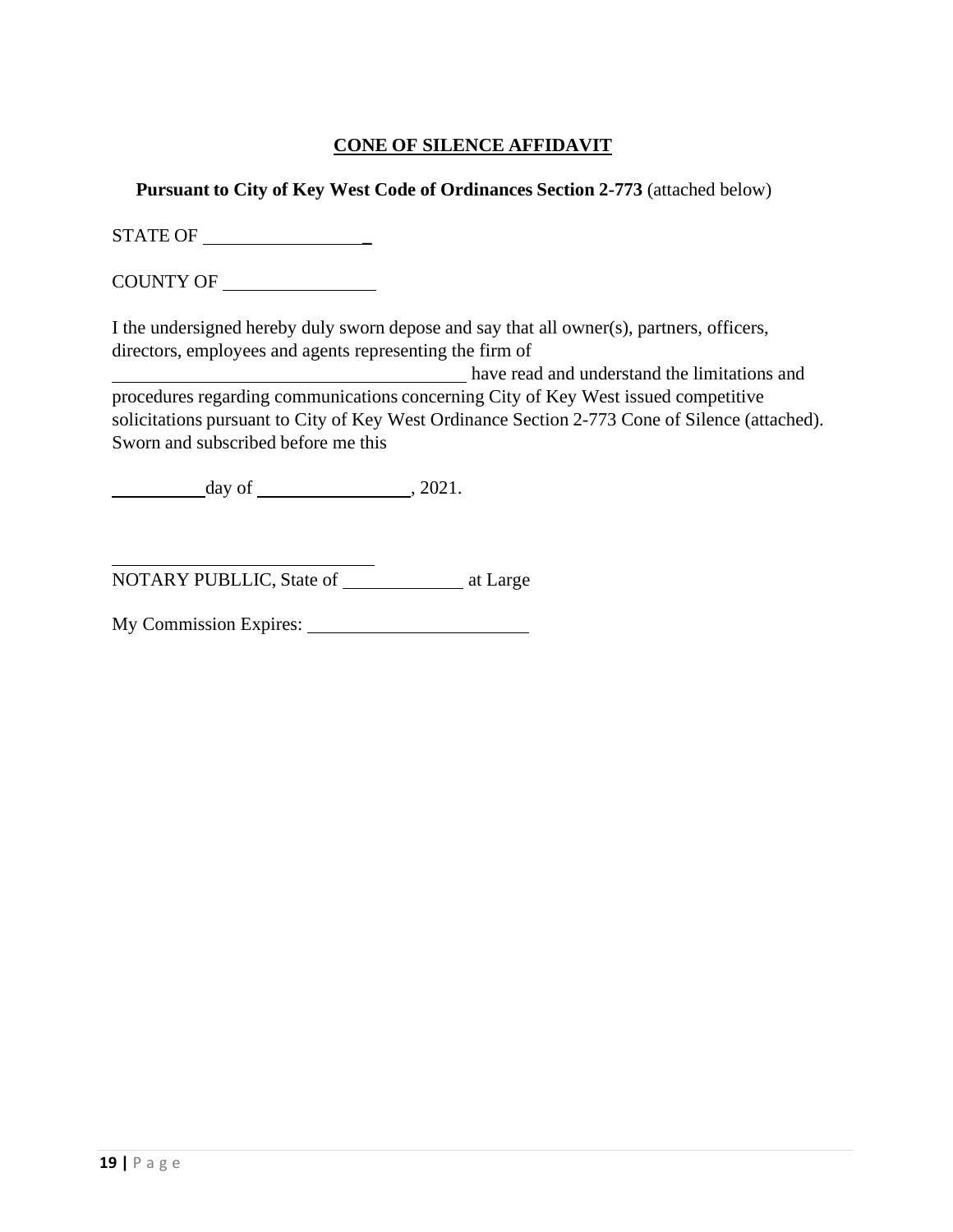**Sec. 2-773. Cone of Silence.**

- (a) *Definitions.* For purposes of this section, reference to one gender shall include the other, use of the plural shall include the singular, and use of the singularshall include the plural. The following definitions apply unless the context in which the word or phrase is used requires a different definition:
	- (1) *Competitive solicitation* means a formal process by the City of Key West relating to the acquisition of goods or services, which process is intended to provide an equal and open opportunity to qualified persons and entities to be selected to provide the goods or services. Completive solicitation shall include request for proposals ("RFP"), request for qualifications ("RFQ"), request for letters of interest ("RFLI"), invitation to bid ("ITB") or any other advertised solicitation.
	- (2) *Cone of silence* means a period of time during which there is a prohibition on communication regarding a particular competitive solicitation.
	- (3) *Evaluation or selection committee* means a group of persons appointed or designated by the city to evaluate, rank, select, or make a recommendation regarding a vendor or the vendor's response to the competitive solicitation. A member of such a committee shall be deemed a city official for the purposes of subsection (c) below.
	- (4) *Vendor* means a person or entity that has entered into or that desires to enter into a contract with the City of Key West or that seeks an award fromthe city to provide goods, perform a service, render an opinion or advice, or make a recommendation related to a competitive solicitation for compensation or other consideration.
	- (5) *Vendor's representative* means an owner, individual, employee, partner, officer, or member of the board of directors of a vendor, or a consultant, lobbyist, or actual or potential subcontractor or sub-consultant who acts at the behest of a vendor in communicating regarding a competitive solicitation.
- (b) *Prohibited communications.* A cone of silence shall be in effect during the course of a competitive solicitation and prohibit:
	- (1) Any communication regarding a particular competitive solicitation between a potential vendor or vendor's representative and the city's administrative staff including, but not limited to, the city manager and his or her staff;
	- (2) Any communication regarding a particular competitive solicitation between a potential vendor or vendor's representative and the mayor, city commissioners, or their respective staff;
	- (3) Any communication regarding a particular competitive solicitation between a potential vendor or vendor's representative and any member of a city evaluation and/or selection committee therefore; and
	- (4) Any communication regarding a particular competitive solicitation between the mayor, city commissioners, or their respective staff, and a member of a city evaluation and/or selection committee therefore.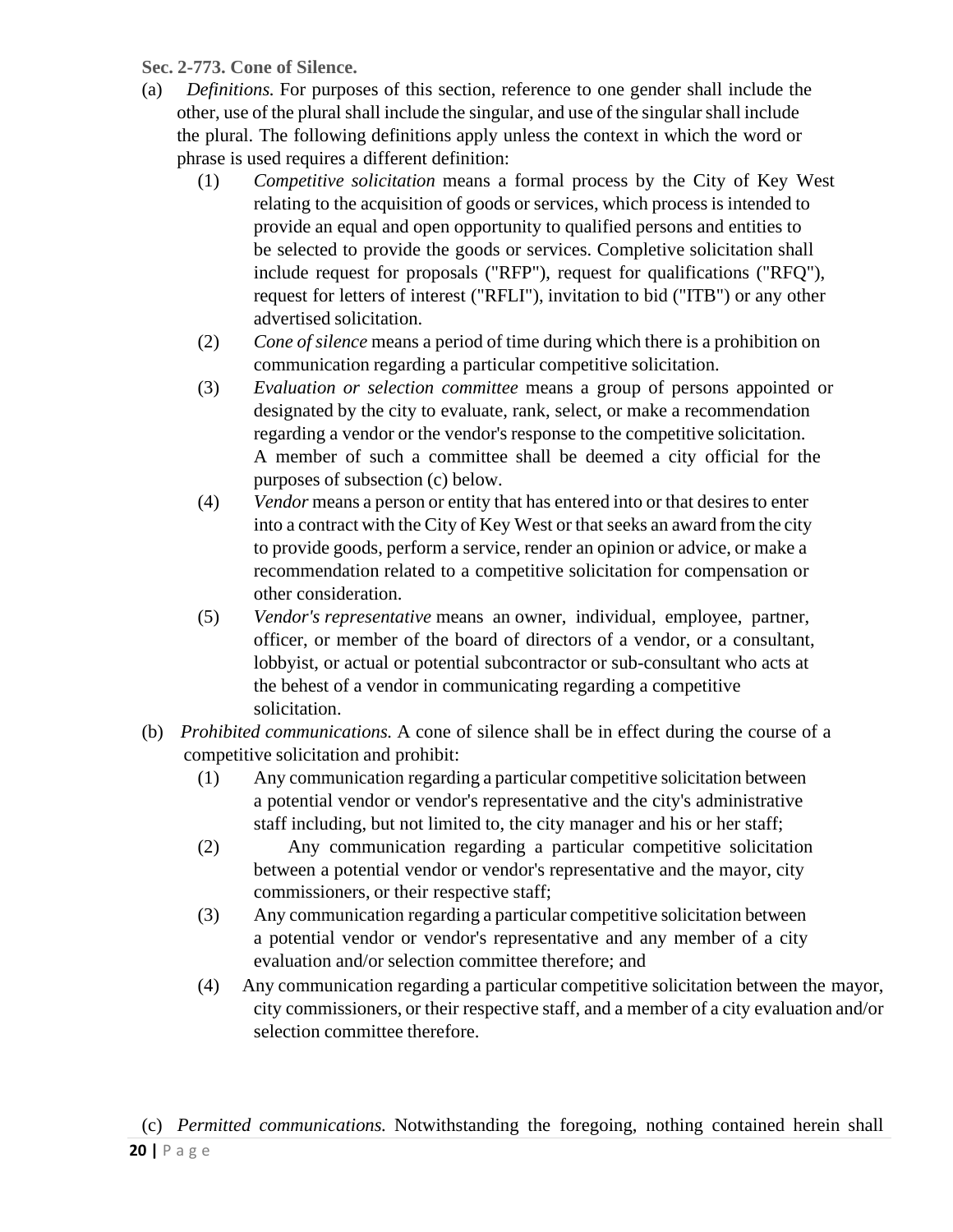prohibit:

- (1) Communication between members of the public who are not vendors or a vendor's representative and any city employee, official or member of the city commission;
- (2) Communications in writing at any time with any city employee, official or member of the city commission, unless specifically prohibited by the applicable competitive solicitation.
	- (A) However, any written communication must be filed with the city clerk. Any city employee, official or member of the city commission receiving or making any written communication must immediately file it with the city clerk.
	- (B) The city clerk shall include all written communication as part of the agenda item when publishing information related to a particular competitive solicitation;
- (3) Oral communications at duly noticed pre-bid conferences;
- (4) Oral presentations before publicly noticed evaluation and/or selection committees;
- (5) Contract discussions during any duly noticed public meeting;
- (6) Public presentations made to the city commission or advisory body thereof during any duly noticed public meeting;
- (7) Contract negotiations with city staff following the award of a competitive solicitation by the city commission; or
- (8) Purchases exempt from the competitive process pursuant to [section](http://library.municode.com/HTML/10053/level5/SPAGEOR_CH2AD_ARTVIIFIMA_DIV3PEPRPUPR_SDIICOBI.html#SPAGEOR_CH2AD_ARTVIIFIMA_DIV3PEPRPUPR_SDIICOBI_S2-797EX) 2-797 of these Code of Ordinances;
- (d) *Procedure.*
	- (1) The cone ofsilence shall be imposed upon each competitive solicitation at the time of public notice of such solicitation as provided by [section](http://library.municode.com/HTML/10053/level5/SPAGEOR_CH2AD_ARTVIIFIMA_DIV3PEPRPUPR_SDIIIPR.html#SPAGEOR_CH2AD_ARTVIIFIMA_DIV3PEPRPUPR_SDIIIPR_S2-826PUNO) 2-826 of this Code. Public notice of the cone of silence shall be included in the notice of the competitive solicitation. The city manager shall issue a written notice of the release of each competitive solicitation to the affected departments, with a copy thereof to each commission member, and shall include in any public solicitation for goods and services a statement disclosing the requirements of this ordinance.
	- (2) The cone of silence shall terminate at the time the city commission or other authorized body makes final award or gives final approval of a contract, rejects all bids or responses to the competitive solicitation or takes other action which ends the competitive solicitation.
	- (3) Any city employee, official or member of the city commission that is approached concerning a competitive solicitation while the cone of silence is in effect shall notify such individual of the prohibitions contained in this section. While the cone of silence is in effect, any city employee, official or member of the city commission who is the recipient of any oral communication by a potential vendor or vendor's representative in violation of this section shall create a written record of the event. The record shall indicate the date of such communication, the persons with whom such communication occurred, and a general summation of the communication.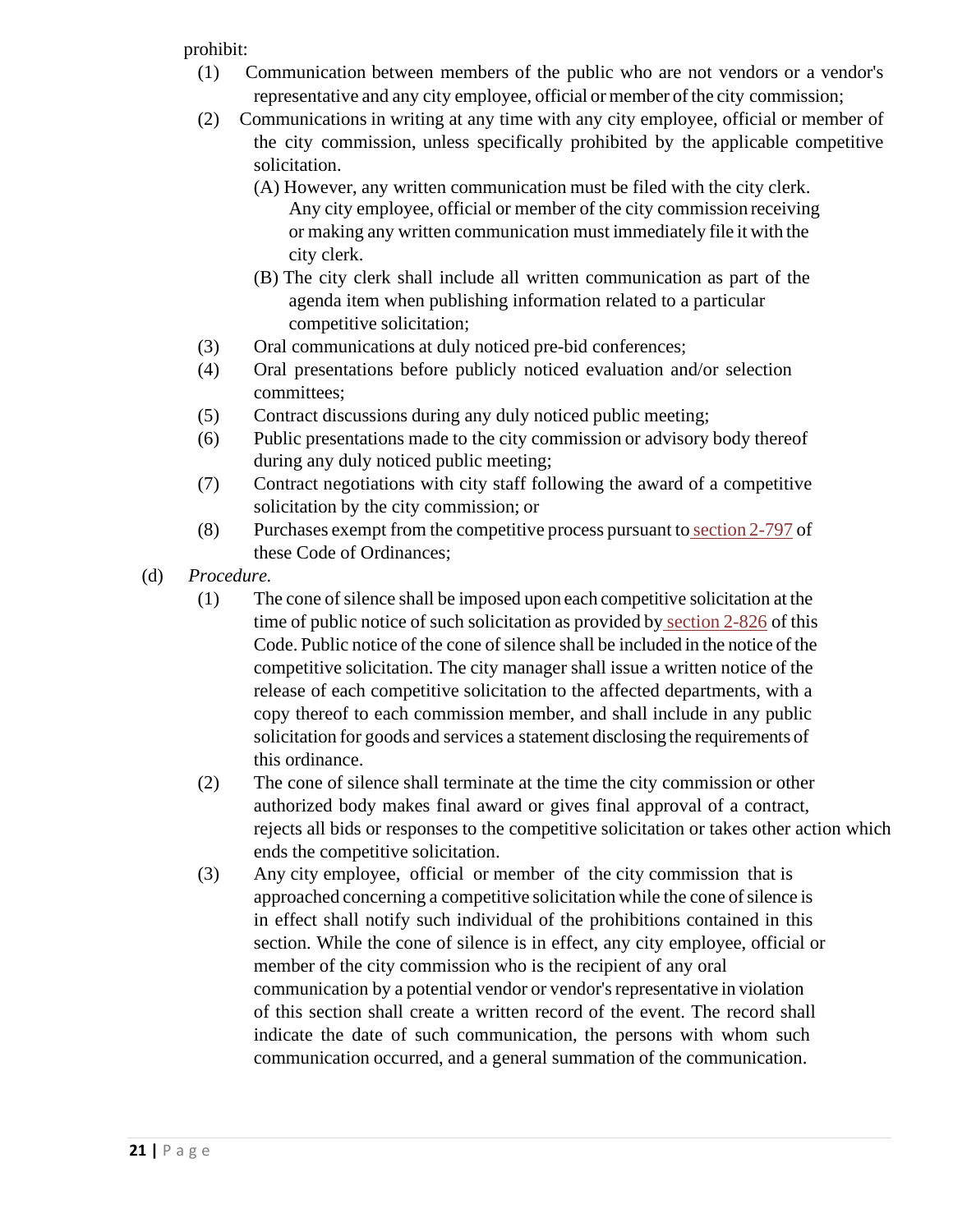- (e) *Violations/penalties and procedures.*
	- (1) A sworn complaint alleging a violation of this ordinance may be filed with the city attorney's office. In each such instance, an initial investigation shall be performed to determine the existence of a violation. If a violation is found to exist, the penalties and process shall be as provided in [section](http://library.municode.com/HTML/10053/level2/SPAGEOR_CH1GEPR.html#SPAGEOR_CH1GEPR_S1-15GEPE) [1-15](http://library.municode.com/HTML/10053/level2/SPAGEOR_CH1GEPR.html#SPAGEOR_CH1GEPR_S1-15GEPE) of this Code.
	- (2) In addition to the penalties described herein and otherwise provided by law, a violation of this ordinance shall render the competitive solicitation void at the discretion of the city commission.
	- (3) Any person who violates a provision of this section shall be prohibited from serving on a City of Key West advisory board, evaluation and/or selection committee.
	- (4) In addition to any other penalty provided by law, violation of any provision of this ordinance by a City of Key West employee shall subject said employee to disciplinary action up to and including dismissal.
	- (5) If a vendor is determined to have violated the provisions of this section on two more occasions it shall constitute evidence under City Code [section](http://library.municode.com/HTML/10053/level5/SPAGEOR_CH2AD_ARTVIIFIMA_DIV3PEPRPUPR_SDIIIPR.html#SPAGEOR_CH2AD_ARTVIIFIMA_DIV3PEPRPUPR_SDIIIPR_S2-834REBISTQUREPR) 2- [834](http://library.municode.com/HTML/10053/level5/SPAGEOR_CH2AD_ARTVIIFIMA_DIV3PEPRPUPR_SDIIIPR.html#SPAGEOR_CH2AD_ARTVIIFIMA_DIV3PEPRPUPR_SDIIIPR_S2-834REBISTQUREPR) that the vendor is not properly qualified to carry out the obligations or to complete the work contemplated by any new competitive solicitation. The city's purchasing agent shall also commence any available debarment from city work proceeding that may be available upon a finding of two or more violations by a vendor of this section. *(Ord. No. 13-11, § 1, 6-18-2013)*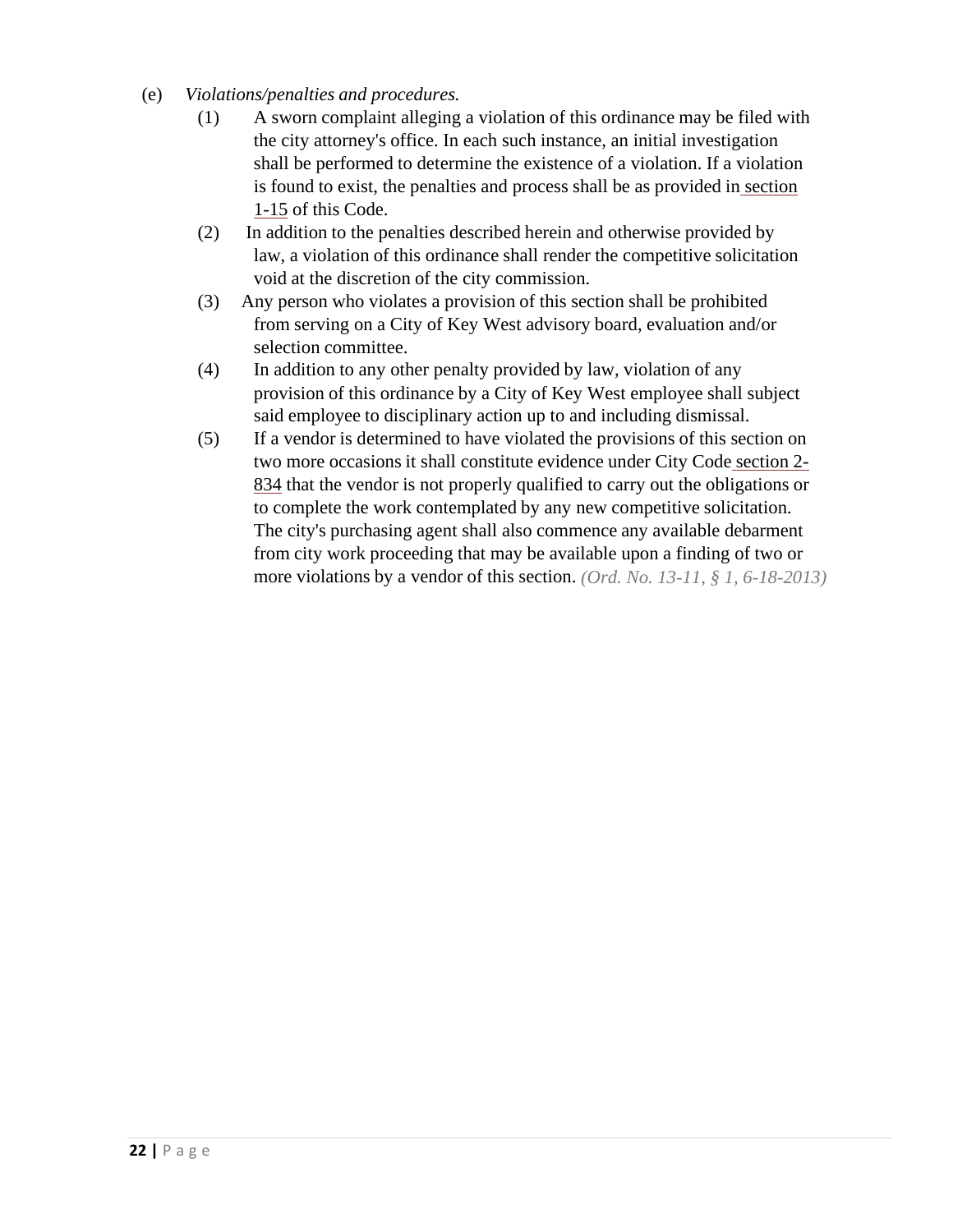#### **CITY OF KEY WEST INDEMNIFICATION FORM**

PROPOSER agrees to protect, defend, indemnify, save and hold harmless The City of Key West, all its Departments, Agencies, Boards, Commissions, officers, City's Consultant, agents, servants and employees, including volunteers, from and against any and all claims, debts, demands, expense and liability arising out of injury or death to any person or the damage, loss of destruction of any property which may occur or in any way grow out of any act or omission of the PROPOSER, its agents, servants, and employees, or any and all costs, expense and/or attorney fees incurred by the City as a result of any claim, demands, and/or causes of action except of those claims, demands, and/or causes of action arising out of the negligence of The City of Key West, all its Departments, Agencies, Boards, Commissions, officers, agents, servants and employees. The PROPOSER agrees to investigate, handle, respond to, provide defense for and defend any such claims, demand, or suit at its sole expense and agrees to bear all other costs and expenses related thereto, even if it (claims, etc.) is groundless, false or fraudulent. The City of Key West does not waive any of its sovereign immunity rights, including but not limited to, those expressed in Section 768.28, Florida Statutes.

These indemnifications shall survive the term of this agreement. In the event that any action or proceeding is brought against the City of Key West by reason of such claim or demand, PROPOSER shall, upon written notice from the City of Key West, resist and defend such action or proceeding by counsel satisfactory to the City of Key West.

The indemnification provided above shall obligate PROPOSER to defend at its own expense to and through appellate, supplemental or bankruptcy proceeding, or to provide for such defense, at the City of Key West's option, any and all claims of liability and all suits and actions of every name and description covered above which may be brought against the City of Key West whether performed by PROPOSER, or persons employed or utilized by PROPOSER.

The PROPOSER's obligation under this provision shall not be limited in any way by the agreed upon Contract Price as shown in this agreement, or the PROPOSER's limit of or lack of sufficient insurance protection.

COMPANY SEAL

PROPOSER:

Address

Signature

Print Name Date

Title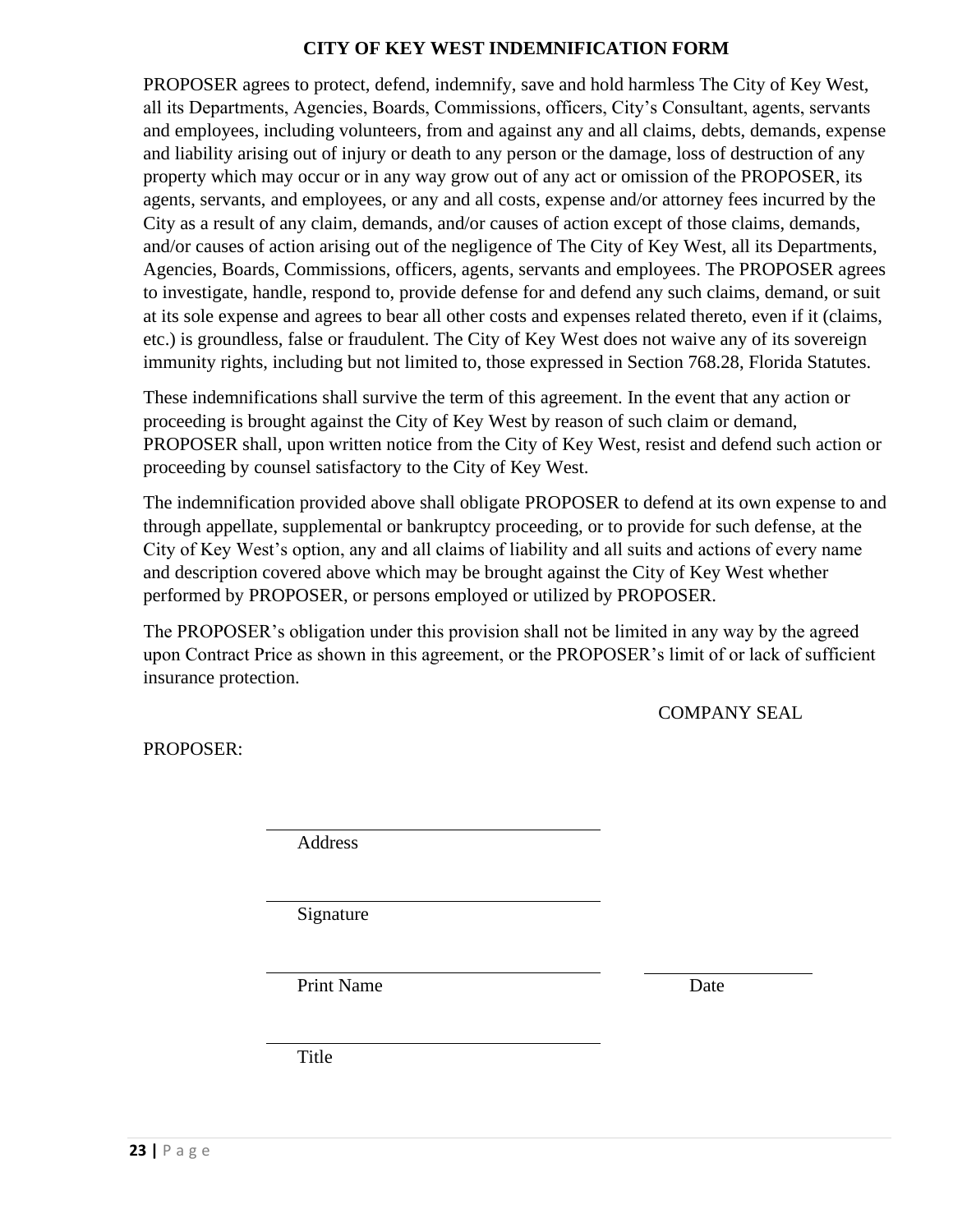NOTARY FOR THE PROPOSER

STATE OF \_\_\_\_\_\_\_\_\_\_\_\_\_\_\_\_\_

COUNTY OF \_\_\_\_\_\_\_\_\_\_\_

|    | The foregoing instrument was acknowledged before me this | $\frac{day}{ }$ of $\frac{1}{x}$ | $, 2021.$ By |  |
|----|----------------------------------------------------------|----------------------------------|--------------|--|
| οf | (Name of officer or agent, title of officer or agent)    |                                  |              |  |
|    | (Name of corporation acknowledging)                      |                                  |              |  |

or has produced \_\_\_\_\_\_\_\_\_\_as identification.

Signature of Notary

Return Completed form with Print, Type or Stamp Name of Notary

<u> 1980 - Johann Barn, mars ann an t-Amhain Aonaich an t-Aonaich an t-Aonaich an t-Aonaich an t-Aonaich an t-Aon</u>

Supporting documents to: City of Key West Purchasing

Title or Rank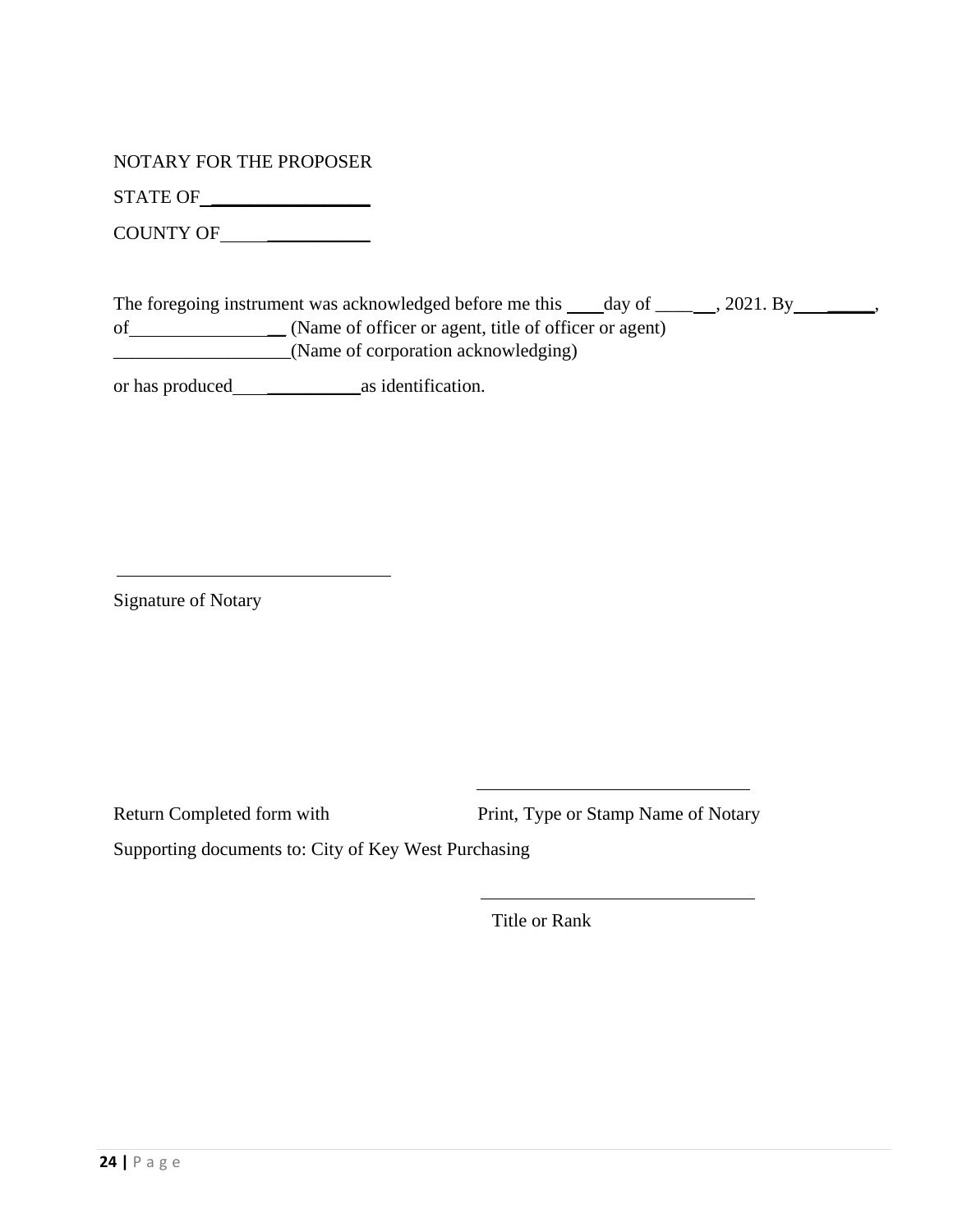#### **VENDOR CERTIFICATION REGARDING**

#### **SCRUTINIZED COMPANIES LISTS**

| Vendor's Authorized Representative Name and Title: _____________________________ |                                                                                                                                                                                                                                     |  |  |
|----------------------------------------------------------------------------------|-------------------------------------------------------------------------------------------------------------------------------------------------------------------------------------------------------------------------------------|--|--|
|                                                                                  |                                                                                                                                                                                                                                     |  |  |
|                                                                                  |                                                                                                                                                                                                                                     |  |  |
|                                                                                  |                                                                                                                                                                                                                                     |  |  |
|                                                                                  | Email Address: <u>and a series</u> and a series of the series of the series of the series of the series of the series of the series of the series of the series of the series of the series of the series of the series of the seri |  |  |

SECTION 287.135(2)(A), FLORIDA STATUTES, PROHIBITS A COMPANY FROM BIDDING ON, SUBMITTING A PROPOSAL FOR, OR ENTERING INTO OR RENEWING A CONTRACT FOR GOODS OR SERVICES OF ANY AMOUNT IF, AT THE TIME OF CONTRACTING OR RENEWAL, THE COMPANY IS ON THE SCRUTINIZED COMPANIES THAT BOYCOTT ISRAEL LIST, CREATED PURSUANT TO SECTION 215.4725, FLORIDA STATUTES, OR IS ENGAGED IN A BOYCOTT OF ISRAEL. SECTION 287.135(2)(B), FLORIDA STATUTES, FURTHER PROHIBITS A COMPANY FROM BIDDING ON, SUBMITTING A PROPOSAL FOR, OR ENTERING INTO OR RENEWING A CONTRACT FOR GOODS OR SERVICES OVER ONE MILLION DOLLARS (\$1,000,000) IF, AT THE TIME OF CONTRACTING OR RENEWAL, THE COMPANY IS ON EITHER THE SCRUTINIZED COMPANIES WITH ACTIVITIES IN SUDAN LIST OR THE SCRUTINIZED COMPANIES WITH ACTIVITIES IN THE IRAN PETROLEUM ENERGY SECTOR LIST, BOTH CREATED PURSUANT TO SECTION 215.473, FLORIDA STATUTES, OR THE COMPANY IS ENGAGED IN BUSINESS OPERATIONS IN CUBA OR SYRIA.

AS THE PERSON AUTHORIZED TO SIGN ON BEHALF OF RESPONDENT, I HEREBY CERTIFY THAT THE COMPANY IDENTIFIED ABOVE IN THE SECTION ENTITLED "RESPONDENT VENDOR NAME" IS NOT LISTED ON EITHER THE SCRUTINIZED COMPANIES THAT BOYCOTT ISRAEL LIST, SCRUTINIZED COMPANIES WITH ACTIVITIES IN SUDAN LIST OR THE SCRUTINIZED COMPANIES WITH ACTIVITIES IN THE IRAN PETROLEUM ENERGY SECTOR LIST I UNDERSTAND THAT PURSUANT TO SECTION 287.135, FLORIDA STATUTES, THE SUBMISSION OF A FALSE CERTIFICATION MAY SUBJECT SUCH COMPANY TO CIVIL PENALTIES, ATTORNEY'S FEES, AND/OR COSTS AND TERMINATION OF THE CONTRACT AT THE OPTION OF THE AWARDING GOVERNMENTAL ENTITY.

| CERTIFIED BY:                                                        |                   |                    |  |  |  |  |
|----------------------------------------------------------------------|-------------------|--------------------|--|--|--|--|
|                                                                      | <b>PRINT NAME</b> | <b>PRINT TITLE</b> |  |  |  |  |
| WHO IS AUTHORIZED TO SIGN ON BEHALF OF THE ABOVE REFERENCED COMPANY. |                   |                    |  |  |  |  |
|                                                                      |                   |                    |  |  |  |  |
|                                                                      |                   |                    |  |  |  |  |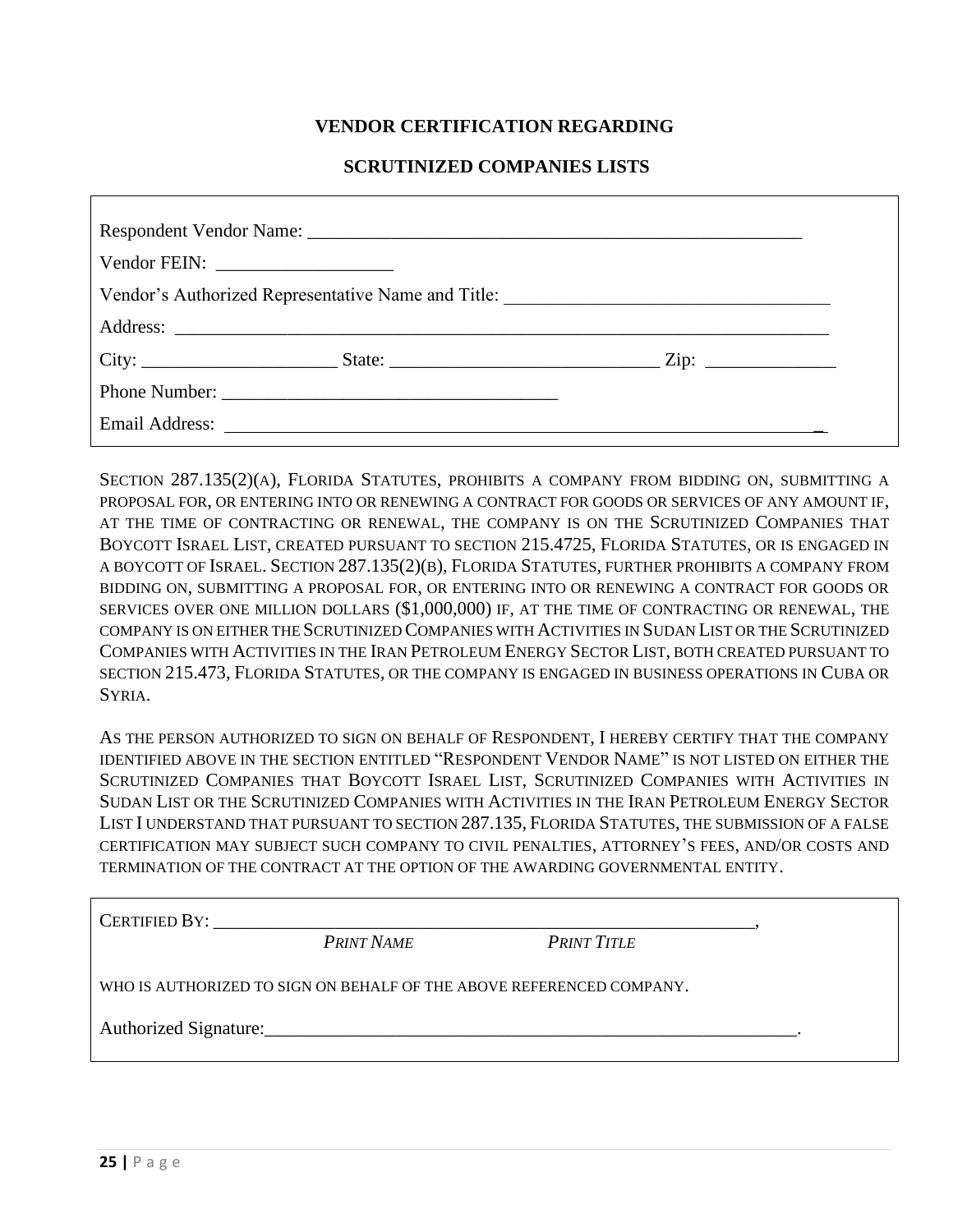# **Exhibit B: Submitter Ranking Form**

Project Name: **Sunset Celebration/ Mallory Square Master Plan**

Project Number: RFQ #**22-002**

Firm

Date

| <b>SELECTION CRITERIA</b>                                                                                                          | <b>POINTS</b><br><b>ALLOWED</b> |
|------------------------------------------------------------------------------------------------------------------------------------|---------------------------------|
| Vendor's history and success in performing similar<br>projects (including subconsultant teams) through<br>examples and references. | 20                              |
| Qualifications and experience of assigned personnel                                                                                | 15                              |
| Landscape architecture design experience specific to<br>South Florida and the Florida Keys region                                  | 20                              |
| Landscape architecture design experience specific to<br>oceanfront sites                                                           | 20                              |
| Depth of architectural design experience associated<br>with historic sites and structures                                          | 20                              |
| Public participation expertise                                                                                                     | 5                               |
| <b>Total Points</b>                                                                                                                | 100                             |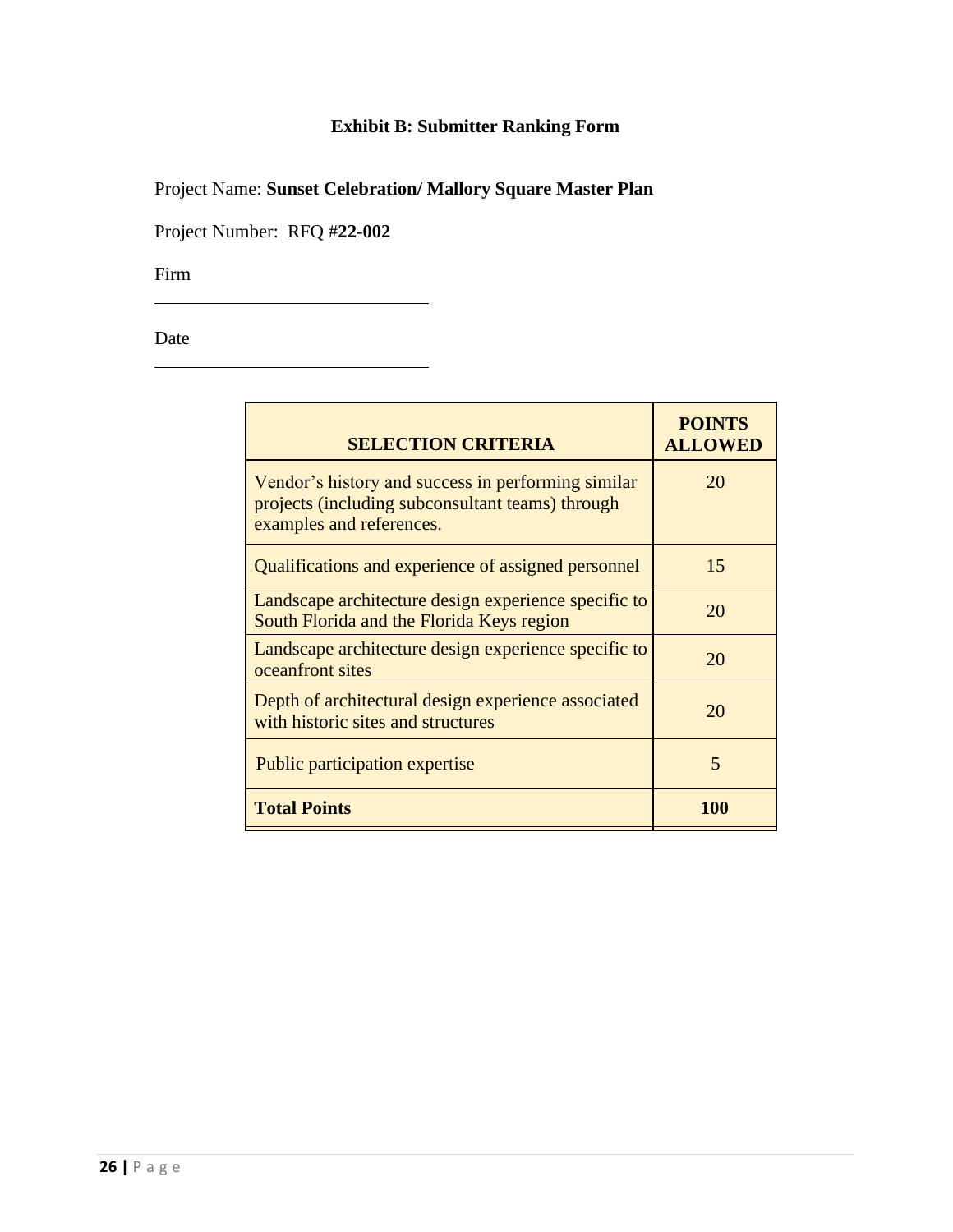# **Exhibit C: SAMPLE CONTRACT**

(subject to negotiation)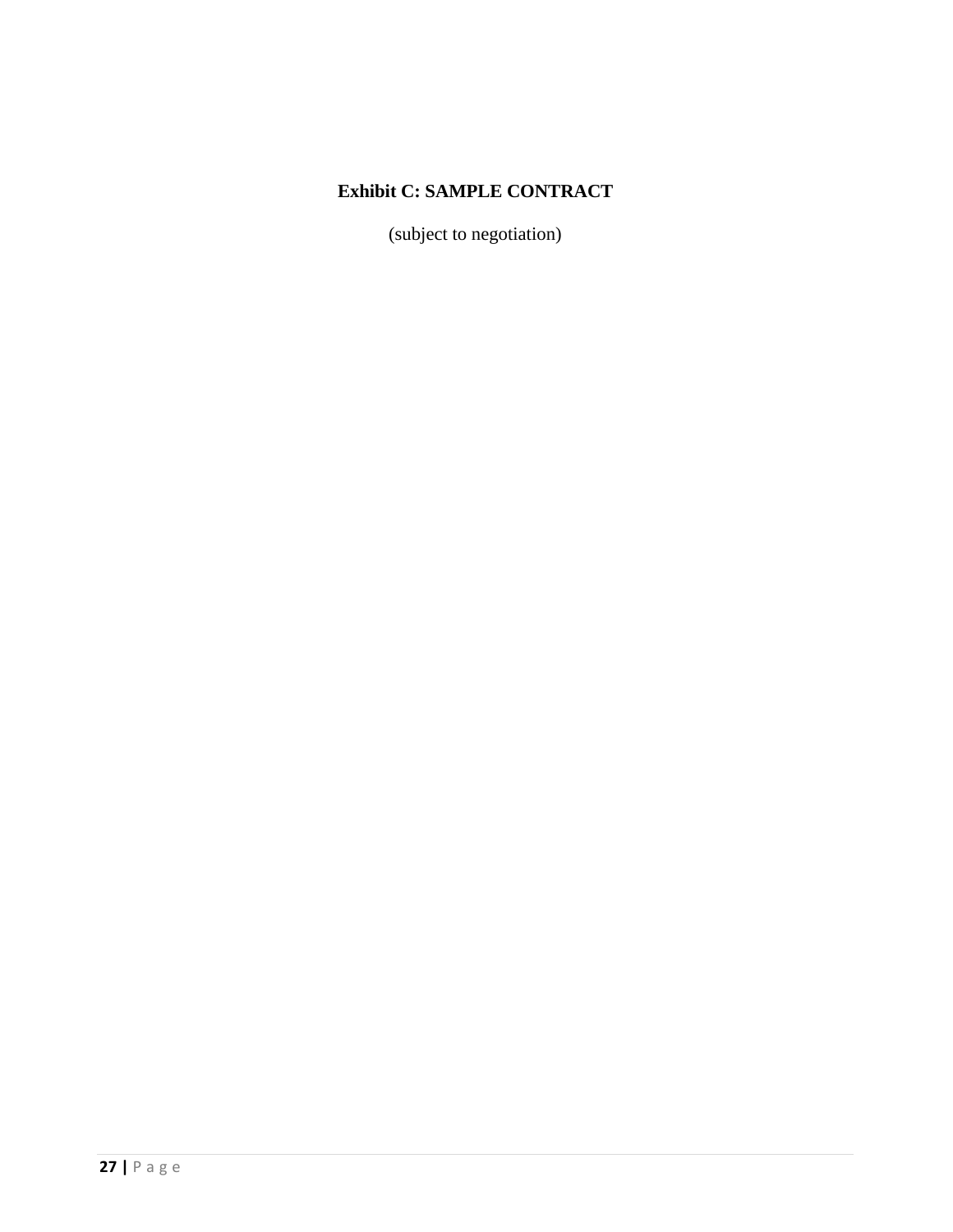# **THE FOLLOWING AGREEMENT IS A DRAFT AGREEMENT AND SHOULD NOT BE FILLED OUT AS PART OF THE SUBMISSION PACKAGE. FINAL AGREEMENT WILL BE IN SUBSTANTIAL CONFORMANCE WITH THE ATTACHED**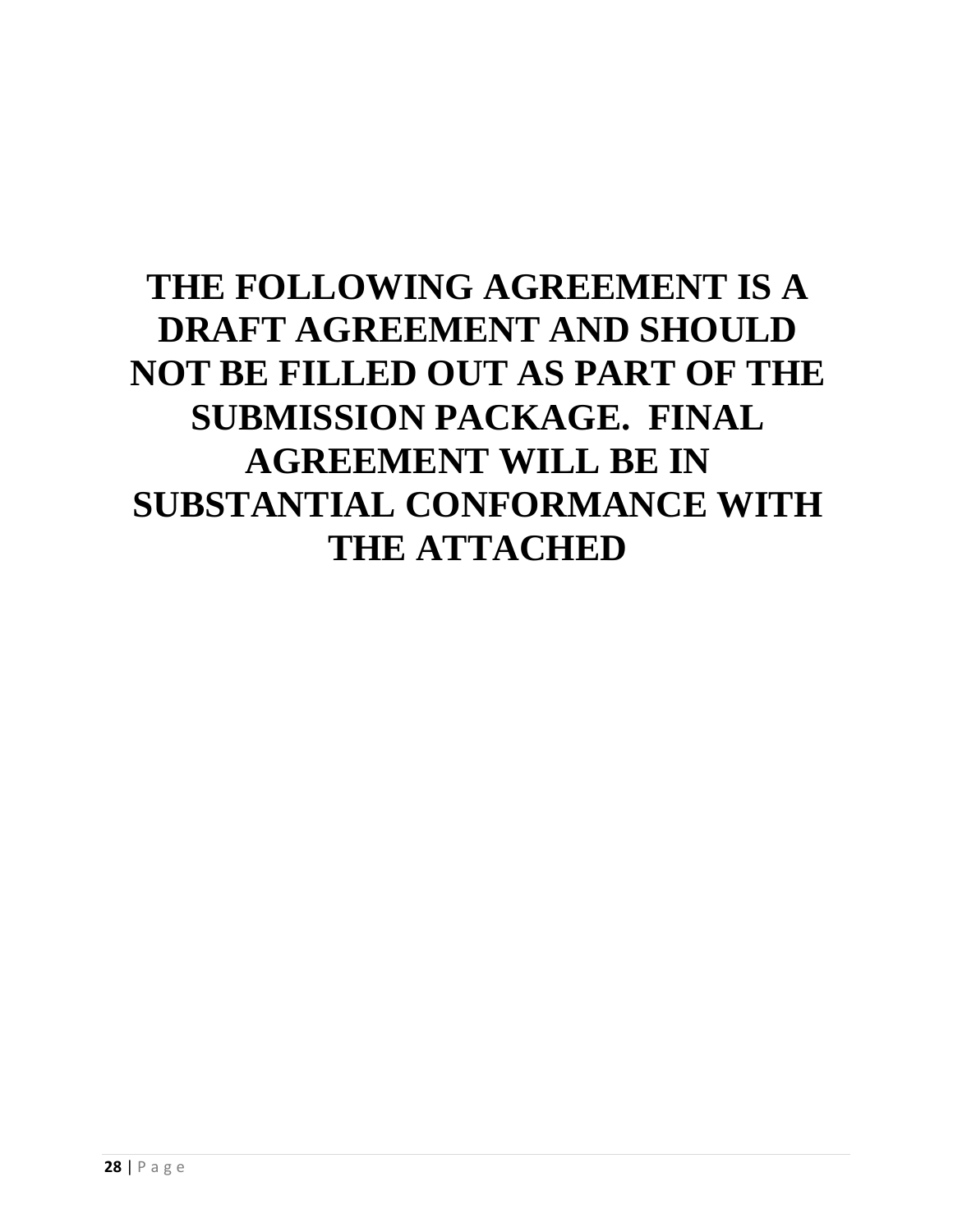#### **AGREEMENT**

**between**

# **CITY OF KEY WEST**

**and**

**for**

# **PROFESSIONAL SERVICES FOR SUNSET CELEBRATION/MALLORY SQUARE MASTER PLAN**

**KEY WEST, FLORIDA**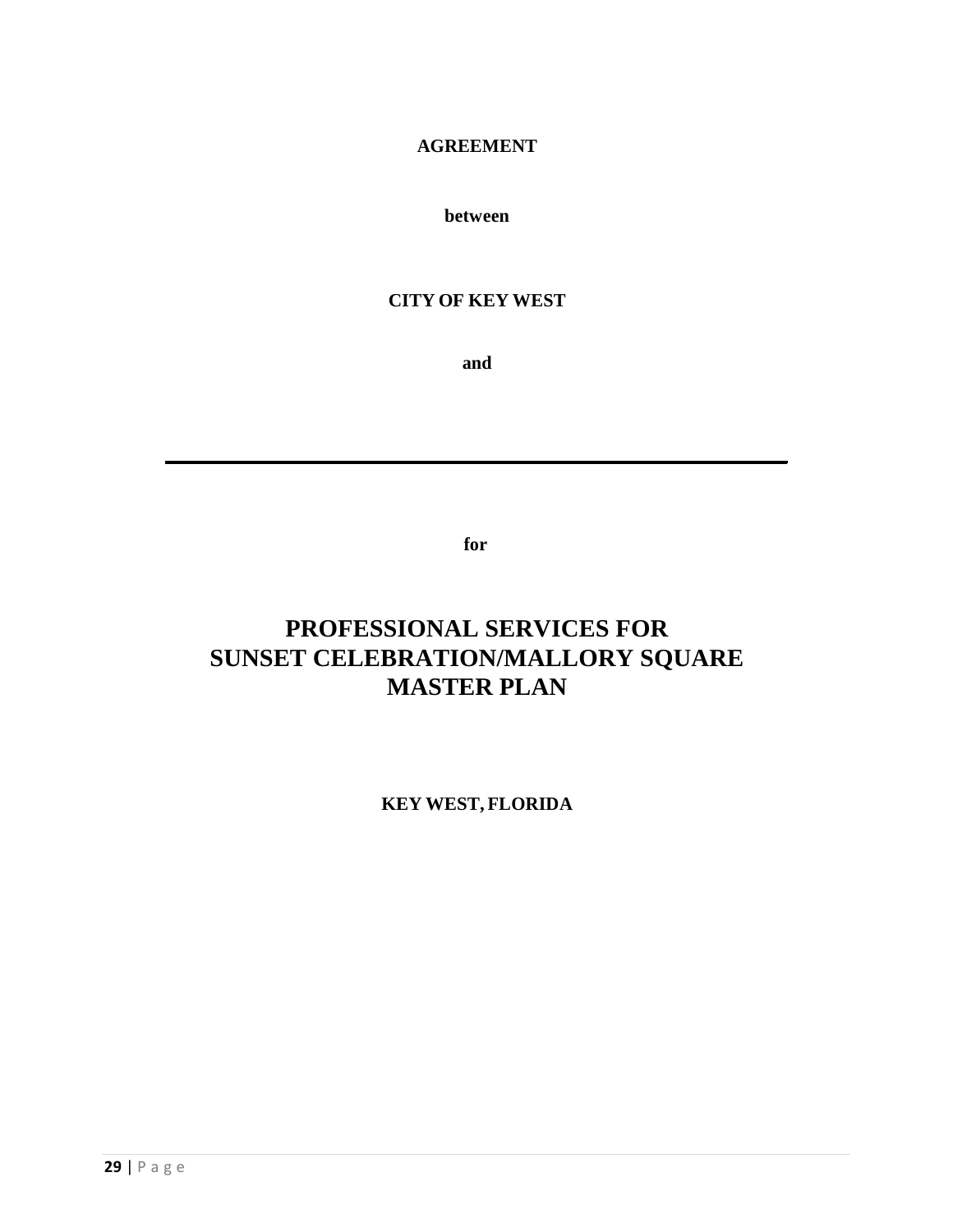This is an Agreement between: CITY OF KEY WEST, its successors and assigns, hereinafter referred to as "CITY," and corporation organized under the laws of the State of , its successors and assigns, hereinafter referred to as "CONSULTANT". , a

W I T N E S S E T H, in consideration of the mutual terms and conditions, promises, covenants and payments hereinafter set forth, CITY and CONSULTANT agree as follows:

# **ARTICLE 1**

#### **DEFINITIONS AND IDENTIFICATIONS**

For the purposes of this Agreement and the various covenants, conditions, terms and provisions which follow, the definitions and identifications set forth below are assumed to be true and correct and are agreed upon by the parties.

**1.1. Agreement**: This document, Articles 1 through 7, inclusive. Other terms and conditions are included in the CITY's RFQ - , CONSULTANT's Response to RFQ dated

, 2021 , exhibits, Task Orders, and supplemental documents that are by

this provision expressly incorporated herein by reference.

- **1.2. Commissioners:** Members of the City Commission with all legislative powers of the CITY vested therein.
- **1.3. CONSULTANT**: The firm selected to perform the services pursuant to this Agreement.
- **1.4. Contract Administrator**: The ranking managerial employee of the CITY or some other employee expressly designated as Contract Administrator by the City Manager, who is the representative of the CITY. In the administration of this Agreement, as contrasted with matters of policy, all parties may rely upon instructions or determinations made by the Contract Administrator; provided, however, that such instructions and determinations do not change the Scope of Services.
- **1.5. Contractor**: The person, firm, corporation or other entity that enters into an agreement with CITY to perform the construction work for the Task Order.
- **1.6. CITY:** City of Key West.
- **1.7. Task Order:** A detailed description of a particular service or services to be performed by CONSULTANT under this Agreement.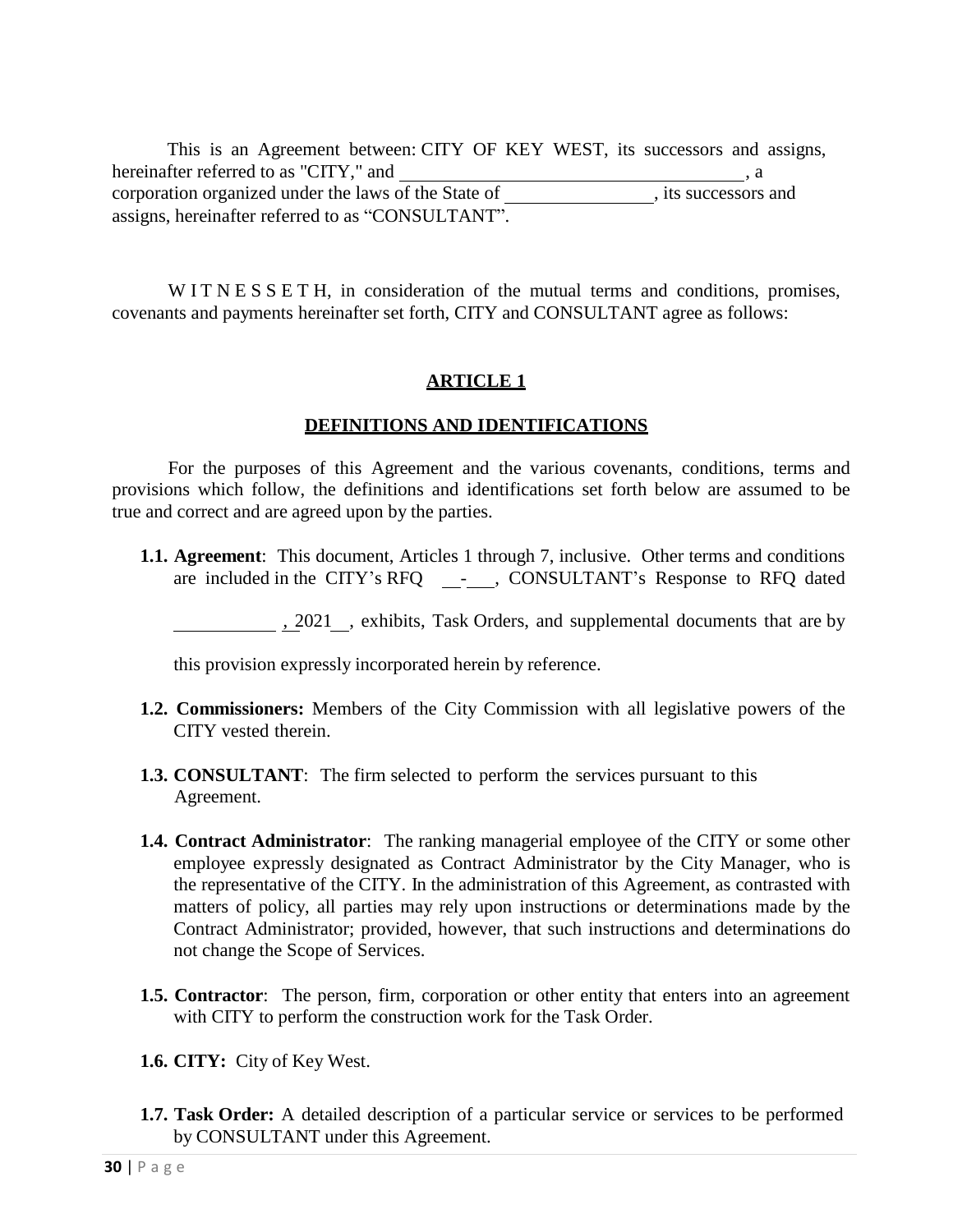# **ARTICLE 2**

#### **PREAMBLE**

In order to establish the background, context and frame of reference for this Agreement and generally to express the objectives and intentions of the respective parties hereto, the following statements, representations and explanations shall be accepted as predicates for the undertakings and commitments included within the provisions which follow and may be relied upon by the parties as essential elements of the mutual considerations upon which this Agreement is based.

- **2.1.** The CONSULTANT is not entitled to receive, and the CITY is not obligated to pay, any fees or expenses in excess of the amount budgeted for Task Orders authorized under this Agreement in each fiscal year (October 1-September 30) by CITY. The budgeted amount may only be modified per City Ordinance(s).
- **2.2.** The CITY has met the requirements of the Consultants' Competitive Negotiation Act, as set forth in Section 287.055, Florida Statutes, and has selected CONSULTANT to perform the services hereunder based on the Request for Qualifications \_\_\_\_\_\_\_\_ incorporated by reference and made a part hereof and the Response to the Request for Qualifications from Consultant dated , 2021\_, incorporated by reference and made part of.
- **2.3.** Negotiations pertaining to the services to be performed by CONSULTANT were undertaken between CONSULTANT and staff selected by the Commission, and this Agreement incorporates the results of such negotiations.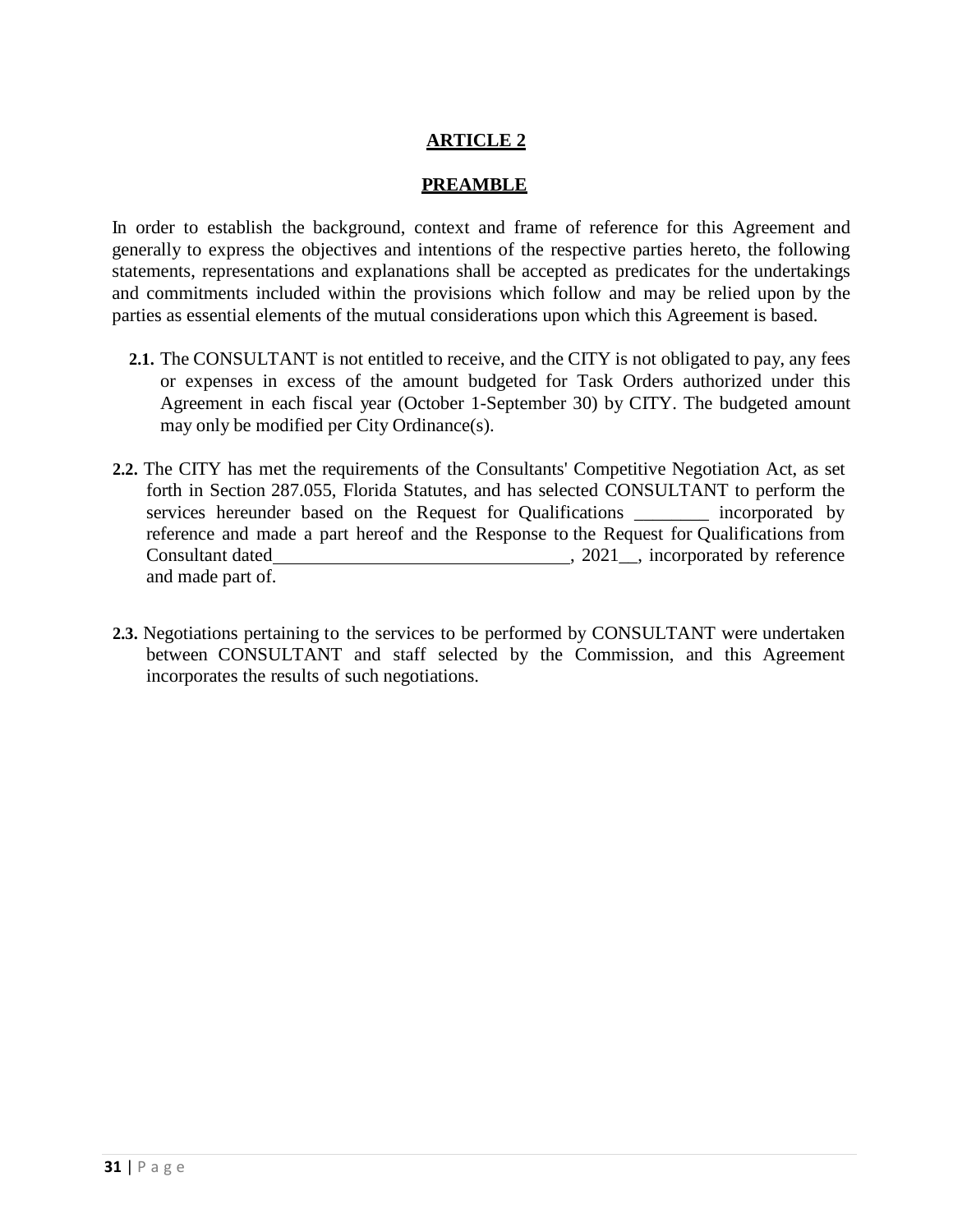# **ARTICLE 3**

#### **SCOPE OF SERVICES AND STANDARD OF CARE**

- **3.1.** CONSULTANT's services may include but are not limited to the following in regard to the Agreement:
- **3.2.** CONSULTANT's services shall include comprehensive full-scale engineering, design, surveying, permit preparation, preparing contract specifications, preparing bid and proposal documents and assisting the City with technical review and ranking of the same to attain qualified contractors for work, environmental assessments, construction administration and owner project representation services relating to operation, new construction, permit modification, construction improvements, rehabilitation and or retrofits, and any other lawful professional Engineering services that the CONSULTANT is qualified to provide, and that the CITY authorizes the CONSULTANT to undertake in connection with this Agreement. CONSULTANT shall provide all necessary, incidental and related activities and services as required.
- **3.3.** CONSULTANT and CITY acknowledge that the Scope of Services does not delineate every detail and minor work task required to be performed by CONSULTANT to complete any particular task order. If, during the course of the performance of the services included in this Agreement, CONSULTANT determines that work should be performed to complete the Task Order which is, in the CONSULTANT's opinion, outside the level of effort originally anticipated, whether or not the Scope of Services identifies the work items, CONSULTANT shall notify Contract Administrator in writing in a timely manner before proceeding with the work. If CONSULTANT proceeds with such work without notifying the Contract Administrator, the work shall be deemed to be within the original level of effort, whether or not specifically addressed in the Scope of Services. Notice to Contract Administrator does not constitute authorization or approval by CITY to perform the work. Performance of work by CONSULTANT outside the originally anticipated level of effort without prior written CITY approval or modification of Task Order is at CONSULTANT's sole risk.
- **3.4.** The specific services to be provided by the CONSULTANT and the compensation for such services shall be as mutually agreed to in separate Task Orders to this AGREEMENT. Each Task Order when fully executed shall become a supplement to and a part of this AGREEMENT.
	- 3.4.1. Each Task Order shall be supported by appropriate cost and pricing data and such other documentation as required by the CITY.
	- 3.4.2. Task Orders shall be numbered consecutively as specified by CITY. Each Task Order shall include a description of the scope of services and specified deliverables, time of completion, total estimated costs of services, and method of compensation. Additional information shall be provided to the CITY if required. Amended Task Orders shall include substantially the same information and be submitted to the CITY for approval.
	- 3.4.3. The CITY may make or approve changes within the general Scope of Services in any Task Order. If such changes affect the CONSULTANT's cost of or time required for performance of the services, an equitable adjustment shall be made through an amendment to the Task Order.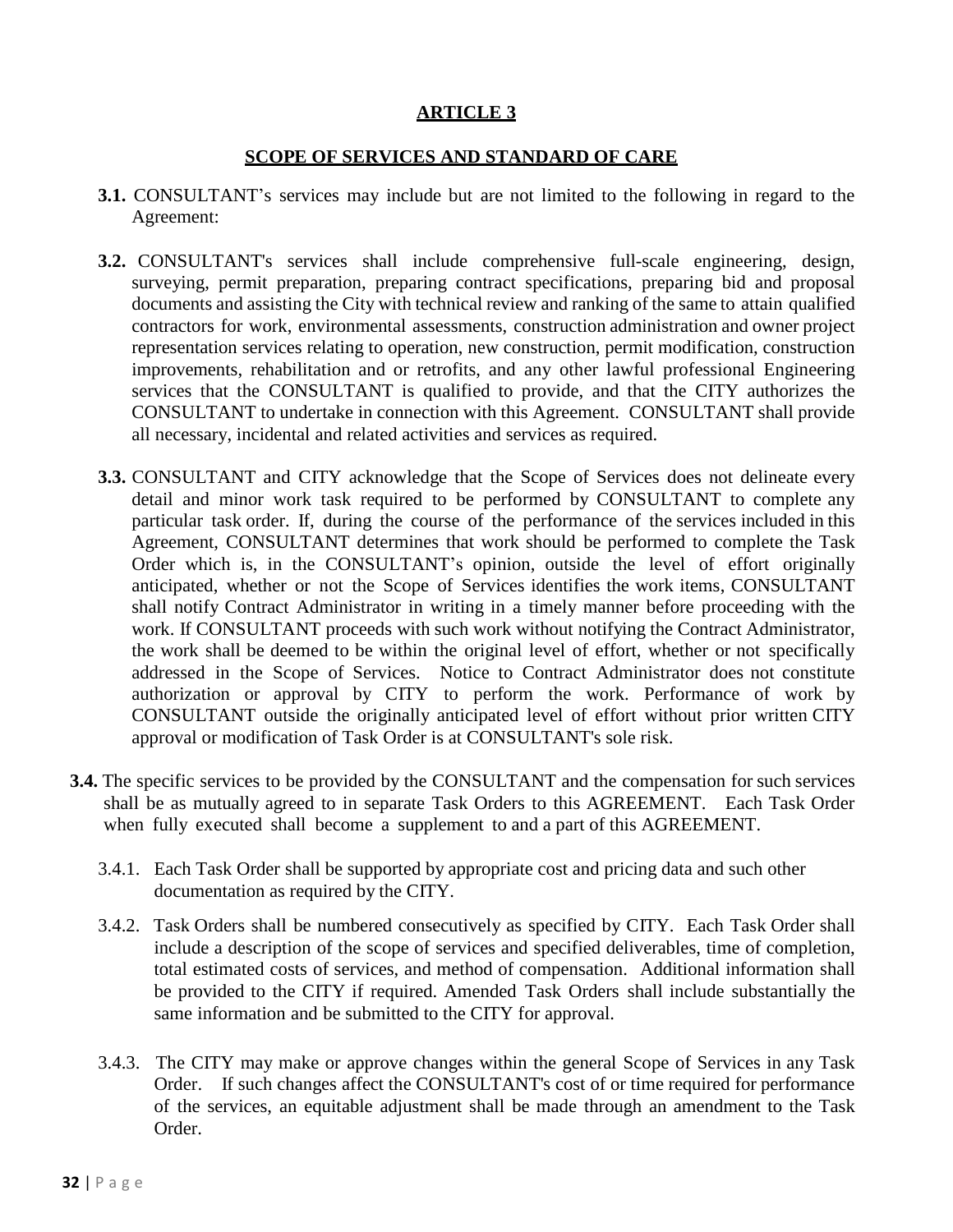3.4.4. A Task Order may be terminated at any time, with or without cause, by the CITY upon written notice to CONSULTANT. CONSULTANT shall perform no further work upon receipt of this notice unless specifically authorized by the City Manager of the City of Key West. On termination, the CONSULTANT shall be paid for all authorized services performed up to the termination date plus, if terminated for the convenience of the CITY, reasonable expenses incurred during the close-out of the Task Order. The CITY shall not pay for anticipatory profits. The termination of this Agreement pursuant to Paragraph 7.2, hereof, shall constitute the termination of any and all outstanding Task Orders.

3.4.5. The CONSULTANT shall begin services under any Task Order when authorized by a Purchase Order issued by the CITY and delivered to CONSULTANT.

- **3.5.** The CITY and CONSULTANT may negotiate additional scopes of services, compensation, time of performance and other related matters for each Task Order as allowed by this Agreement. If CITY and CONSULTANT cannot contractually agree, CITY shall have the right to immediately terminate negotiations at no cost to CITY and procure services from another source.
- **3.6.** CONSULTANT shall perform the professional services under this Agreement at the level customary for competent and prudent professionals in CONSULTANT'S field performing such services at the time and place where the services are provided. In the event CONSULTANT does not comply with this standard, and omissions or errors are made by CONSULTANT, CONSULTANT will correct such work that contains errors or omissions and reimburse CITY through compensation for damages.
- **3.7.** CONSULTANT is required to perform the Task Orders consistent with current applicable Federal, State and City laws, codes and regulations that pertain to the Task Order. In all Task Orders, where changes to any laws, codes or regulations affecting the Task Order have a Task Ordered effective date or are anticipated to be effective at a future date, or if knowledge of anticipated changes is available to CONSULTANT or any sub-consultant, CONSULTANT shall present options for their use or implementation.
- **3.8.** Construction Responsibility Notwithstanding anything in this Agreement, CONSULTANT shall not have control or charge of and shall not be responsible for construction means, methods, techniques, sequences or procedures, or for safety measures, precautions and programs including enforcement of Federal and State safety requirements, in connection with construction work performed by CITY's construction contractors.
- **3.9.** Estimates Since CONSULTANT has no control over local conditions, the cost of labor, materials, equipment or services furnished by others, or over competitive bidding or market conditions, CONSULTANT does not guarantee the accuracy of any opinions of probable construction cost as compared to construction contractor's bids or the actual cost to the CITY.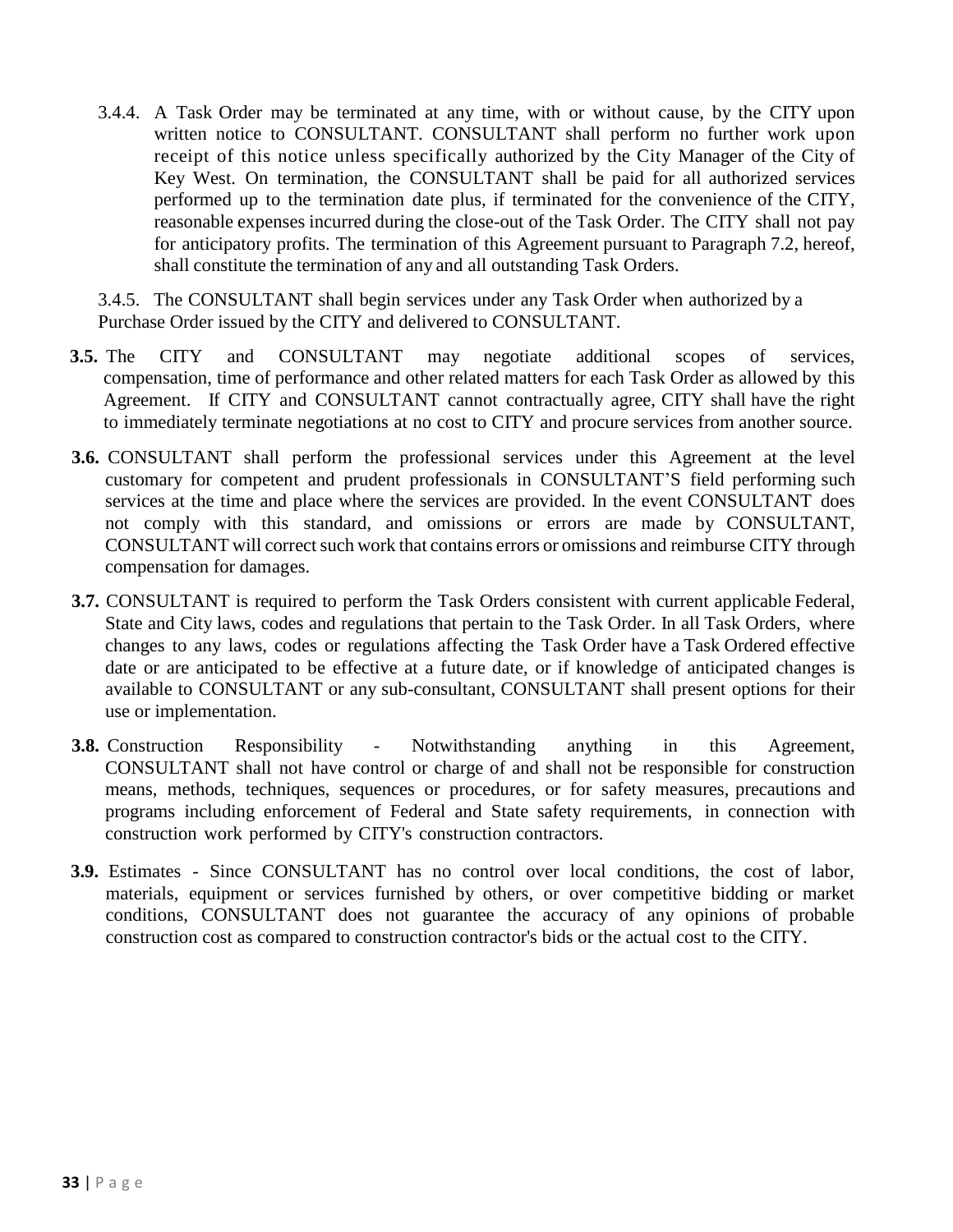# **ARTICLE 4**

#### **TERM OF AGREEMENT; TIME FOR PERFORMANCE; CONTRACTOR DAMAGES;**

The term of this Agreement shall be for a period of two (2) years from the effective date of the Agreement with the option of a one year renewal. The Agreement will be in effect upon execution by both parties. The Agreement may be renewed at the discretion of the CITY.

- **4.1.** CONSULTANT shall perform the services described in each Task Order within the time periods specified. Each such time period shall commence from the date of the purchase order issued for such services.
- **4.2.** CONSULTANT must receive written approval from the Contract Administrator prior to beginning the performance of services in any subsequent Task Order. Prior to granting approval for CONSULTANT to proceed to a subsequent Task Order, the Contract Administrator may, at his or her sole option, require CONSULTANT to submit any deliverables/documents for the Contract Administrator's review.
- **4.3.** In the event CONSULTANT is unable to complete the above services because of delays resulting from untimely review by CITY or other governmental authorities having jurisdiction over the Task Order, and such delays are not the fault of CONSULTANT, or because of delays which were caused by factors outside the control of CONSULTANT, CITY shall grant a reasonable extension of time for completion of the services and shall provide reasonable compensation, if appropriate. It shall be the responsibility of CONSULTANT to notify CITY within 10 days in writing whenever a delay in approval by a governmental agency, including CITY, is anticipated or experienced, and to inform the Contract Administrator of all facts and details related to the delay.
- **4.4.** In the event the Contractor fails to substantially complete the Task Order on or before the substantial completion date specified in its agreement with CITY or if Contractor is granted an extension of time beyond said substantial completion date, and CONSULTANT's services are extended beyond the substantial completion date, through no fault of CONSULTANT, CONSULTANT shall be compensated in accordance with Article 5 for all services rendered by CONSULTANT beyond the substantial completion date.
- **4.5.** In the event Contractor fails to substantially complete the Task Order on or before the substantial completion date specified in its agreement with CITY, and the failure to substantially complete is caused in whole or in part by a negligent act, error or omission of CONSULTANT, then CONSULTANT shall pay to CITY its proportional share of any claim or damages to Contractor or CITY arising out of the delay. This provision shall not affect the rights and obligations of either party as set forth in Paragraph 7.8, INDEMNIFICATION OF CITY.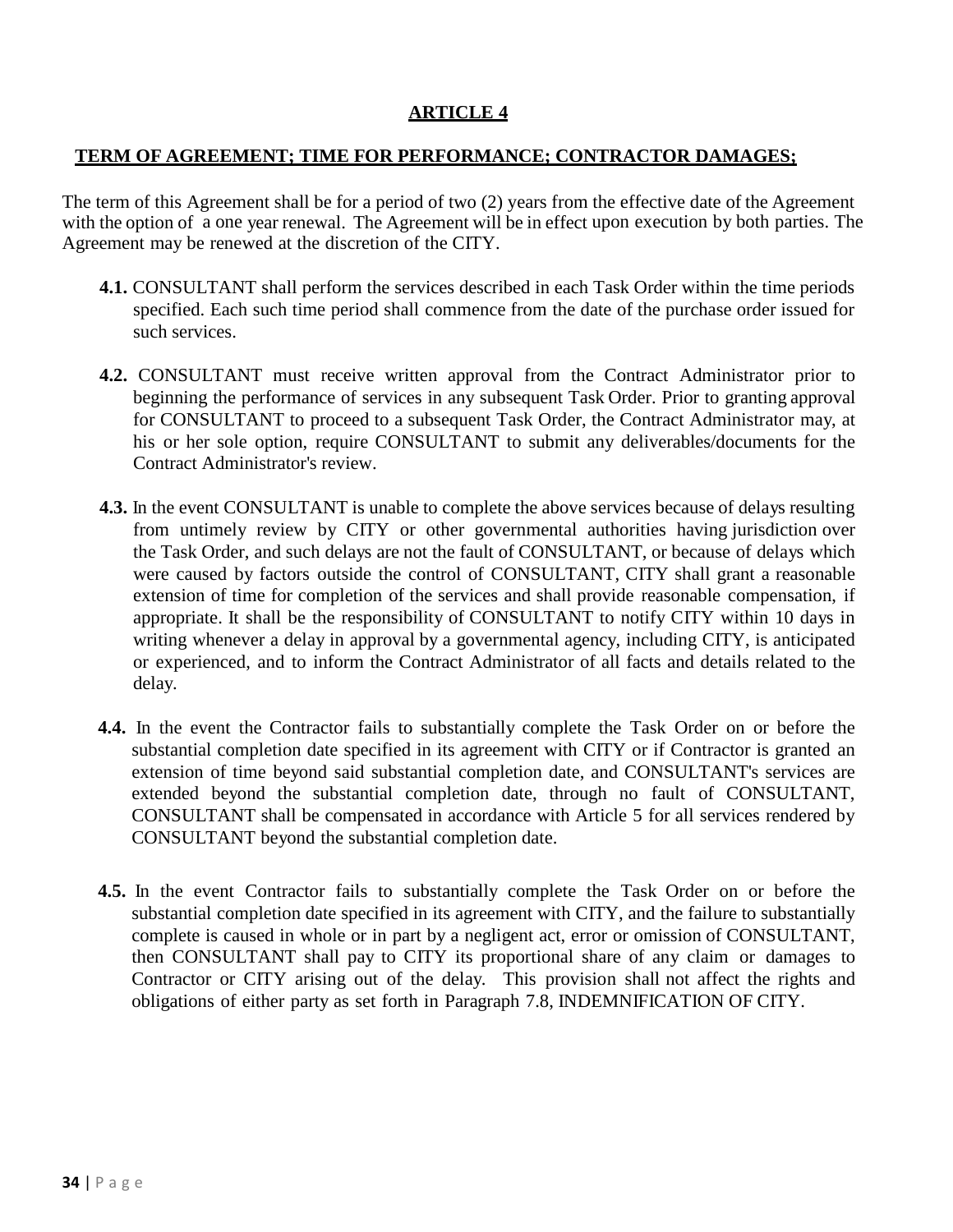# **ARTICLE 5**

# **COMPENSATION AND METHOD OF PAYMENT**

#### **5.1. AMOUNT AND METHOD OF COMPENSATION**

The types of compensation methods, which shall be used to pay for the CONSULTANT's services, are limited to the following:

5.1.1. Lump sum payment/Not-to-Exceed, which includes compensation for all the CONSULTANT'S salaries, general overhead costs, direct expenses, and profit.

5.1.1.1. If Work timing deviates from the assumed schedule for causes beyond CONSULTANT's control, CONSULTANT and/or the CITY reserves the right to request renegotiation of those portions of the lump sum affected by the time change. During construction contract administration, if tasked, it is agreed by both parties that whether construction is completed earlier or later, that a proportional part of the compensation will be adjusted and either given to CONSULTANT for additional work or deleted from the amount owed CONSULTANT for less time required.

5.1.1.2. In the event of a change of scope, CITY shall authorize in writing an appropriate decrease or increase in compensation.

5.1.1.3. Monthly invoicing will be based on an estimate of the percent of work completed at the end of the preceding month.

5.1.1.4. The CONSULTANT shall submit wage rates and other actual unit costs supporting the compensation. The CONSULTANT shall submit a Truth in Negotiation Certificate stating that all data supporting the compensation is accurate, complete, and current at the time of contracting.

5.1.2. Cost Reimbursable-Per Diem (Time and Expenses)

5.1.2.1. Per diem rates are those hourly or daily rates charged for work performed on the WORK by CONSULTANT's employees of the indicated classifications and include all salaries, overheads, and profit, but do not include allowances for Direct Expenses. These rates are subject to annual adjustments based on the Consumer Price Index Urban U.S. City Average All Items U.S. Department of Labor Bureau of Labor Statistics.

5.1.2.2. Hourly rates for the contract (CONSULTANT AND Sub-consultants): See attached Exhibit A.

A Not-to-Exceed budgetary amount will be established for the Work.This budgetary amount shall not be exceeded unless prior written approval is provided by the CITY. CONSULTANT shall make reasonable efforts to complete the Work within the budget and will keep CITY informed of progress toward that end so that the budget or work effort can be adjusted if found necessary.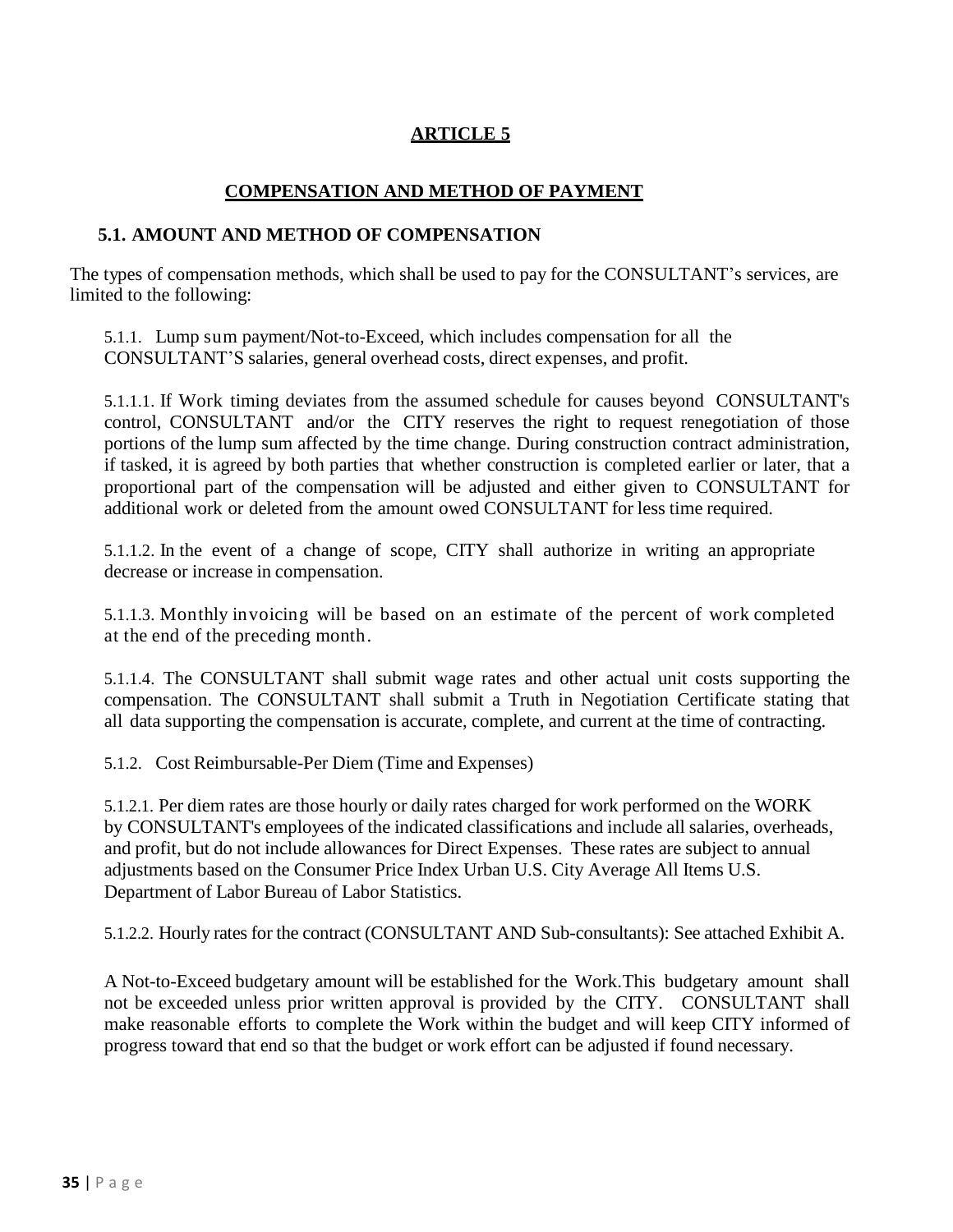5.1.2.5. CONSULTANT is not obligated to incur costs beyond the indicated budgets, as may be adjusted, nor is CITY obligated to pay CONSULTANT beyond these limits.

5.1.2.6. When a n y b u d g e t h a s been increased, CONSULTANT's excess costs expended prior to such increase will be allowable to the same extent as if such costs had been incurred after the approved increase.

#### **5.2. REIMBURSABLEEXPENSES**

5.2.1.1. Direct non-salary expenses, entitled Reimbursable Expenses, directly attributable to the Work shall be charged at actual cost, and shall be limited to the following:

5.2.1.2. Identifiable transportation expenses in connection with the Work, subject to the limitations of Section 112.061, Florida Statutes. There shall be no mileage reimbursement for travel within the City of Key West. Transportation expenses to locations outside the City area or from locations outside the City will not be reimbursed unless specifically pre-authorized in writing by the Contract Administrator.

5.2.1.3. Identifiable per diem, meals and lodgings, taxi fares, automobile rental, and miscellaneous travel- connected expenses for CONSULTANT's personnel subject to the limitations of Section 112.061 Florida Statutes. Meals for class C travel inside the City of Key West will not be reimbursed. Lodging will be reimbursed only for room rates equivalent to Hampton Inn or Best Western located within the City of Key West city limits.

5.2.1.4. Identifiable communication expenses approved by Contract Administrator, long distance telephone, courier and express mail utilized to render the services required by this Agreement.

5.2.1.5. Cost of printing, reproduction or photography that is required by or of CONSULTANT to deliver services set forth in this Agreement.

5.2.1.6. Identifiable testing costs approved by Contract Administrator.

5.2.1.7. All permit fees paid to regulatory agencies for approvals directly attributable to the Work. These permit fees do not include those permits required for the Contractor.

5.2.2. It is acknowledged and agreed to by CONSULTANT that the dollar limitation set forth in Paragraphs

5.2.1.1 through 5.2.1.7 is a limitation upon, and describes the maximum extent of, CITY's obligation to reimburse CONSULTANT for direct, non-salary expenses. If CITY or Contract Administrator requests CONSULTANT to incur expenses not contemplated in the amount for Reimbursable Expenses, CONSULTANT shall notify Contract Administrator in writing before incurring such expenses. Any such expenses shall be reviewed and approved by CITY prior to incurring such expenses.

5.2.3. All sub-consultants' hourly rates shall be billed in the actual amount paid by CONSULTANT. Sub- consultant Reimbursable Expenses are limited to the items in Paragraphs 5.2.1.1 through 5.2.1.7 described above when the sub-consultant's agreement provides for reimbursable expenses.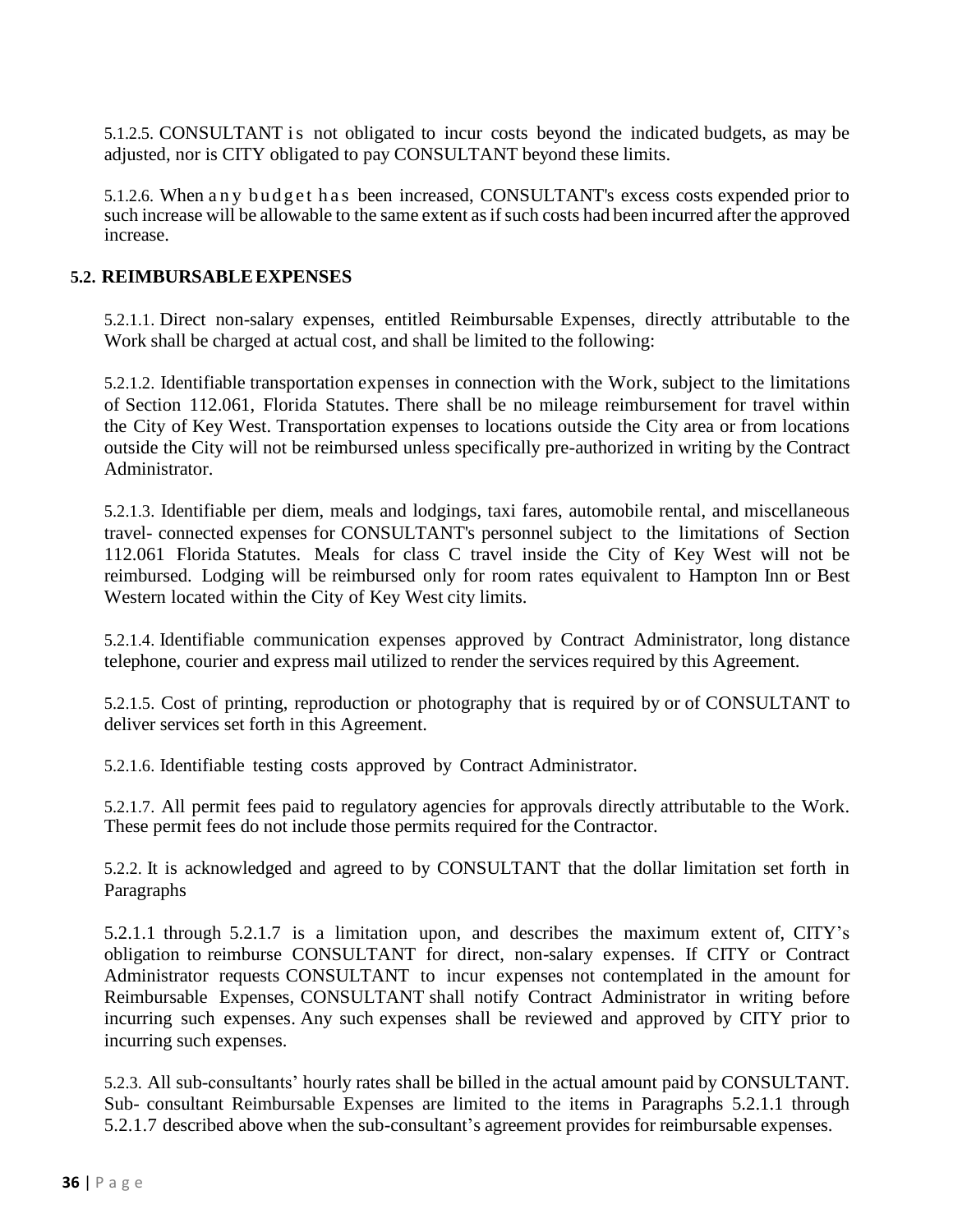# **5.3. METHOD OF BILLING**

#### 5.3.1. Lump Sum Compensation

CONSULTANT shall submit billings identifying type of work completed on a monthly basis in a timely manner. These billings shall identify the nature of the work performed and the estimated percent of work accomplished. The statement shall show a summary of fees with accrual of the total and credits for portions paid previously. When requested, CONSULTANT shall provide backup for past and current invoices that record hours, personnel, and expense costs on a task basis, so that total hours and costs by task may be determined.

#### 5.3.2. Cost Reimbursable-Per Diem (Time and Expenses) Compensation

CONSULTANT shall submit billings identifying the type of work completed on a monthly basis in a timely manner for all personnel hours and reimbursable expenses attributable to the Work. These billings shall identify the nature of the work performed, the total hours of work performed and the employee category and name of the individuals performing same. Billings shall itemize and summarize reimbursable expenses by category and identify same as to the personnel incurring the expense and the nature of the work with which such expense was associated. Where prior written approval by Contract Administrator is required for reimbursable expenses, a copy of the approval shall accompany the billing for such reimbursable. The statement shall show a summary of salary costs and reimbursable expenses with accrual of the total and credits for portions paid previously. External reimbursable expenses and sub-consultant fees must be documented by copies of invoices or receipts that describe the nature of the expenses and contain the purchase order number or other identifier that clearly indicates the expense is identifiable to the Work. Subsequent addition of the identifier to the invoice or receipt by the CONSULTANT is not acceptable except for meals and travel expenses. Appropriate CONSULTANT's cost accounting forms with a summary of charges must document internal expenses by category. When requested, CONSULTANT shall provide backup for past and current invoices that records hours and rates by employee category, reimbursable expenses by category, and subcontractor fees on a task basis, so that total hours and costs by task may be determined.

5.3.3. If requested, CONSULTANT shall provide copies of past paid invoices to any subcontractor or sub-consultant prior to receiving payment. CITY reserves the right to pay any subcontractor or sub- consultant, if CONSULTANT has not paid them timely and the services of the subcontractor or sub- consultant are necessary to complete the Work.

# **5.4. METHOD OF PAYMENT**

5.4.3. CITY shall pay CONSULTANT within forty-five (45) calendar days from receipt of CONSULTANT's proper invoice with documentation as provided above.

5.4.3. In the event CONSULTANT has utilized a Sub-consultant to perform the Work, CONSULTANT will be required to provide documentation that Sub-consultant and Sub-consultants of Sub-consultants have been paid prior to payment being made to CONSULTANT.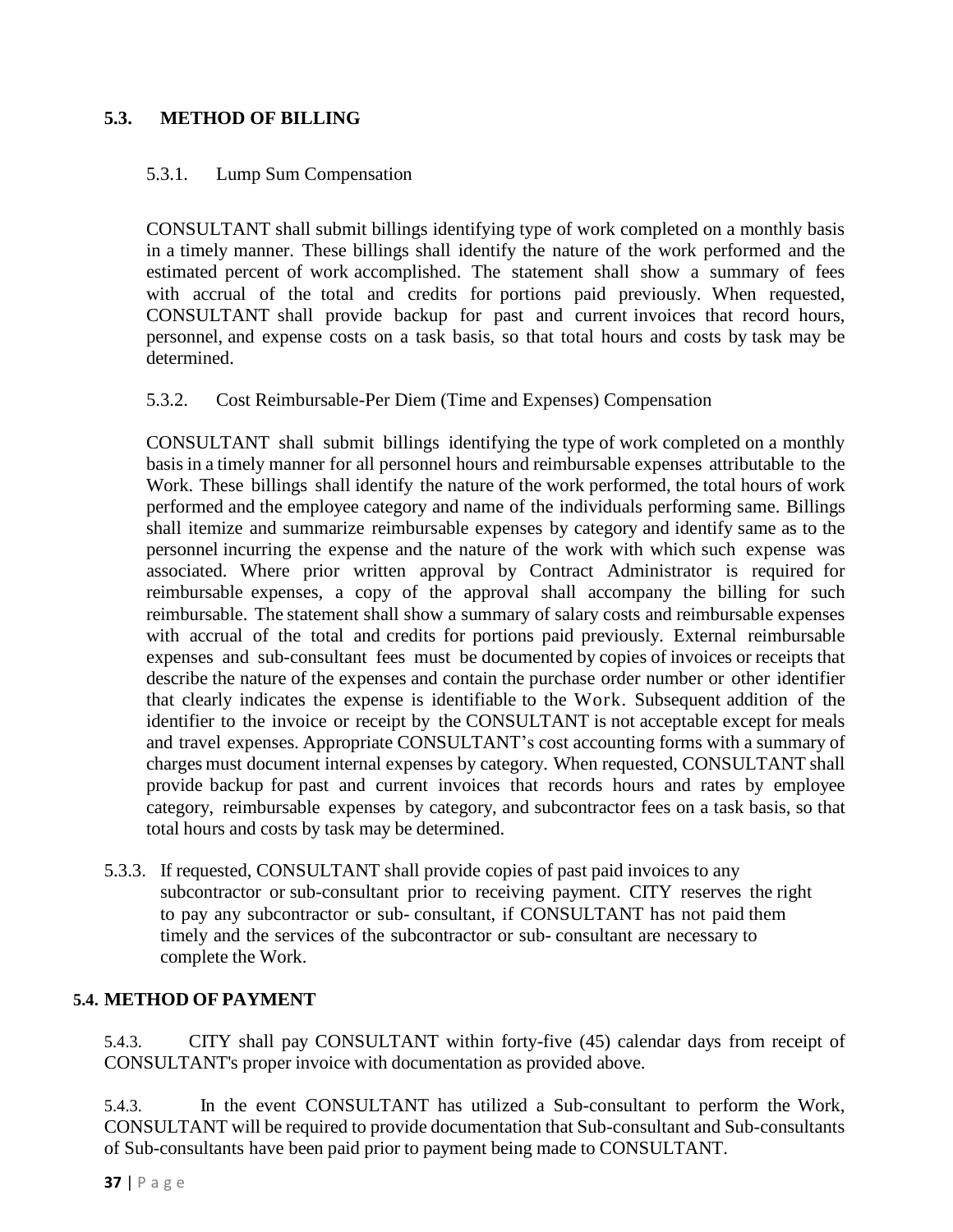5.4.3. Payment will be made to CONSULTANT at:

Address:

# **ARTICLE 6**

#### **CITY 'S RESPONSIBILITIES**

- **6.1.** CITY shall assist CONSULTANT by placing at CONSULTANT's disposal all information CITY has available pertinent to the Task Order including previous reports and any other data relative to design or construction of the Task Order.
- **6.2.** CITY shall arrange for access to, and make all provisions for, CONSULTANT to enter upon public and private property as required for CONSULTANT to perform its services.
- **6.3.** CITY shall review the CONSULTANT's itemized deliverables/documents identified in the Task Orders and respond in writing with any comment within the time set forth in the Task Order or within a reasonable time.
- **6.4.** CITY shall give prompt written notice to CONSULTANT whenever CITY observes or otherwise becomes aware of any development that affects the scope or timing of CONSULTANT's services or any defect in the work of any Contract.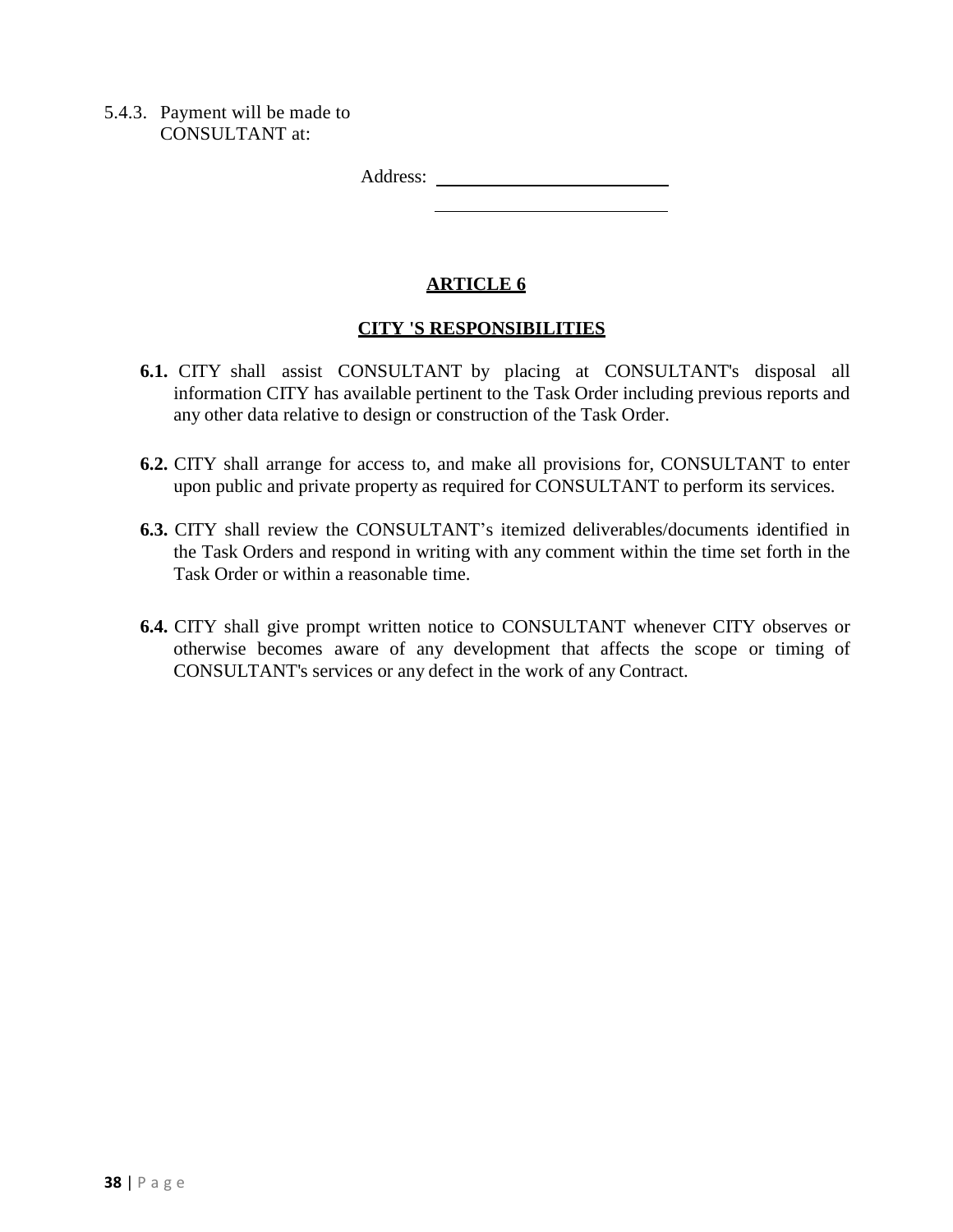# **ARTICLE 7**

#### **MISCELLANEOUS**

#### **7.1. OWNERSHIP OF DOCUMENTS**

All finished or unfinished documents, data, data matrices and calculations generated and used to evaluate and compute the construction or material requirements for the Task Order, studies, surveys, drawings, maps, models, photographs and reports prepared or provided by CONSULTANT in connection with this Agreement, whether in hard copy or electronic form, shall become the property of CITY, whether the Task Order for which they are made is completed or not. If applicable, CITY may withhold any payments then due to CONSULTANT until CONSULTANT complies with the provisions of this Article. CONSULTANT is not responsible for damages caused by the unauthorized reuse by others of any of the materials for another Task Order.

#### **7.2. TERMINATION**

- 7.2.1. This Agreement may be terminated with or without cause by CITY at any time.
- 7.2.2. Notice of termination shall be provided in accordance with paragraph 7.12 NOTICES of this Agreement.
- 7.2.3. In the event this Agreement is terminated, CONSULTANT shall be paid for any services performed to the date the Agreement is terminated. Compensation shall be withheld until all documents specified in Section 7.1 of this Agreement are provided to the CITY. Upon being notified of CITY's election to terminate, CONSULTANT shall refrain from performing further services or incurring additional expenses under the terms of this Agreement. Under no circumstances shall CITY make payment of profit for services that have not been performed.

#### **7.3. AUDIT RIGHT AND RETENTION OF RECORDS**

7.3.1. CITY shall have the right to audit the books, records, and accounts of CONSULTANT that are related to any Task Order. CONSULTANT shall keep such books, records, and accounts as may be necessary in order to record complete and correct entries related to the Task Order.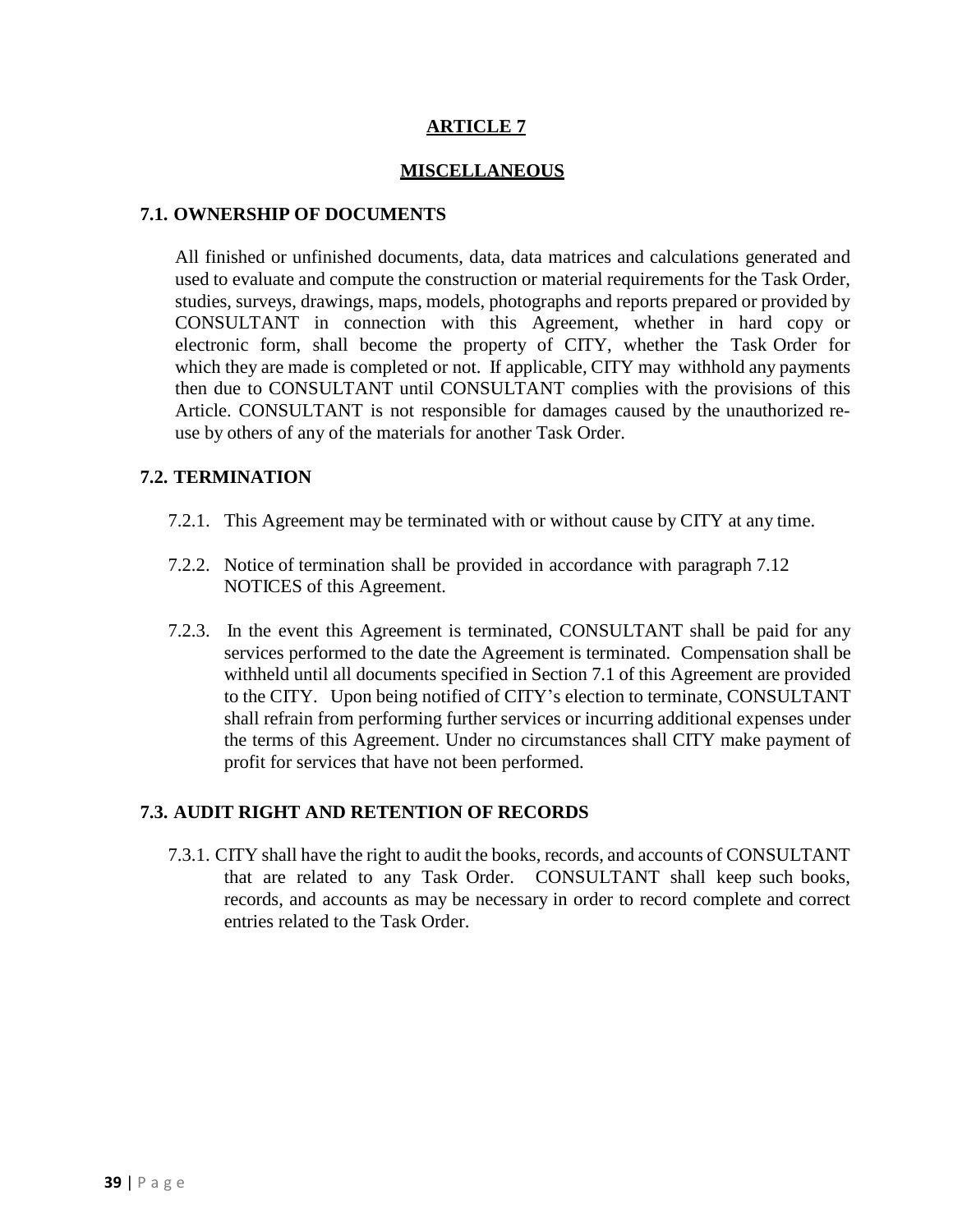7.3.2. CONSULTANT shall preserve and make available, at reasonable times for examination and audit by CITY, all financial records, supporting documents, statistical records, and any other documents pertinent to this Agreement for the required retention period of the Florida Public Records Act (Chapter 119, Fla. Stat.), if applicable, or, if the Florida Public Records Act is not applicable, for a minimum period of three (3) years after termination of this Agreement. If any audit has been initiated and audit findings have not been resolved at the end of the retention period or three (3) years, whichever is longer, the books, records, and accounts shall be retained until resolution of the audit findings. If the Florida Public Records Act is determined by CITY to be applicable to CONSULTANT's records, CONSULTANT shall comply with all requirements thereof; however, CONSULTANT shall violate no confidentiality or non-disclosure requirement of either federal or state law. Any incomplete or incorrect entry in such books, records, and accounts shall be a basis for CITY's disallowance and recovery of any payment upon such entry.

#### **7.4. NONDISCRIMINATION, EQUAL EMPLOYMENT OPPORTUNITY, AMERICANS WITH DISABILITIES ACT, AND EQUAL BENEFITS FOR DOMESTIC PARTNERS**

- 7.4.1. CONSULTANT shall not unlawfully discriminate against any person in its operations and activities in its use or expenditure of the funds or any portion of the funds provided by this Agreement and shall affirmatively comply with all applicable provisions of the Americans with Disabilities Act (ADA) in the course of providing any services funded in whole or in part by CITY, including Titles I and II of the ADA (regarding nondiscrimination on the basis of disability), and all applicable regulations, guidelines, and standards.
- 7.4.2. CONSULTANT's decisions regarding the delivery of services under this Agreement shall be made without regard to or consideration of race, age, religion, color, gender, sexual orientation, gender identity or expression, national origin, marital status, physical or mental disability, political affiliation, or any other factor that cannot be lawfully or appropriately used as a basis for service delivery. CONSULTANT shall comply with Title I of the Americans with Disabilities Act regarding nondiscrimination on the basis of disability in employment and further shall not discriminate against any employee or applicant for employment because of race, age, religion, color, gender, sexual orientation, national origin, gender identity or expression, marital status, political affiliation, or physical or mental disability. Such actions shall include, but not be limited to, the following: employment, upgrading, demotion, transfer, recruitment or recruitment advertising, layoff, termination, rates of pay, other forms of compensation, terms and conditions of employment, training (including apprenticeships), and accessibility.
- 7.4.3. Consultant shall comply with City Ordinance Sec. 2-799 Requirements for City Contractors to Provide Equal Benefits for Domestic Partners.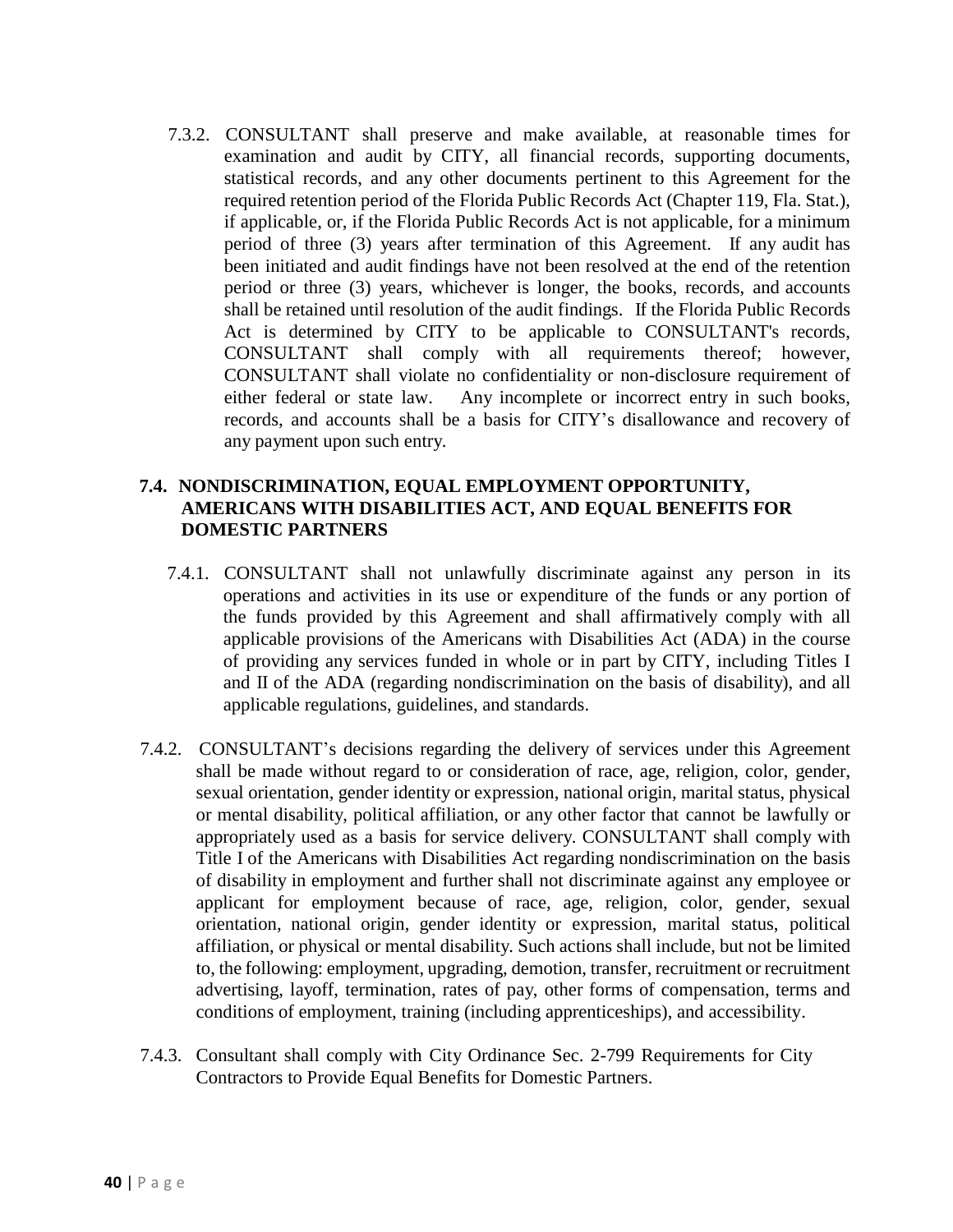# **7.5. PUBLIC ENTITY CRIMES ACT**

- 7.5.1. CONSULTANT represents that the execution of this Agreement shall not violate the Public Entity Crimes Act (Section 287.133, Florida Statutes), which essentially provides that a person or affiliate who is a contractor, consultant or other provider and who has been placed on the convicted vendor list following a conviction for a Public Entity Crime may not submit a bid on a contract to provide any goods or services to CITY, may not submit a bid on a contract with CITY for the construction or repair of a public building or public work, may not submit bids on leases of real property to CITY , may not be awarded or perform work as a contractor, supplier, subcontractor, or consultant under a contract with CITY , and may not transact any business with CITY in excess of the threshold amount provided in Section 287.017, Florida Statutes, for category two purchases for a period of 36 months from the date of being placed on the convicted vendor list. Violation of this section shall result in termination of this Agreement and recovery of all monies paid hereto and may result in being barred from CITY's competitive procurement activities.
- 7.5.2. In addition to the foregoing, CONSULTANT further represents that there has been no determination, based on an audit, that it or any sub-consultant, has committed an act defined by Section 287.133, Florida Statutes, as a "public entity crime" and that it has not been formally charged with committing an act defined as a "public entity crime" regardless of the amount of money involved or whether CONSULTANT has been placed on the convicted vendor list.
- 7.5.3. CONSULTANT shall promptly notify CITY if it or any subcontractor or sub-consultant is formally charged with an act defined as a "public entity crime" or has been placed on the convicted vendor list.

# **7.6. SUB-CONSULTANTS**

CONSULTANT may use the sub-consultants identified in the proposal that was a material part of the selection of CONSULTANT to provide the services under this Agreement. The CITY reserves the right to accept the use of a sub-consultant or to reject the selection of a particular sub-consultant and to inspect all facilities of any sub-consultants in order to make determination as to the capability of the sub-consultant to perform properly under this Contract. The CITY's acceptance of a sub-consultant shall not be unreasonably withheld. CONSULTANT shall obtain written approval of Contract Administrator prior to changing or adding to the list of sub- consultants. The list of sub-consultants submitted and currently approved is as follows:

a. b.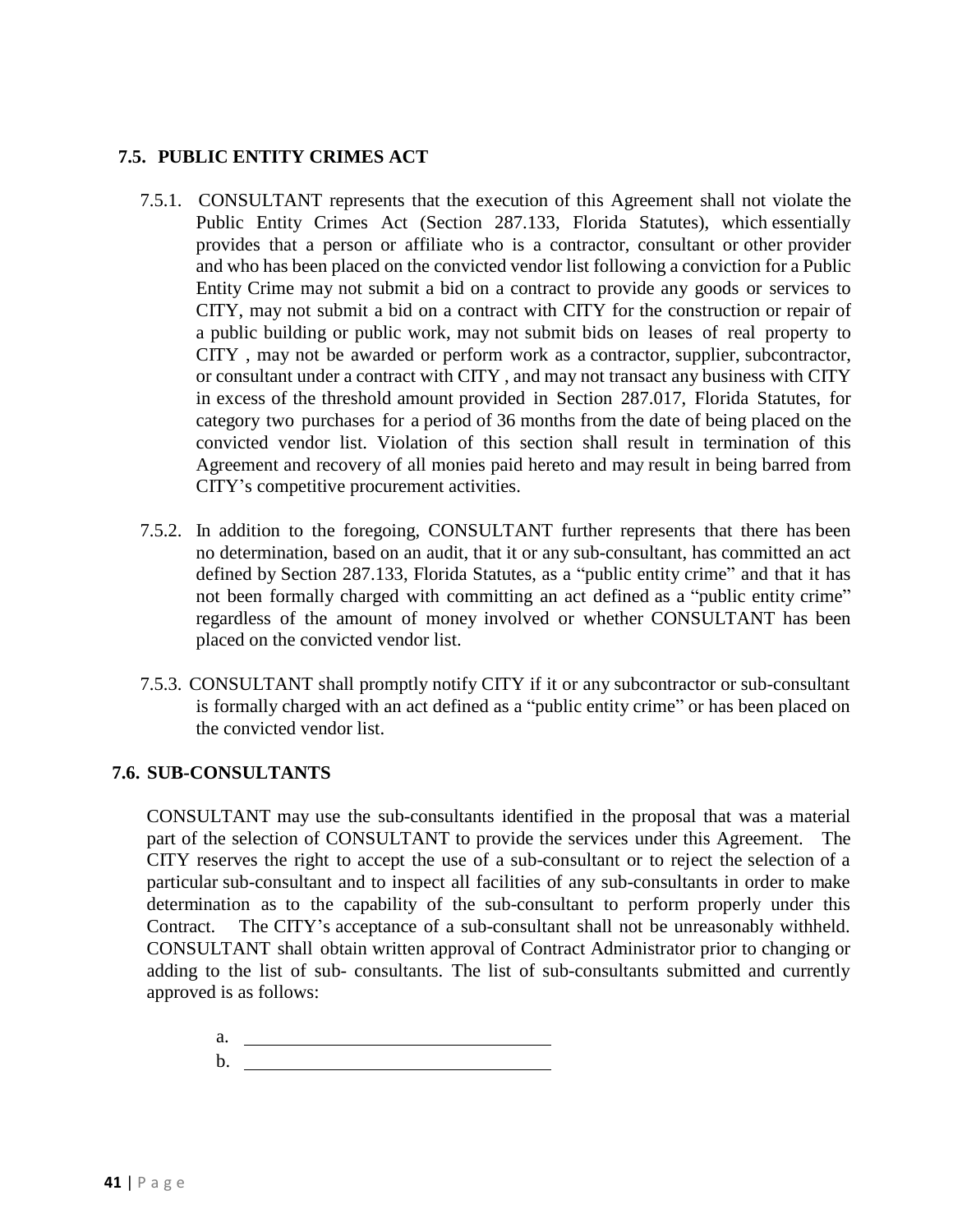$c.$   $\qquad \qquad$ d.

Hourly rates for such said Sub-consultants are as on attached Exhibit A.

#### **7.7. ASSIGNMENT AND PERFORMANCE**

- 7.7.1. Neither this Agreement nor any interest herein shall be assigned, transferred, or encumbered by either party and CONSULTANT shall not subcontract any portion of the work required by this Agreement except as authorized pursuant to Section 7.6.
- 7.7.2. CONSULTANT represents that all persons delivering the services required by this Agreement have the knowledge and skills, either by training, experience, education, or a combination thereof, to adequately and competently perform the duties, obligations, and services set forth in the Scope of Services and to provide and perform such services to CITY's satisfaction for the agreed compensation.
- 7.7.3. CONSULTANT shall perform its duties, obligations, and services under this Agreement in a skillful and respectable manner. The quality of CONSULTANT's performance and all interim and final product(s) provided to or on behalf of CITY shall be in accordance with the standard of care set forth in Paragraph 3.6.
- 7.7.4. CONSULTANT shall not change or replace overall project manager identified in the CONSULTANT's response to the RFQ without the Contract Administrator's prior written approval.

# **7.8. INDEMNIFICATION OF CITY**

- 7.8.1. To the fullest extent permitted by law, the CONSULTANT expressly agrees to indemnify and hold harmless the City of Key West, their officers, directors, agents, and employees (herein called the "indemnities") from liabilities, damages, losses and costs, including, but not limited to, reasonable attorney's fees and court costs, such legal expenses to include costs incurred in establishing the indemnification and other rights agreed to in this Paragraph, to persons or property, to the extent caused by the negligence, recklessness, or intentional wrongful misconduct of the CONSULTANT, its Subcontractors or persons employed or utilized by them in the performance of the Contract. Claims by indemnities for indemnification shall be limited to the amount of CONSULTANT's insurance or \$1 million per occurrence, whichever is greater. The parties acknowledge that the amount of the indemnity required hereunder bears a reasonable commercial relationship to the Contract and it is part of the project specifications or the bid documents, if any.
- 7.8.2. The indemnification obligations under the Contract shall not be restricted in any way by any limitation on the amount or type of damages, compensation, or benefits payable by or for the CONSULTANT under workers' compensation acts, disability benefits acts, or other employee benefits acts, and shall extend to and include any actions brought by or in the name of any employee of the CONSULTANT or of any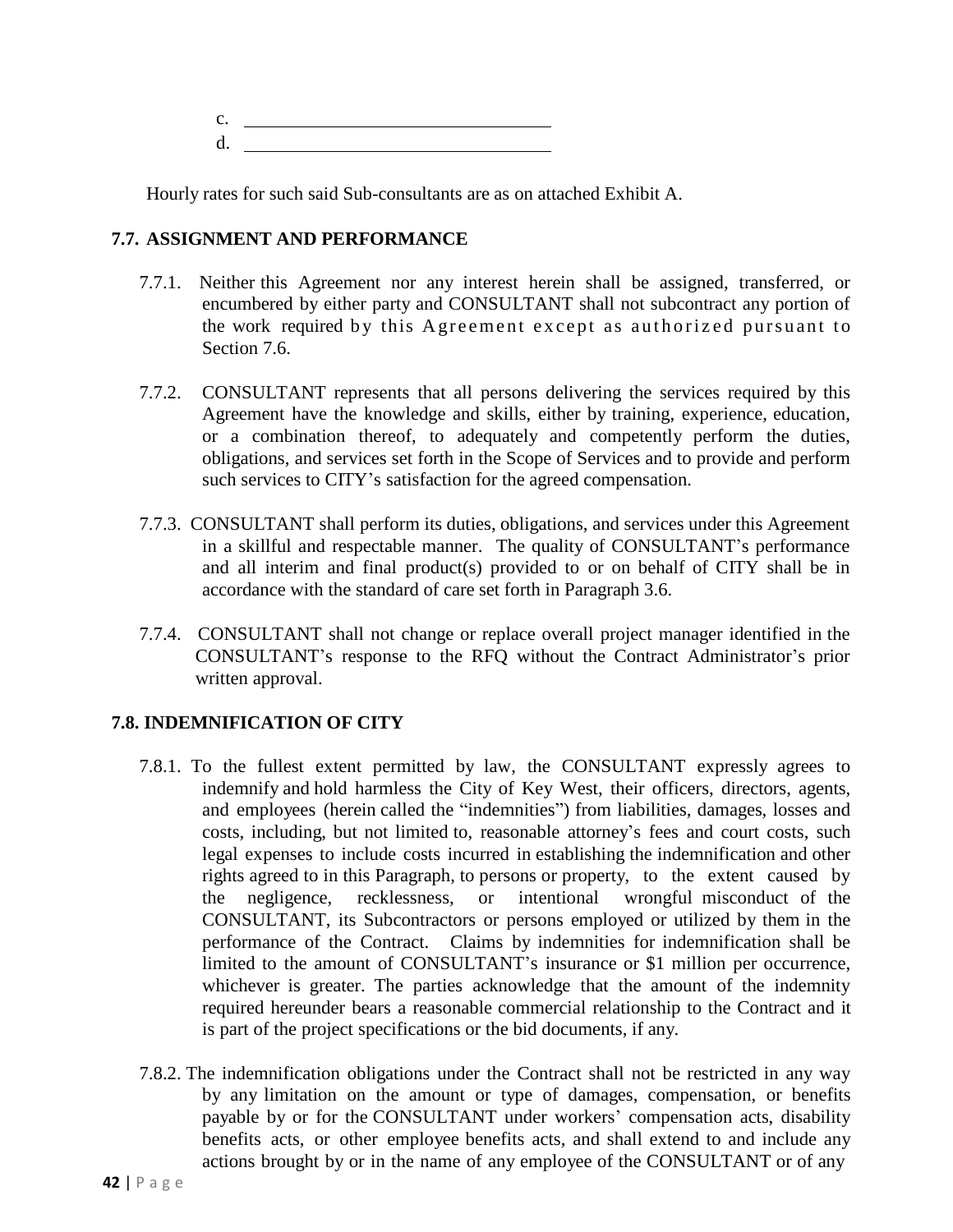third party to whom CONSULTANT may subcontract a part or all of the Work. This indemnification shall continue beyond the date of completion of the Work.

#### **7.9. GENERAL INSURANCE REQUIREMENTS:**

- 7.9.1 During the Term of the Agreement, the Contractor shall provide, pay for, and maintain with insurance companies satisfactory to the City of Key West, Florida ("City"), the types of insurance described herein.
- 7.9.2 All insurance shall be from responsible insurance companies eligible to do business in the State of Florida. The required policies of insurance shall be performable in Monroe County, Florida, and shall be construed in accordance with the laws of the State of Florida.
- 7.9.3 The City shall be specifically included as an additional insured on the Contractor's Liability policies with the exception of the Contractor's Professional Liability policies (if required) and shall also provide the "Severability of Interest" provision (a/k/a "Separation of Insured's" provision). The City's additional insured status should be extended to all Completed Operations coverages.
- 7.9.4 The Contractor shall deliver to the City, prior to commencing work/activities under the Agreement, properly executed "Certificate(s) of Insurance" setting forth the insurance coverage and limits required herein. The Certificates must be signed by the authorized representative of the insurance company(s) shown on the Certificate of Insurance. In addition, certified, true, and exact copies of the insurance policies required herein shall be provided to the City, on a timely basis, if requested by the City.
- 7.9.5 If the Contractor fails to provide or maintain the insurance coverages required in this Agreement at any time during the Term of the Agreement and if the Contractor refuses or otherwise neglects to deliver the required Certificate(s) of Insurance signed by the authorized representative of the insurance company(s) to the City, the City may, at the City's sole discretion, terminate or suspend this Agreement and seize the amount of Contractor's performance bond, letter of credit, or other security acceptable to the City).
- 7.9.6 The Contractor shall take immediate steps to make up any impairment to any Aggregate Policy Limit upon notification of the impairment. If at any time the City requests a written statement from the insurance company(s) as to any impairment to the Aggregate Limit, the Contractor shall promptly authorize and have delivered such statement to the City.
- 7.9.7 The Contractor authorizes the City and/or its insurance consultant to confirm all information furnished to the City, as to its compliance with its Bonds and Insurance Requirements, with the Contractor's insurance agents, brokers, surety, and insurance carriers.
- 7.9.10 All insurance coverage of the Contractor shall be primary to any insurance or self-insurance program carried by the City. The City's insurance or self-insurance programs or coverage shall not be contributory with any insurance required of the Contractor in this Agreement.
- 7.9.11 The acceptance of delivery to the City of any Certificate of Insurance evidencing the insurance coverage and limits required in the Agreement does not constitute approval or agreement by the City that the insurance requirements in the Agreement have been met or that the insurance policies shown in the Certificates of Insurance are in compliance with the Agreement requirements.
- 7.9.12 No work/activity under this Agreement shall commence or continue unless and until the required Certificate(s) of Insurance are in effect and the written Notice to Proceed is issued by the City.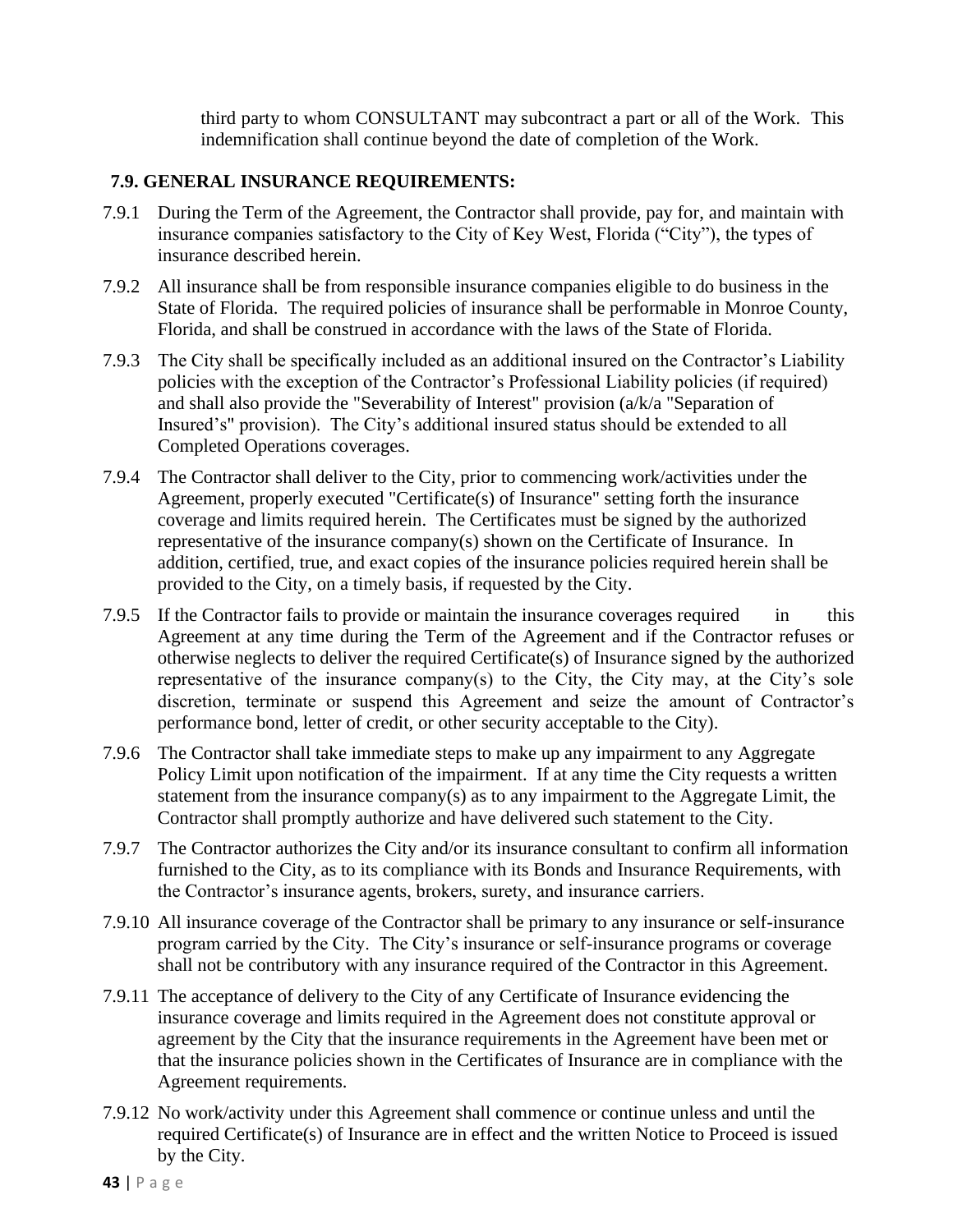- 7.9.13 The insurance coverage and limits required of the Contractor under this Agreement are designed to meet the minimum requirements of the City. They are not designed as a recommended insurance program for the Contractor. The Contractor alone shall be responsible for the sufficiency of its own insurance program. Should the Contractor have any question concerning its exposures to loss under this Agreement or the possible insurance coverage needed therefore, it should seek professional assistance.
- 7.9.15 During the Term of this Agreement, the City and its agents and contractors may continue to engage in necessary business activities during the operations of the Contractor. No personal property owned by City used in connection with these business activities shall be considered by the Contractor's insurance company as being in the care, custody, or control of the Contractor.
- 7.9.16 Should any of the required insurances specified in this Agreement provide for a deductible, self-insured retention, self-insured amount, or any scheme other than a fully insured program, the Contractor shall be responsible for all deductibles and self-insured retentions.
- 7.9.17 All of the required insurance coverages shall be issued as required by law and shall be endorsed, where necessary, to comply with the minimum requirements contained herein.
- 7.9.18 All policies of insurance required herein shall require that the insurer give the City thirty (30) days advance written notice of any cancellation, intent not to renew any policy and/or any change that will reduce the insurance coverage required in this Agreement, except for the application of the Aggregate Limits Provisions.
- 7.9.19 Renewal Certificate(s) of Insurance shall be provided to the City at least twenty (20) days prior to expiration of current coverage so that there shall be no termination of the Agreement due to lack of proof of the insurance coverage required of the Contractor.
- 7.9.20 If the Contractor utilizes contractors or sub-contractors to perform any operations or activities governed by this Agreement, the Contractor will ensure all contractors and subcontractors to maintain the same types and amounts of insurance required of the Contractor. In addition, the Contractor will ensure that the contractor and sub-contractor insurances comply with all of the Insurance Requirements specified for the Contractor contained within this Agreement. The Contractor shall obtain Certificates of Insurance comparable to those required of the Contractor from all contractors and sub-contractors. Such Certificates of Insurances shall be presented to the City upon request. Contractor's obligation to ensure that all contractor's and sub-contractor's insurance as provided herein shall not exculpate Contractor from the direct primary responsibility Contractor has to the City hereunder. The City will look directly to Contractor for any such liability hereunder and shall not be obligated to seek recovery from any contractor or subcontract or under such contractor's or sub-contractor's insurance coverages.

# 7.9.21 **SPECIFIC INSURANCE COVERAGES AND LIMITS:**

- 7.9.22 All requirements in this Insurance Section shall be complied with in full by the Contractor unless excused from compliance in writing by the City.
- 7.9.23 The amounts and types of insurance must conform to the following minimum requirements. Current Insurance Service Office (ISO) or National Council on Compensation Insurance (NCCI) policies, forms, and endorsements or broader shall be used where applicable. Notwithstanding the foregoing, the wording of all policies, forms, and endorsements must be acceptable to the City.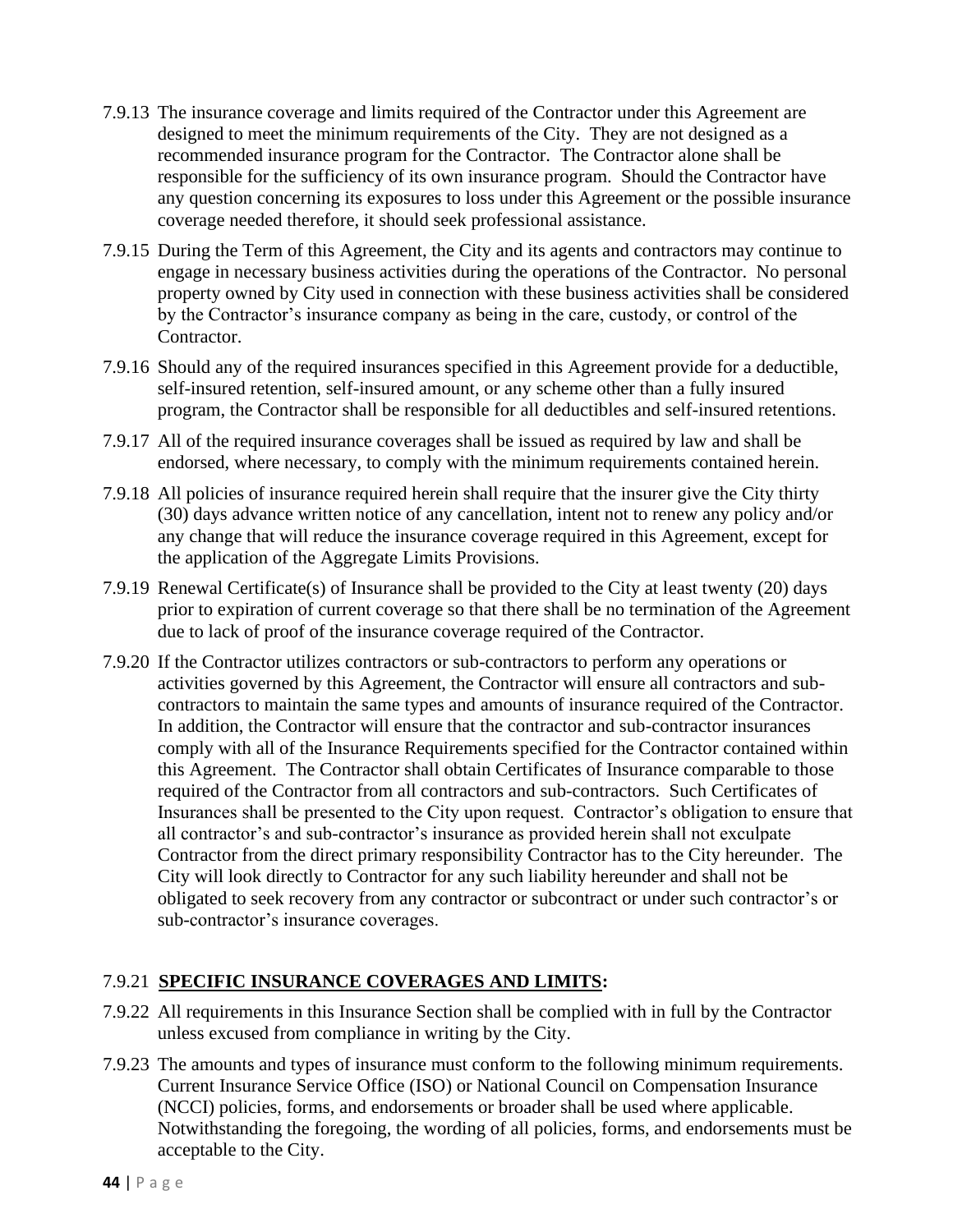7.9.24 **Workers' Compensation and Employers' Liability Insurance** shall be maintained in force during the Term of this Agreement for all employees engaged in this work under this Agreement, in accordance with the laws of the State of Florida. The minimum acceptable limits shall be:

| Workers' Compensation       | <b>Florida Statutory Requirements</b> |
|-----------------------------|---------------------------------------|
| <b>Employer's Liability</b> | \$100,000.00 Limit Each Accident      |
|                             | \$500,000.00 Limit Disease Aggregate  |
|                             | \$100,000.00 Limit Disease Each       |

#### Employee

If the Contractor has less than four (4) employees and has elected not to purchase Workers' Compensation/Employers Liability coverage as permitted by *Florida Statutes*, the Contractor will be required to issue a formal letter (on the Contractor's letterhead) stating that it has less than four (4) employees and has elected not to purchase Workers' Compensation/Employers Liability coverage as permitted by *Florida Statutes*. This exception does **not** apply to firms engaged in construction activities.

7.9.25 **Commercial General Liability Insurance** shall be maintained by the Contractor on a Full Occurrence Form. Coverage shall include, but not be limited to, Premises and Operations, Personal Injury, Contractual for this Agreement, Independent Contractors, and Products & Completed Operations Coverage. The limits of such coverage shall not be less than:

| Bodily Injury $\&$               | \$1,000,000.00 Combined Single Limit each |
|----------------------------------|-------------------------------------------|
| <b>Property Damage Liability</b> | Occurrence and Aggregate                  |

Completed Operations Liability Coverage shall be maintained by the Contractor for a period of not less than four (4) years following expiration or termination of this Agreement.

The use of an Excess, Umbrella and/or Bumbershoot policy shall be acceptable if the level of protection provided by the Excess, Umbrella and/or Bumbershoot policy is equal to or more comprehensive than the Primary Commercial General Liability policy.

7.9.26 **Business Automobile Liability Insurance** shall be maintained by the Contractor as to ownership, maintenance, use, loading and unloading of all owned, non-owned, leased, or hired vehicles with limits of such coverage of not less than:

| <b>Bodily Injury</b>             | \$1,000,000.00 Limit Each Accident |
|----------------------------------|------------------------------------|
| <b>Property Damage Liability</b> | \$1,000,000.00 Limit Each Accident |

or

Bodily Injury &

Property Damage Liability \$1,000,000.00 Combined Single Limit Each Accident

If the Contractor does not own any vehicles, this requirement can be satisfied by having the Contractor's Commercial General Liability policy endorsed with "Non-Owned and Hired Automobile" Liability coverage.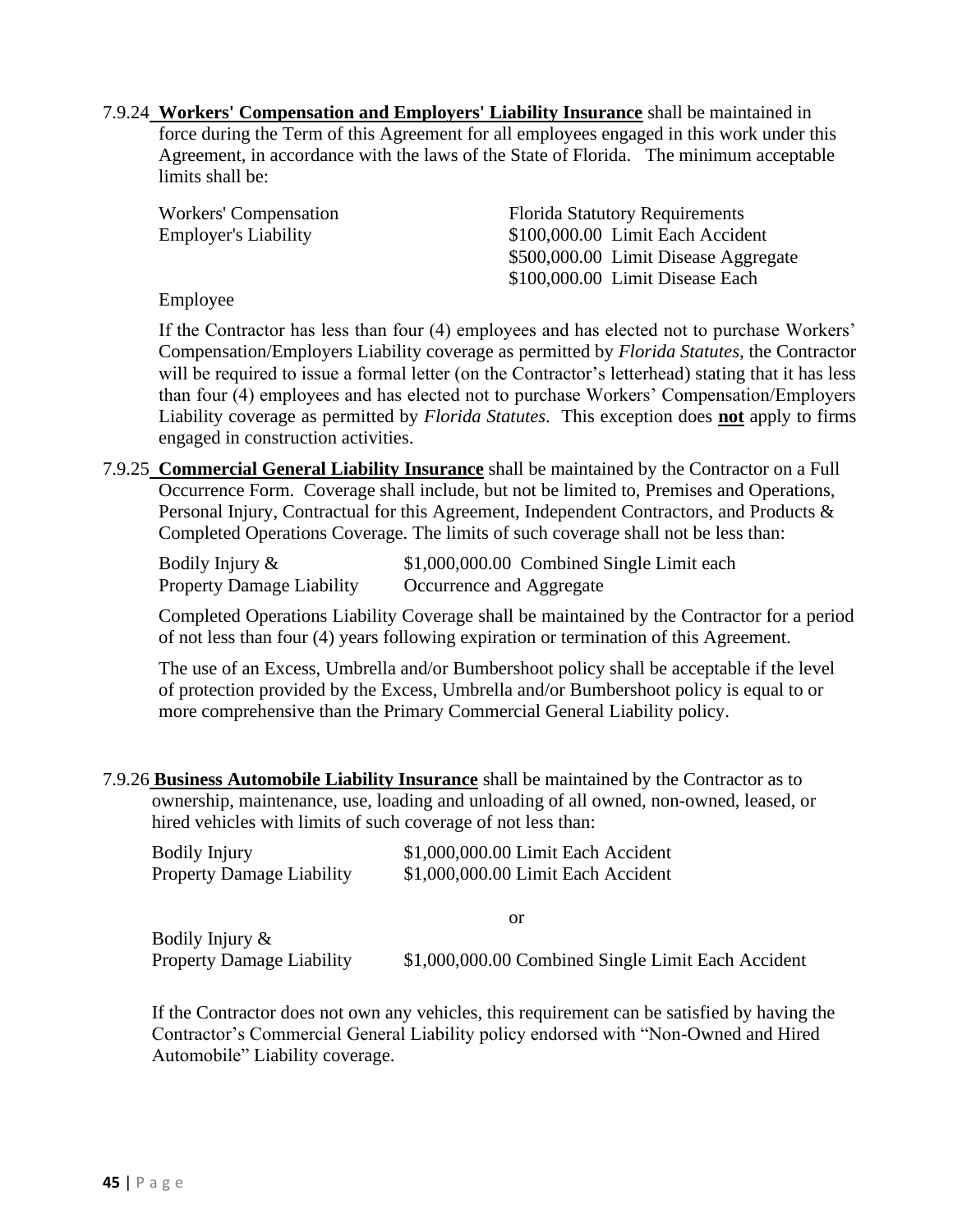7.9.27 **Professional Liability Insurance** shall be maintained by the Contractor which will respond to damages resulting from any claim arising out of the performance of professional services or any error or omission of the Contractor arising out of activities governed by this Agreement. The minimum acceptable limits of liability shall be \$1,000,000 per Occurrence and \$2,000,000 Annual Aggregate. If the policy is structured on a "Claims Made" basis, the policy must contain a "Retroactive Date" of no later than the commencement date of the Agreement and will have an extended reporting period of four (4) years following expiration or termination of the Agreement.

#### **7.10. REPRESENTATIVE OF CITY AND CONSULTANT**

- 7.10.1. The parties recognize that questions in the day-to-day conduct of the Task Order will arise. The Contract Administrator, upon CONSULTANT's request, shall advise CONSULTANT in writing of one (1) or more CITY employees to whom all communications pertaining to the day-to-day conduct of the Task Order shall be addressed.
- 7.10.2. CONSULTANT shall inform the Contract Administrator in writing of CONSULTANT's representative to whom matters involving the conduct of the Task Order shall be addressed.

#### **7.11. ALL PRIOR AGREEMENTS SUPERSEDED**

- 7.11.1. This document incorporates and includes all prior negotiations, correspondence, conversations, agreements or understandings applicable to the matters contained herein; and the parties agree that there are no commitments, agreements or understandings concerning the subject matter of this Agreement that are not contained in this document and the exhibits attached. Accordingly, the parties agree that no deviation from the terms hereof shall be predicated upon any prior representations or agreements whether oral or written.
- 7.11.2. It is further agreed that no modification, amendment or alteration in the terms or conditions contained herein shall be effective unless contained in a written document executed with the same formality and of equal dignity herewith.

#### **7.12. NOTICES**

Whenever either party desires to give notice unto the other, such notice must be in writing, sent by certified United States mail, return receipt requested, addressed to the party for whom it is intended at the place last specified; and the place for giving of notice shall remain such until it shall have been changed by written notice in compliance with the provisions of this paragraph. For the present, the parties designate the following as the respective places for giving of notice:

#### FOR CITY OF KEY WEST:

City of Key West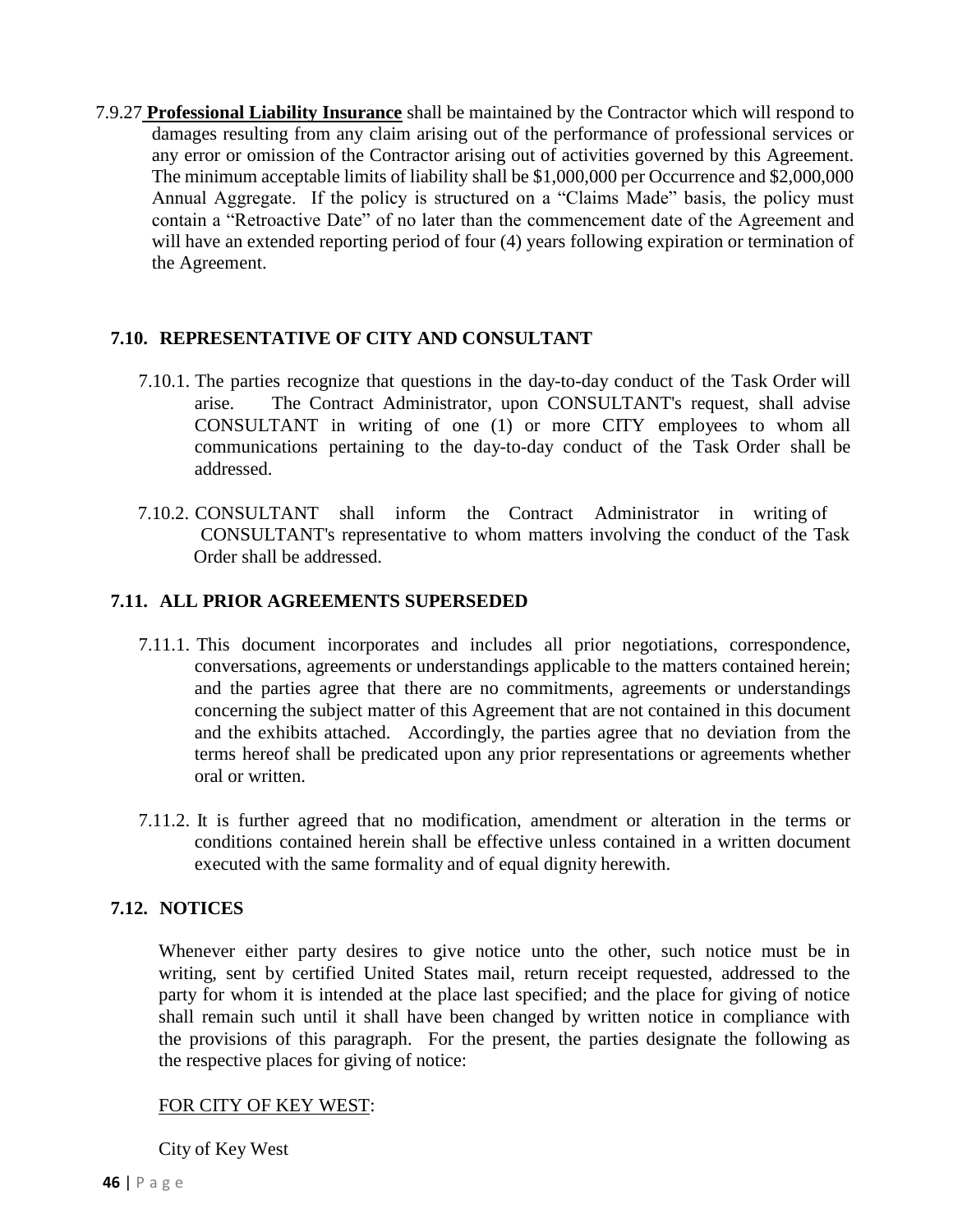1300 White Street Key West, FL 33040

FOR CONSULTANT:

Contact Name:

Address:

# **7.13. TRUTH-IN-NEGOTIATION CERTIFICATE**

Signature of this Agreement by CONSULTANT shall act as the execution of a truth-in negotiation certificate stating that wage rates and other factual unit costs supporting the compensation of this Agreement are accurate, complete, and current at the time of

contracting. The original contract price for any Task Order and any additions thereto shall be adjusted to exclude any significant sums, by which CITY determines the contract price was increased due to inaccurate, incomplete, or non-current wage rates and other factual unit costs. All such contract adjustments shall be made within one (1) year following the end of this Agreement.

#### **7.14. INTERPRETATION**

The language of this Agreement has been agreed to by both parties to express their mutual intent and no rule of strict construction shall be applied against either party hereto. The headings contained in this Agreement are for reference purposes only and shall not affect in any way the meaning or interpretation of this Agreement. All personal pronouns used in this Agreement shall include the other gender, and the singular shall include the plural, and vice versa, unless the context otherwise requires. Terms such as "herein," "hereof," "hereunder," and " hereinafter" refer to this Agreement as a whole and not to any particular sentence or paragraph where they appear, unless the context otherwise requires. Whenever reference is made to a Paragraph or Article of this Agreement, such reference is to the Paragraph or Article as a whole, including all of the subsections of such Paragraph, unless the reference is made to a particular subsection or subparagraph of such Paragraph or Article.

# **7.15. CONSULTANT'S STAFF**

- 7.15.1. CONSULTANT shall provide the key staff identified in their proposal for Task Order as long as such key staffs are in CONSULTANT's employment.
- 7.15.2. CONSULTANT shall obtain prior written approval of Contract Administrator to change key staff. CONSULTANT shall provide Contract Administrator with such information as necessary to determine the suitability of proposed new key staff. Contract Administrator shall be reasonable in evaluating key staff qualifications.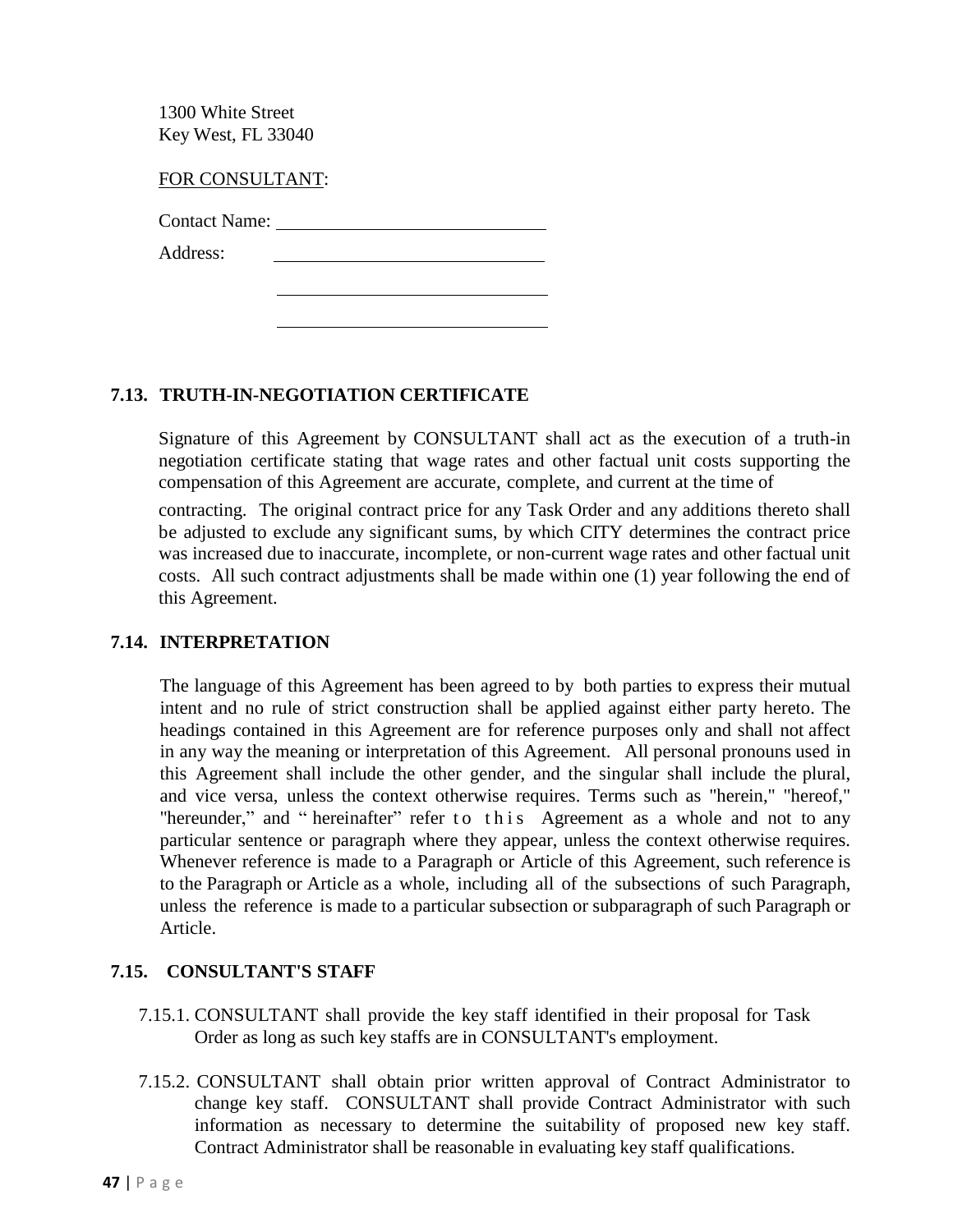- 7.15.3. If Contract Administrator desires to request removal of any of CONSULTANT's staff, Contract Administrator shall first meet with CONSULTANT and provide reasonable justification for said removal.
- 7.15.4. The CITY reserves the right to approve the members of the Consulting Team and the roles they will undertake in the assignment. The CITY's acceptance of a team member shall not be unreasonably withheld.
- 7.15.5. Each assignment issued under this Agreement by the CITY to the Consultant, the Consultant will at the CITY's request, disclose the role, qualifications and hourly rate of each individual working on the assignment.
- 7.15.6. The CITY reserves the right to require replacement of any of the members of the Consulting Team. Any proposed addition or change of members of the Consulting Team initiated by the Consultant must obtain the CITY Representative's prior written approval.
- 7.15.7. In the event of the death, incapacity or termination of employment of any member of the Consulting Team before Completion of the Services, the Consultant shall at its own expense and as soon as reasonably practicable arrange to substitute or replace the individual member concerned.
- 7.15.8. The Consultant shall ensure that the substitute or replacement is no less qualified in terms of relevant experience and qualifications than the outgoing individual and is available at the relevant time to act as such replacement or substitute. The Consultant shall without delay forward curriculum vitae of the proposed substitute or replacement to the CITY. The deployment of such substitute or replacement shall be subject to the CITY's consent.
- 7.15.9. The Consultant shall solely be responsible for all direct, indirect and consequential costs or losses that may arise from the substitution or replacement of members of the Consulting Team.

# **7.16. INDEPENDENT CONTRACTOR**

CONSULTANT is an independent contractor under this Agreement. Services provided by CONSULTANT shall be subject to the supervision of CONSULTANT. In providing the services, CONSULTANT or its agents shall not be acting and shall not be deemed as acting as officers, employees, or agents of the CITY, nor shall they accrue any of the rights or benefits of a CITY employee. The parties expressly acknowledge that it is not their intent to create any rights or obligations in any third person or entity under this Agreement.

# **7.17. THIRD PARTY BENEFICIARIES**

Neither CONSULTANT nor CITY intend directly or substantially to benefit a third party by this Agreement. Therefore, the parties agree that there are no third party beneficiaries to this Agreement and that no third party shall be entitled to assert a claim against either of them based upon this Agreement. No subcontractor or sub-consultant, whether named or unnamed, shall be a third party beneficiary of this Agreement.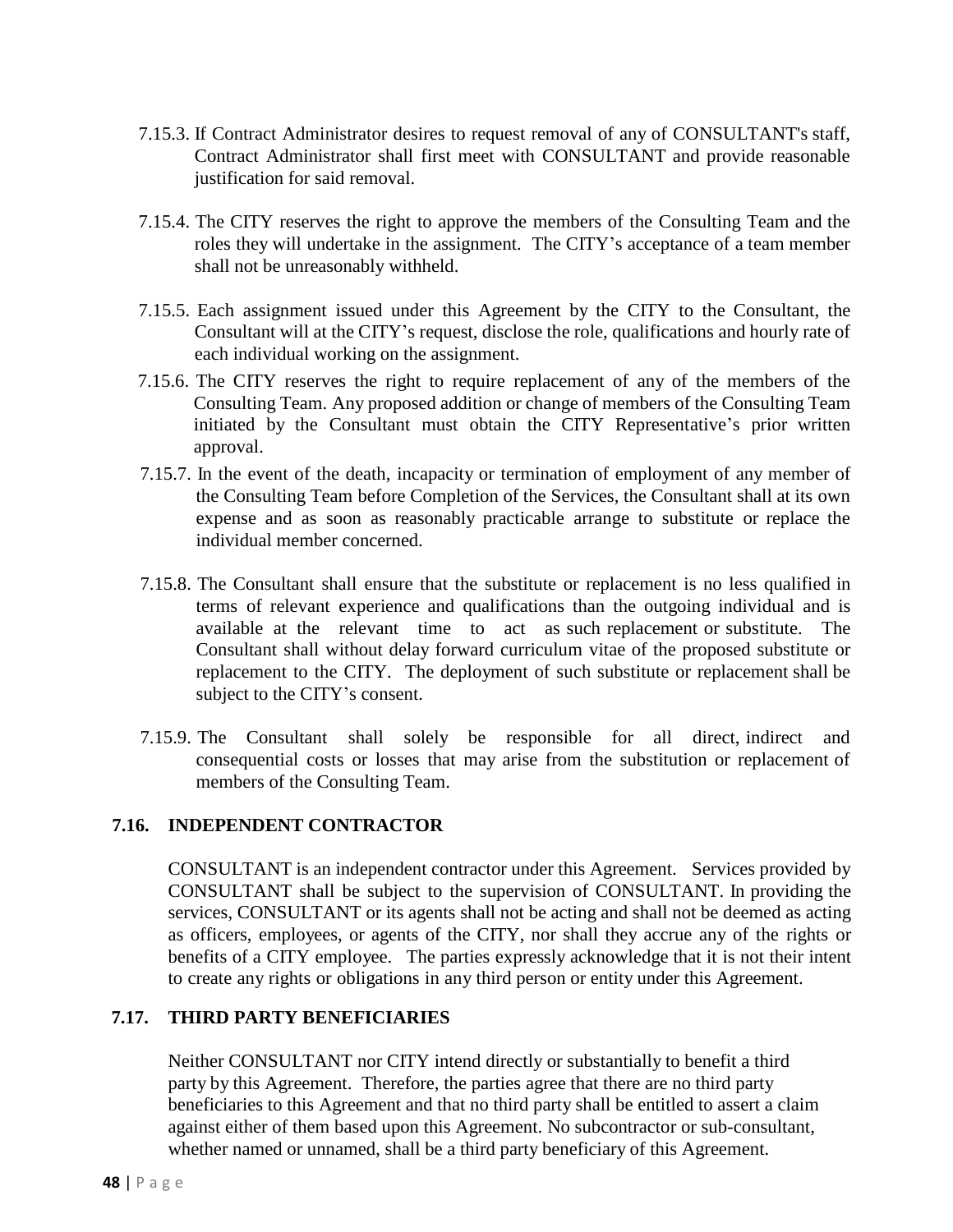# **7.18. CONFLICTS**

- 7.18.1. Neither CONSULTANT nor its employees shall have or hold any continuing or frequently recurring employment or contractual relationship that is substantially antagonistic or incompatible with CONSULTANT's loyal and conscientious exercise of judgment related to its performance under this Agreement.
- 7.18.2. CONSULTANT agrees that none of its officers or employees shall, during the term of this Agreement, serve as an expert witness against CITY in any legal or administrative proceeding in which he or she is not a party, unless compelled by court process, nor shall such persons give sworn testimony or issue a report or writing, as an expression of his or her expert opinion, which is adverse or prejudicial to the interests of CITY or in connection with any such pending or threatened legal or administrative proceeding. The limitations of this section shall not preclude such persons from representing themselves in any action or in any administrative or legal proceeding.
- 7.18.3. In the event CONSULTANT is permitted to use sub-consultants to perform any services required by this Agreement, CONSULTANT agrees to prohibit such subconsultants from having any conflicts as within the meaning of this section, and shall so notify them in writing.

#### **7.19. CONTINGENCY FEE**

CONSULTANT warrants that it has not employed or retained any company or person, other than a bona fide employee working solely for CONSULTANT, to solicit or secure this Agreement and that it has not paid or agreed to pay any person, company, corporation, individual or firm, other than a bona fide employee working solely for CONSULTANT, any fee, commission, percentage, gift, or other consideration contingent upon or resulting from the award or making of this Agreement. For a breach or violation of this provision, CITY shall have the right to terminate this Agreement without liability at its discretion, or to deduct from the Agreement price or otherwise recover the full amount of such fee, commission, percentage, gift, or consideration.

# **7.20. WAIVER OF BREACH AND MATERIALITY**

- 7.20.1. Failure by CITY to enforce any provision of this Agreement shall not be deemed a waiver of such provision or modification of this Agreement. A waiver of any breach of a provision of this Agreement shall not be deemed a waiver of any subsequent breach and shall not be construed to be a modification of the terms of this Agreement.
- 7.20.2. CITY and CONSULTANT agree that each requirement, duty, and obligation set forth herein is substantial and important to the formation of this Agreement and, therefore, is a material term hereof.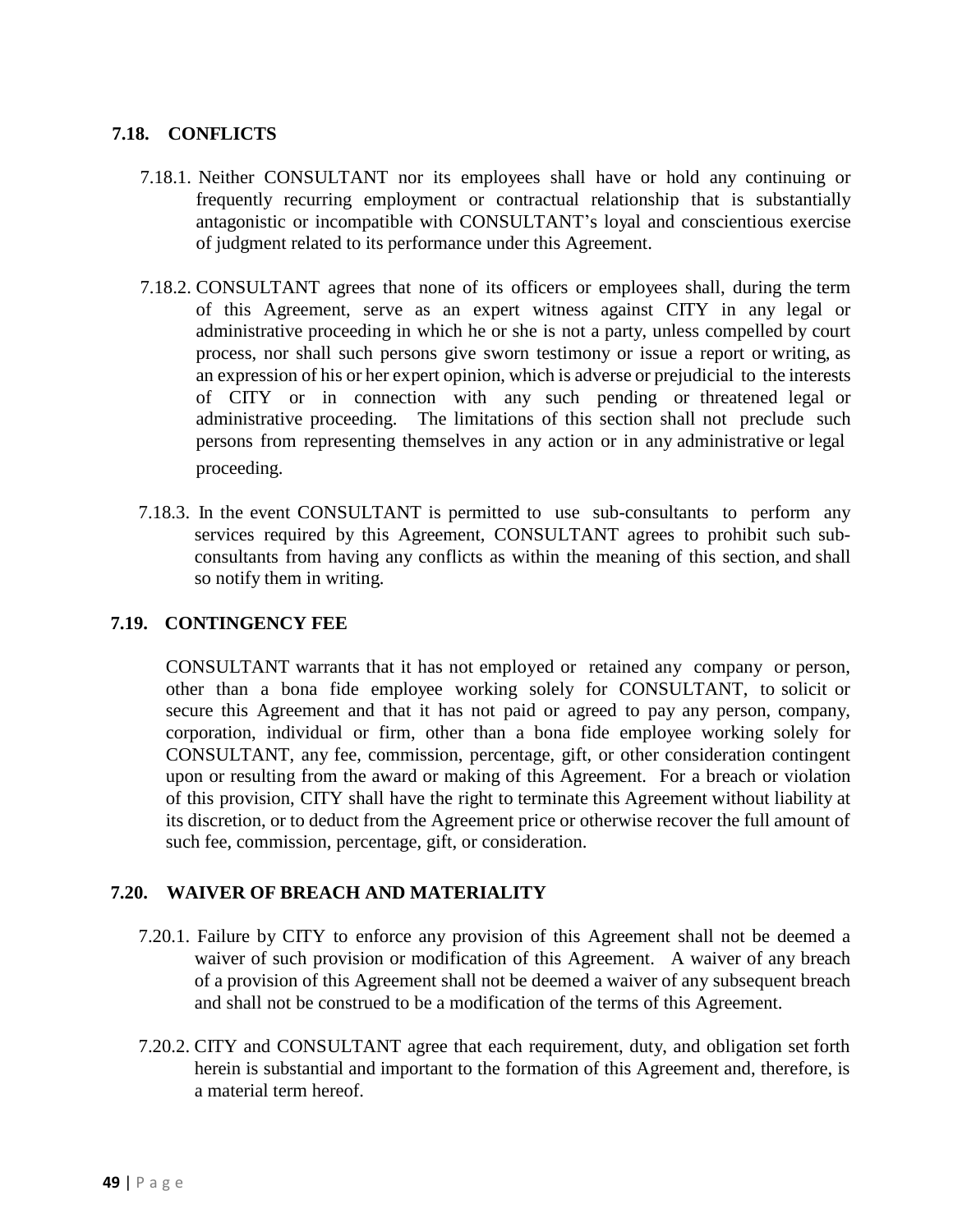#### **7.21. COMPLIANCE WITH LAWS**

CONSULTANT shall comply with federal, state, and local laws, codes, ordinances, rules, and regulations in performing its duties, responsibilities, and obligations related to this Agreement applicable at the time the scope of services was drafted for this agreement**.** In addition, at the time each Task Order is executed, any revisions to applicable federal state, and local laws, codes, ordinances, rules and regulations shall apply.

#### **7.22. SEVERABILITY**

In the event this Agreement or a portion of this Agreement is found by a court of competent jurisdiction to be invalid, the remaining provisions shall continue to be effective unless CITY or CONSULTANT elects to terminate this Agreement.

#### **7.23. JOINT PREPARATION**

Preparation of this Agreement has been a joint effort of CITY and CONSULTANT and the resulting document shall not, solely as a matter of judicial construction, be construed more severely against one of the parties than any other.

#### **7.24. PRIORITY OF PROVISIONS**

If there is a conflict or inconsistency between any term, statement, requirement, or provision of any exhibit attached hereto, any document or events referred to herein, or any document incorporated into this Agreement by reference and a term, statement, requirement, or provision of this Agreement, the term, statement, requirement, or provision contained in Articles 1 through 7 of this Agreement shall prevail and be given effect.

#### **7.25. APPLICABLE LAW AND VENUE**

The laws of the State of Florida govern the validity of this Agreement, its interpretation and performance, and any claims related to it. The venue for mediation, arbitration or any other legal proceeding shall be Monroe County, Florida.

#### **7.26. INCORPORATION BY REFERENCE**

The attached exhibits are incorporated into and made a part of this Agreement:

Exhibit A – CONSULTANT/Sub-consultants' Hourly Rates

#### **7.27. COUNTERPARTS**

This Agreement may be executed in three (3) counterparts, each of which shall be deemed to be an original.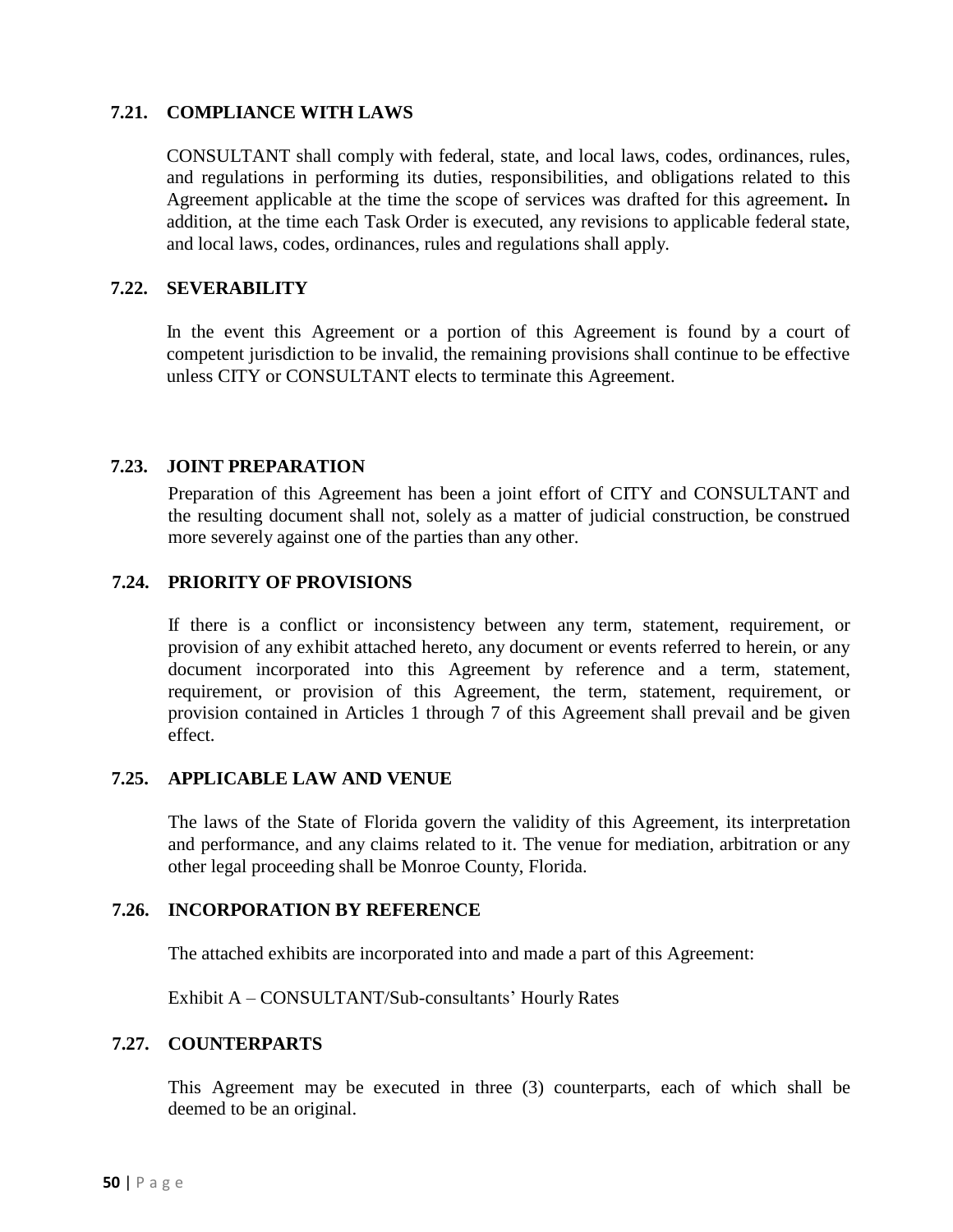#### IN WITNESS WHEREOF, the parties hereto have made and executed this Agreement on the respective dates under each signature.

| By: CITY OF KEY WEST                       | By: CONSULTANT                        |      |
|--------------------------------------------|---------------------------------------|------|
| Patti McLauchlin, City Manager             | (Signature)                           |      |
|                                            | (Print Name and Title)                |      |
| $\frac{\text{day of}}{\text{day of}}$ , 20 | $\frac{\text{day of}}{\text{day of}}$ | ,20  |
| Attest:                                    | Attest:                               |      |
| Cheryl Smith, City Clerk                   | (Signature)                           |      |
|                                            | (Print Name and Title)                |      |
| $day of$ $.20$                             | $\frac{day \text{ of }$               | , 20 |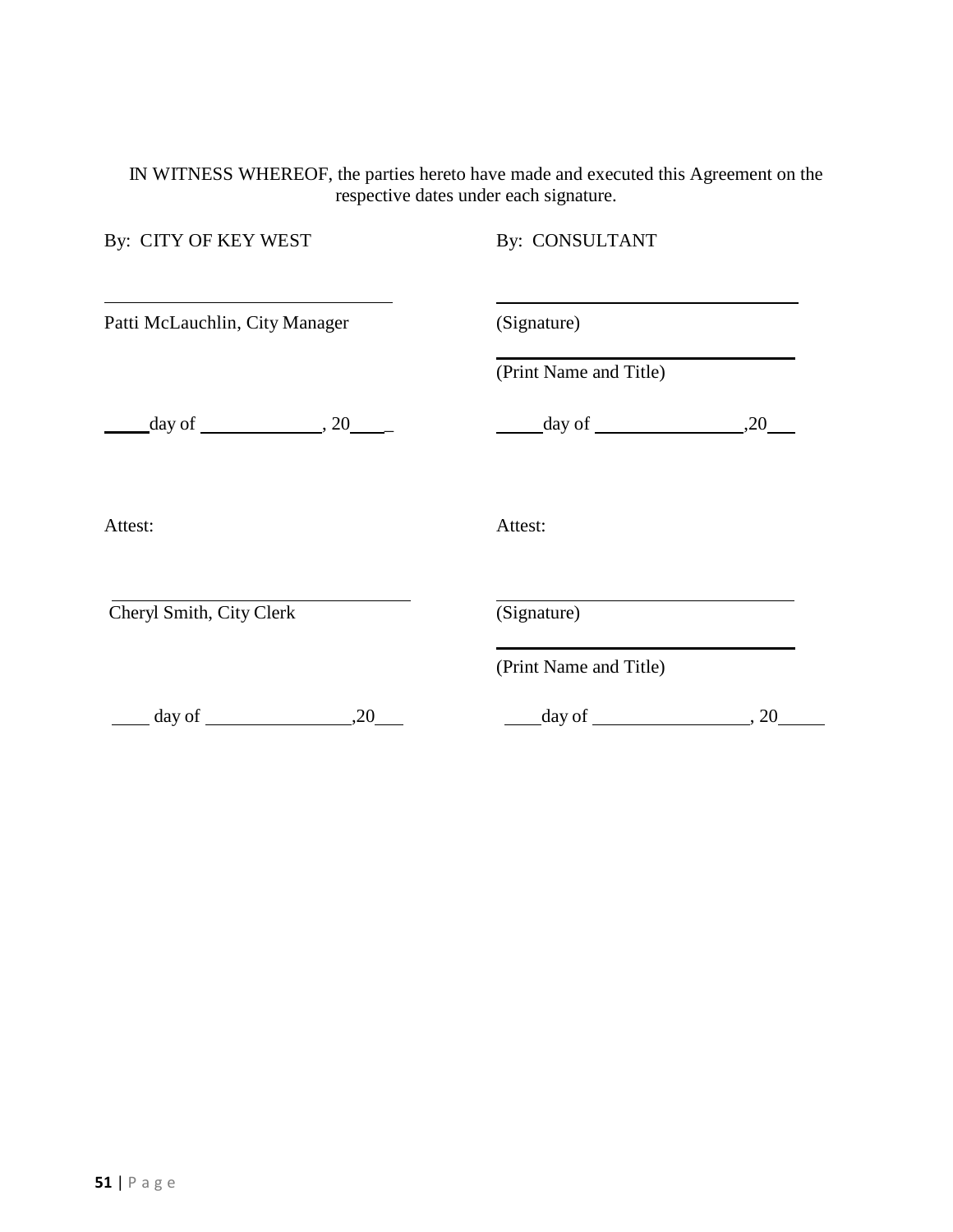**Exhibit A Hourly Fee Schedule Company Name: Date:**

**Position Title <b>Hourly Rate**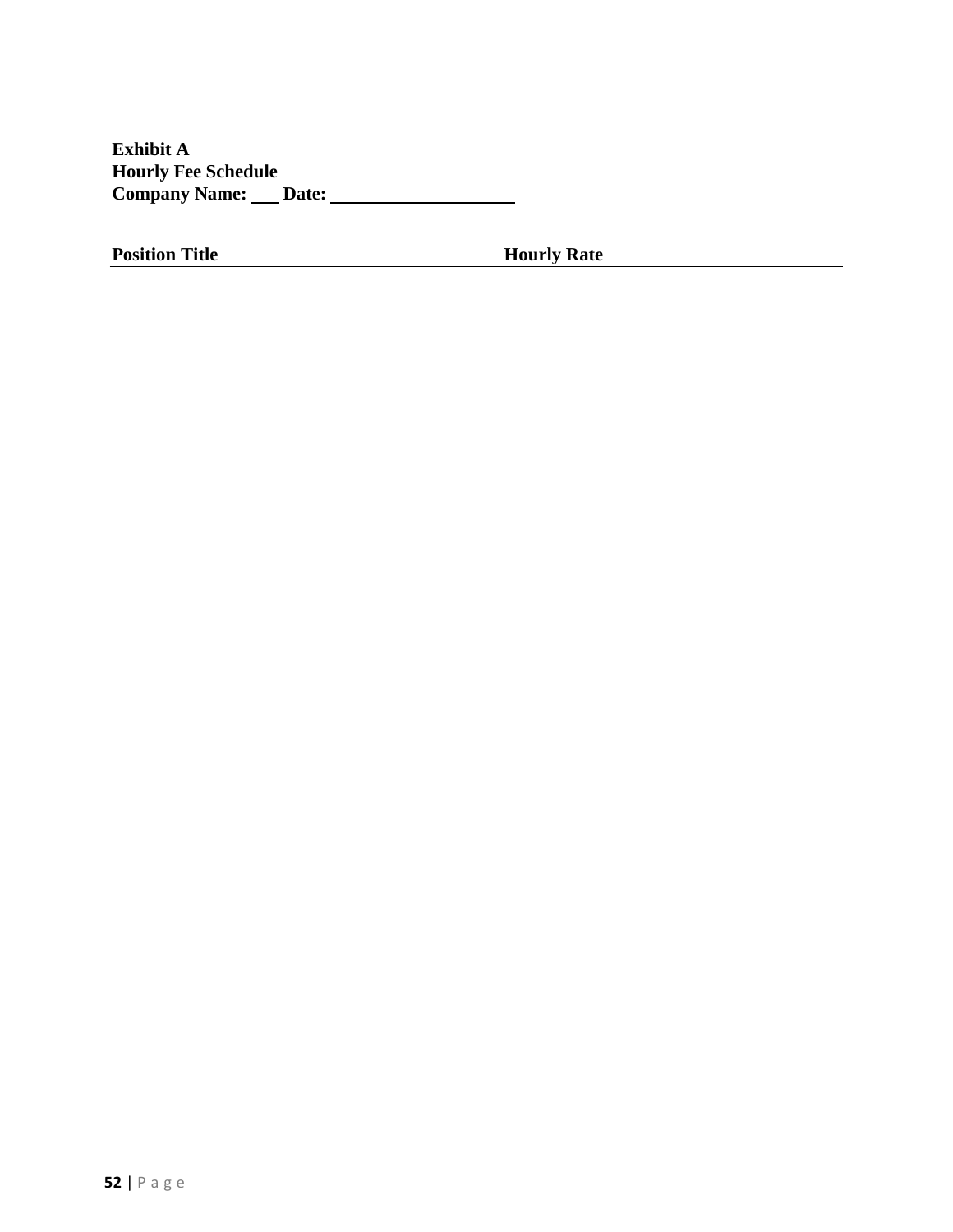# **[Exhibit D: Procurement Requirements: 2 CFR 200](file:///C:/Users/katie.halloran/AppData/Local/Microsoft/Windows/INetCache/Content.Outlook/9B771U3U/Sunset%20Mallory%20RFQ%209.21.2021_CDS%2009.29.21.docx)**

In anticipation of potentially receiving Federal or State funds for this project in the future, the City will comply with §200.318 - §200.327 of 2 CFR 200. As a result, the following State and Federal requirements will be adhered to:

- 1. Conflict of Interest: All firms must disclose with their bid the name of any officer, director or agent who is also an employee of the City or any of its departments. Further, all firms must disclose the name of any City employee who owns directly or indirectly, an interest of five percent (5%) or more in the firm's entity or any of its branches or subsidiaries.
	- 1) Non-government Conflicts
		- a) A firm shall not submit a response or enter into a contract with the City if the contract would result in the proposer having a conflict of interest. As used herein, the term conflict of interest shall mean:
			- i. The firm's contract with another customer or entity will be averse to the interest of the City; or
			- ii. There is a significant risk that the interest of the City will be materially impacted by the firm's responsibilities to a current customer or entity, a former customer or entity or any other third party.
		- b) Notwithstanding the existence of a conflict of interest under paragraph (a), a firm may submit a proposal and enter into a contract with the City if:
			- i. The firm reasonably believes that they will be able to provide competent and diligent representation to each affected customer or entity and;
			- ii. The conflict of interest is not prohibited by law and;
			- iii. The proposal or contract does not involve the assertion of a claim by one customer or entity against another represented by the firm in the same project or other proceeding

In addition, each individual participating in the selection process for professional services contracts must also disclose any conflict of interest. Consultant and subconsultant firms representing the City of Key West must be free of conflicting professional or personal interests. It is the responsibility of the consultant to recuse itself from submitting responses for a project if a conflict of interest exists. Subconsultants are responsible for disclosing potential conflicts of interest to the prime consultant firm and recusing themselves accordingly where conflict of interest exists.

- 2. Full and Open Competition: All procurement transactions for the acquisition of property or services required under a Federal award must be conducted in a manner providing full and open competition consistent with the standards of §200.319 & §200.320.
- 3. Contracting with small and minority firms, women's business enterprise and labor surplus area firms: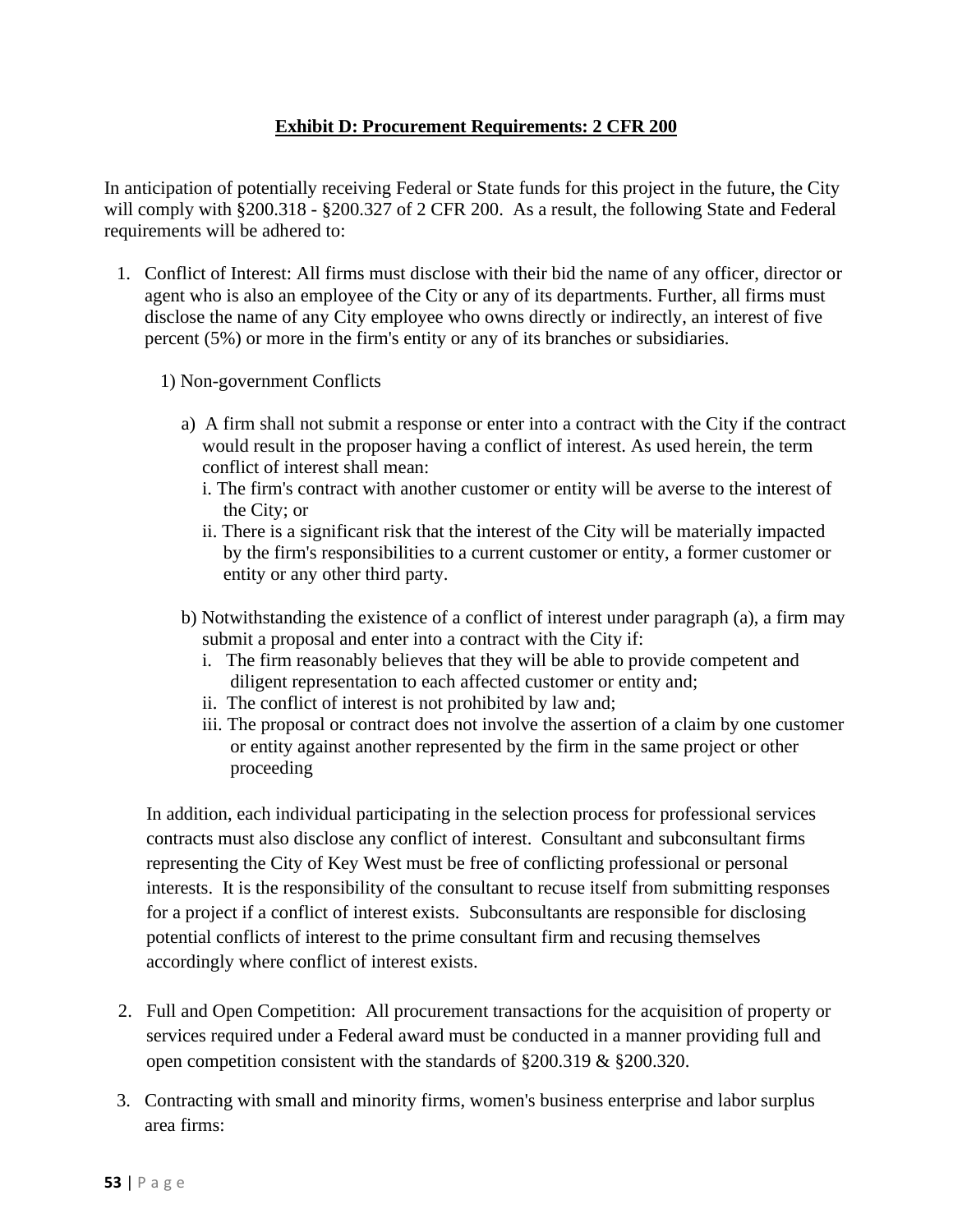- 1) The City will take all necessary affirmative steps to assure that minority firms, women's business enterprises, and labor surplus area firms are used when possible.
- 2) Affirmative steps shall include:
	- i) Placing qualified small and minority businesses and women's business enterprises on solicitation lists;
	- ii) Assuring that small and minority businesses, and women's business enterprises are solicited whenever they are potential sources;
	- iii) Dividing total requirements, when economically feasible, into smaller tasks or quantities to permit maximum participation by small and minority business, and women's business enterprises;
	- iv) Establishing delivery schedules, where the requirement permits, which encourage participation by small and minority business, and women's business enterprises;
	- v) Using the services and assistance of the Small Business Administration, and the Minority Business Development Agency of the Department of Commerce; and
	- vi) Requiring the prime contractor, if subcontracts are to be let to take the affirmative steps listed in paragraphs  $(e)(2)$  (i) through(v) of this section.
- 4. Procurements of Recovered Materials: The City and its contractors must comply with section 6002 of the Solid Waste Disposal Act, as amended by the Resource Conservation and Recovery Act. The requirements of Section 6002 include procuring only items designated in guidelines of the Environmental Protection Agency (EPA) at 40 CFR part 247 that contain the highest percentage of recovered materials practicable, consistent with maintaining a satisfactory level of competition, where the purchase price of the item exceeds \$10,000 or the value of the quantity acquired during the preceding fiscal year exceeded \$10,000; procuring solid waste management services in a manner that maximizes energy and resource recovery; and establishing an affirmative procurement program for procurement of recovered materials identified in the EPA guidelines.
- 5. Unnecessary or Duplicative Items: Provide for a review of proposed procurements to avoid purchase of unnecessary or duplicative items. Consideration should be given to consolidating or breaking out procurements to obtain a more economical purchase. Where appropriate, an analysis will be made of lease versus purchase alternatives, and any other appropriate analysis to determine the most economical approach.
- 6. Federal Excess and Surplus Property: The City encourages the use of Federal excess and surplus property in lieu of purchasing new equipment and property whenever such use is feasible and reduces project costs.
- 7. Settlement of All Contractual and Administrative Issues: The City alone must be responsible, in accordance with good administrative practice and sound business judgment, for the settlement of all contractual and administrative issues arising out of procurements.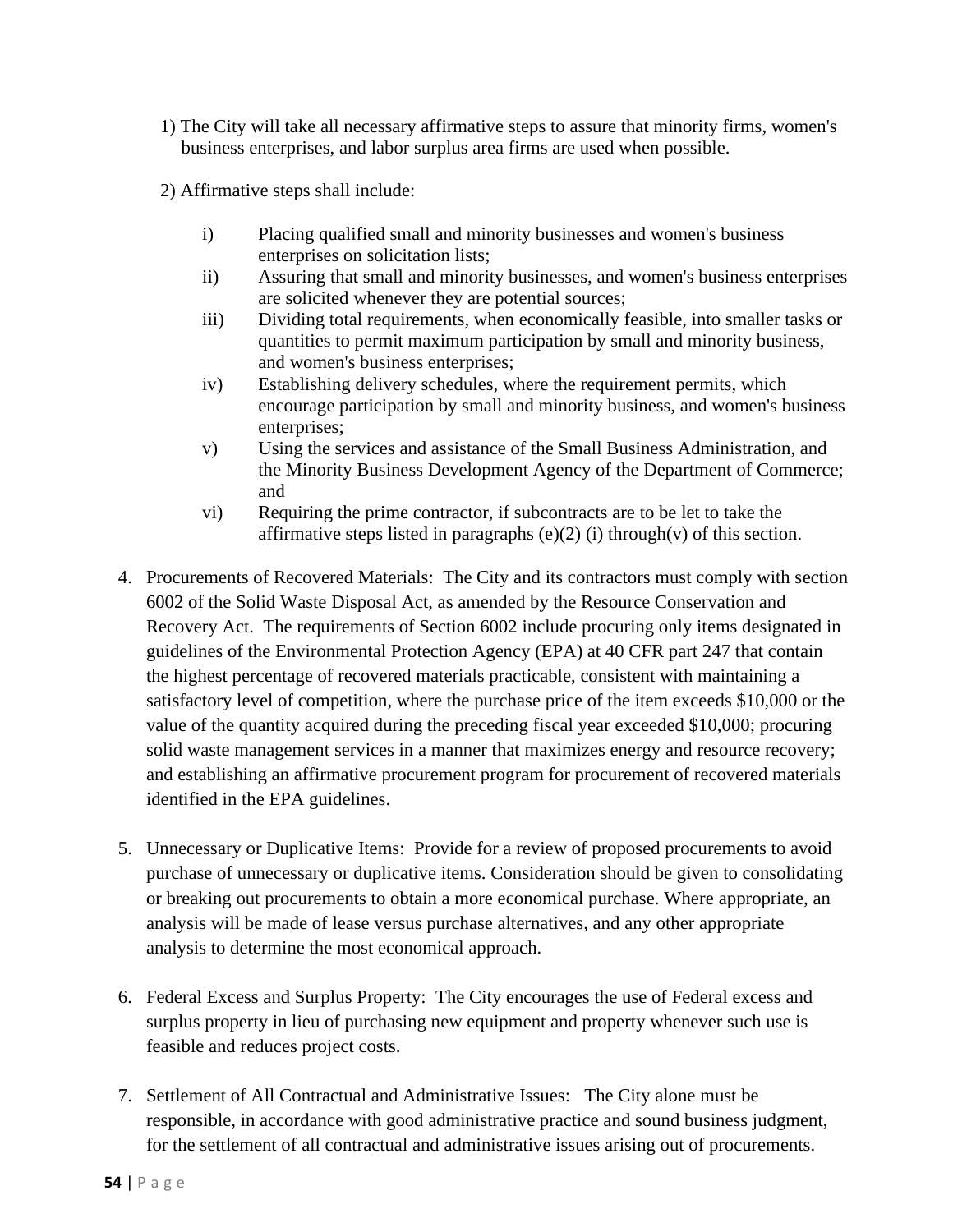These issues include, but are not limited to, source evaluation, protests, disputes, and claims. These standards do not relieve the City of any contractual responsibilities under its contracts. The Federal awarding agency will not substitute its judgment for that of the City unless the matter is primarily a Federal concern. Violations of law will be referred to the local, state, or Federal authority having proper jurisdiction.

- 8. Local Preference: Local preference is not allowed.
- 9. Domestic Preferences for Procurements: As appropriate and to the extent consistent with law, the City, to the greatest extent practicable under a Federal award, prefers the purchase, acquisition, or use of goods, products, or materials produced in the United States. For the purposes of this section:
	- 1) "Produced in the United States" means, for iron and steel products, that all manufacturing processes, from the initial melting stage through the application of coatings, occurred in the United States.
	- 2) "Manufactured products" means items and construction materials composed in whole or in part of non-ferrous metals such as aluminum; plastics and polymer-based products such as polyvinyl chloride pipe; aggregates such as concrete; glass, including optical fiber; and lumber.
- 10. E-Verify (Execute Order 11-116): Consultant:
	- 1) Shall utilize the U.S. Department of Homeland Security's E-Verify system to verify the employment eligibility of all new employees hired during the contract term; and
	- 2) Shall expressly require any subcontractors performing work or providing services pursuant to this contract to likewise utilize the U.S. Department of Homeland Security's E-Verify system to verify the employment eligibility of all new employees hired by the subcontractor during the contract term.
- 11. Executive Order 11246: Compliance with Executive Order 11246 of September 24, 1965, entitled ``Equal Employment Opportunity,'' as amended by Executive Order11375 of October 13, 1967, and as supplemented in Department of Labor regulations (41 CFR chapter 60).
- 12. Termination: This agreement may be terminated at any time, with or without cause, by the City upon thirty (30) days written notice to the consultant. No further work will be performed by the consultant upon receipt of this notice unless specifically authorized by the City Manager of the City of Key West. On termination, the consultant will be paid for all authorized services performed up to the termination date plus, if terminated for the convenience of the City, reasonable expenses incurred during the close-out of the agreement. The City will not pay for anticipatory profits.

Violation of any local, state, or federal law in the performance of this contract shall constitute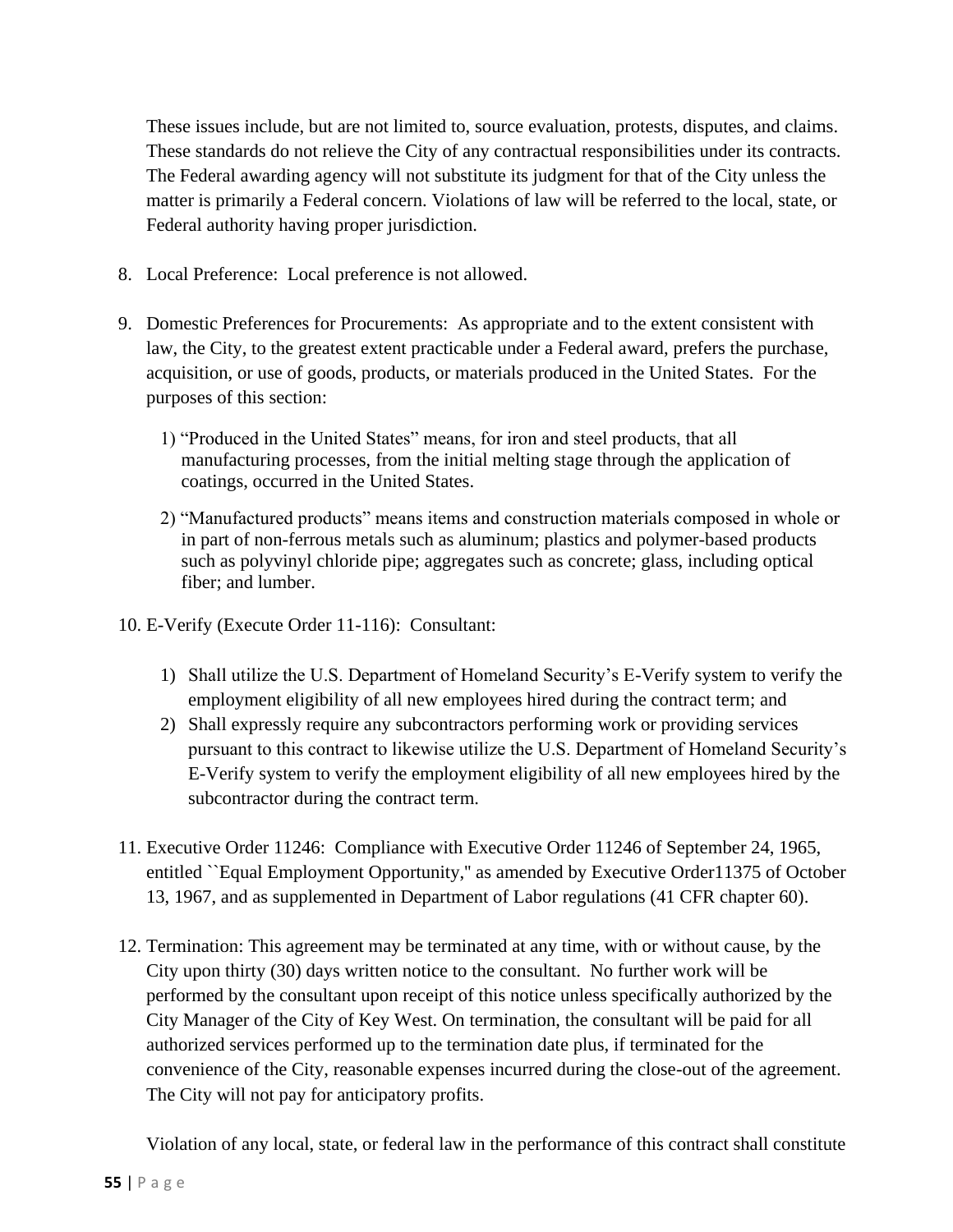a material breach of this contract, which may result in the termination of this contract or other such remedy, as the City deems appropriate.

- 13. Public Records: Article 1, Section 24, Florida Constitution, guarantees every person access to all public records, and Section 119.011(12), Florida Statutes, provides a broad definition of public record. As such, all responses to a competitive solicitation are public records unless exempt by law. Any firm claiming that its response contains information that is exempt from the public records law shall clearly segregate and mark that information and provide the specific statutory citation for such exemption. Contractors must provide the Sub-recipient, pass-thru entity, Federal awarding agency, Comptroller General of the United States, or any duly authorized representatives right of access to any books, documents, papers, or records which are directly pertinent to the project for the purpose of making audits, examinations, excerpts, and transcriptions.
- 14. Records Retention: Retention of all required records for six (6) years after final payments are made and all other pending matters are closed.
- 15. Convicted Vendor List 287.133(2)(a), F.S.: check the convicted vendors list prior to making any awards to ensure that contracts greater than \$35,000 are not awarded to convicted vendors for a period of thirty-six (36) months following the date of their placement on the convicted vendors list.
- 16. Discriminatory Vendor List 287.134(2)(a), F.S.: check the discriminatory vendors list prior to making any awards to ensure that contracts are not awarded to vendors on the discriminatory vendors list.
- 17. Monthly and Quarterly Monitoring: The selected firm will provide monthly and quarterly documentation and reports regarding status, changes, and other details as per stipulated grant requirements for submittal by the City.

**In addition, Appendix II to Part 200 (see next page) must be included in all contracts:**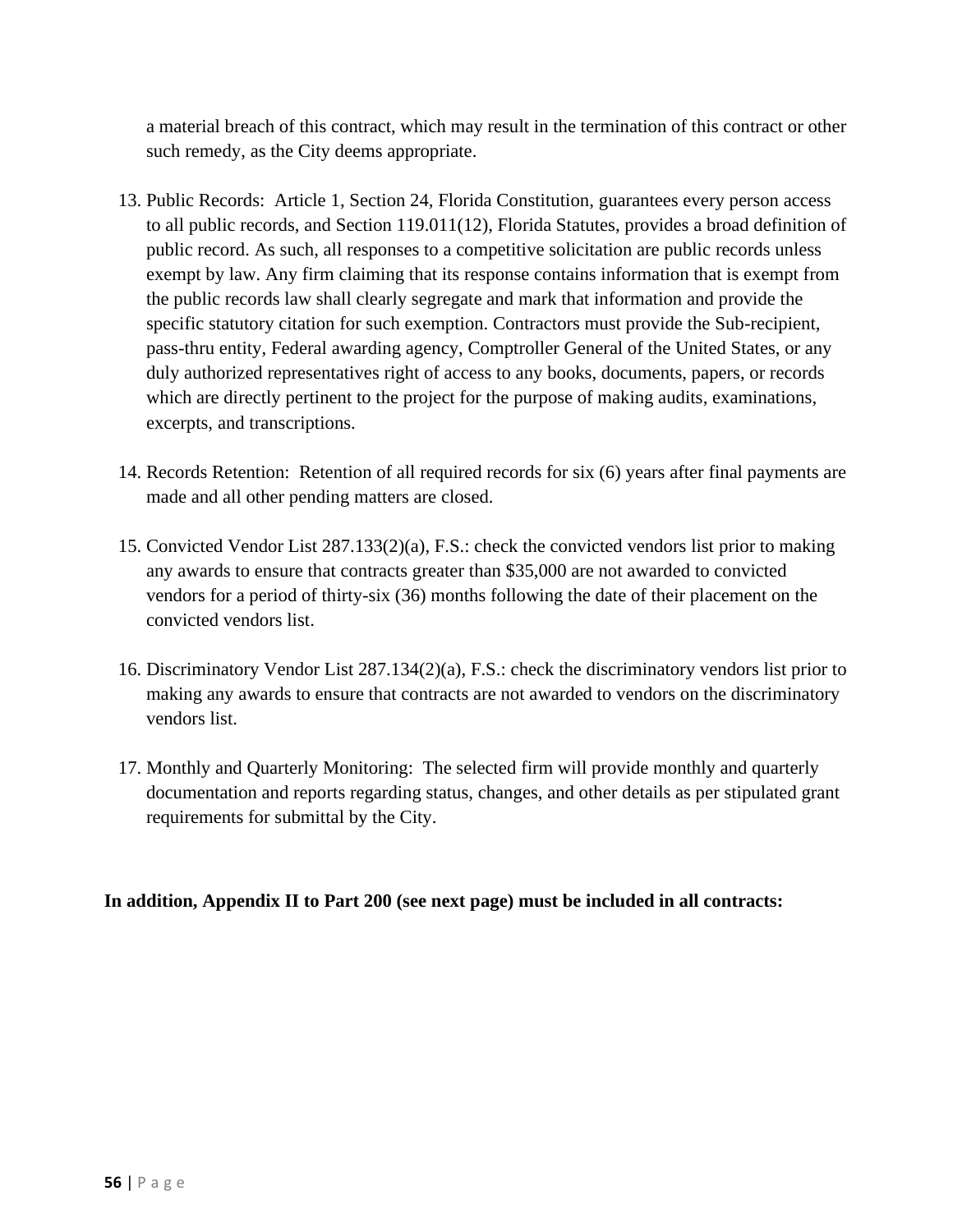# **Appendix II to Part 200 - Contract Provisions for Non-Federal Entity Contracts Under Federal Awards**

In addition to other provisions required by the Federal agency or non-Federal entity, all contracts made by the non-Federal entity under the Federal award must contain provisions covering the following, as applicable.

(A) Contracts for more than the simplified acquisition threshold, which is the inflation adjusted amount determined by the Civilian Agency Acquisition Council and the Defense Acquisition Regulations Council (Councils) as authorized by [41 U.S.C. 1908,](https://www.govinfo.gov/link/uscode/41/1908) must address administrative, contractual, or legal remedies in instances where contractors violate or breach contract terms, and provide for such sanctions and penalties as appropriate.

(B) All contracts in excess of \$10,000 must address termination for cause and for convenience by the non-Federal entity including the manner by which it will be effected and the basis for settlement.

(C) Equal Employment Opportunity. Except as otherwise provided under [41 CFR Part 60,](https://www.ecfr.gov/current/title-41/part-60) all contracts that meet the definition of "federally assisted construction contract" in [41 CFR Part 60-](https://www.ecfr.gov/current/title-41/section-60-1.3) [1.3](https://www.ecfr.gov/current/title-41/section-60-1.3) must include the equal opportunity clause provided under [41 CFR 60-1.4\(b\),](https://www.ecfr.gov/current/title-41/section-60-1.4#p-60-1.4(b)) in accordance with Executive Order 11246, "Equal Employment Opportunity" [\(30 FR 12319,](https://www.federalregister.gov/citation/30-FR-12319) [12935,](https://www.federalregister.gov/citation/30-FR-12935) [3 CFR Part,](https://www.ecfr.gov/current/title-3) [1964-1965](https://www.ecfr.gov/current/title-3/part-1964) Comp., p. 339), as amended by Executive Order 11375, "Amending Executive Order 11246 Relating to Equal Employment Opportunity," and implementing regulations at [41 CFR part](https://www.ecfr.gov/current/title-41/part-60)  [60,](https://www.ecfr.gov/current/title-41/part-60) "Office of Federal Contract Compliance Programs, Equal Employment Opportunity, Department of Labor."

(D) Davis-Bacon Act, as amended [\(40 U.S.C. 3141-3148\)](https://www.govinfo.gov/link/uscode/40/3141). When required by Federal program legislation, all prime construction contracts in excess of \$2,000 awarded by non-Federal entities must include a provision for compliance with the Davis-Bacon Act [\(40 U.S.C. 3141-3144,](https://www.govinfo.gov/link/uscode/40/3141) and [3146-3148\)](https://www.govinfo.gov/link/uscode/40/3146) as supplemented by Department of Labor regulations [\(29 CFR Part 5,](https://www.ecfr.gov/current/title-29/part-5) "Labor Standards Provisions Applicable to Contracts Covering Federally Financed and Assisted Construction"). In accordance with the statute, contractors must be required to pay wages to laborers and mechanics at a rate not less than the prevailing wages specified in a wage determination made by the Secretary of Labor. In addition, contractors must be required to pay wages not less than once a week. The non-Federal entity must place a copy of the current prevailing wage determination issued by the Department of Labor in each solicitation. The decision to award a contract or subcontract must be conditioned upon the acceptance of the wage determination. The non-Federal entity must report all suspected or reported violations to the Federal awarding agency. The contracts must also include a provision for compliance with the Copeland "Anti-Kickback" Act [\(40 U.S.C. 3145\)](https://www.govinfo.gov/link/uscode/40/3145), as supplemented by Department of Labor regulations [\(29 CFR Part 3,](https://www.ecfr.gov/current/title-29/part-3) "Contractors and Subcontractors on Public Building or Public Work Financed in Whole or in Part by Loans or Grants from the United States"). The Act provides that each contractor or subrecipient must be prohibited from inducing, by any means, any person employed in the construction, completion, or repair of public work, to give up any part of the compensation to which he or she is otherwise entitled. The non-Federal entity must report all suspected or reported violations to the Federal awarding agency.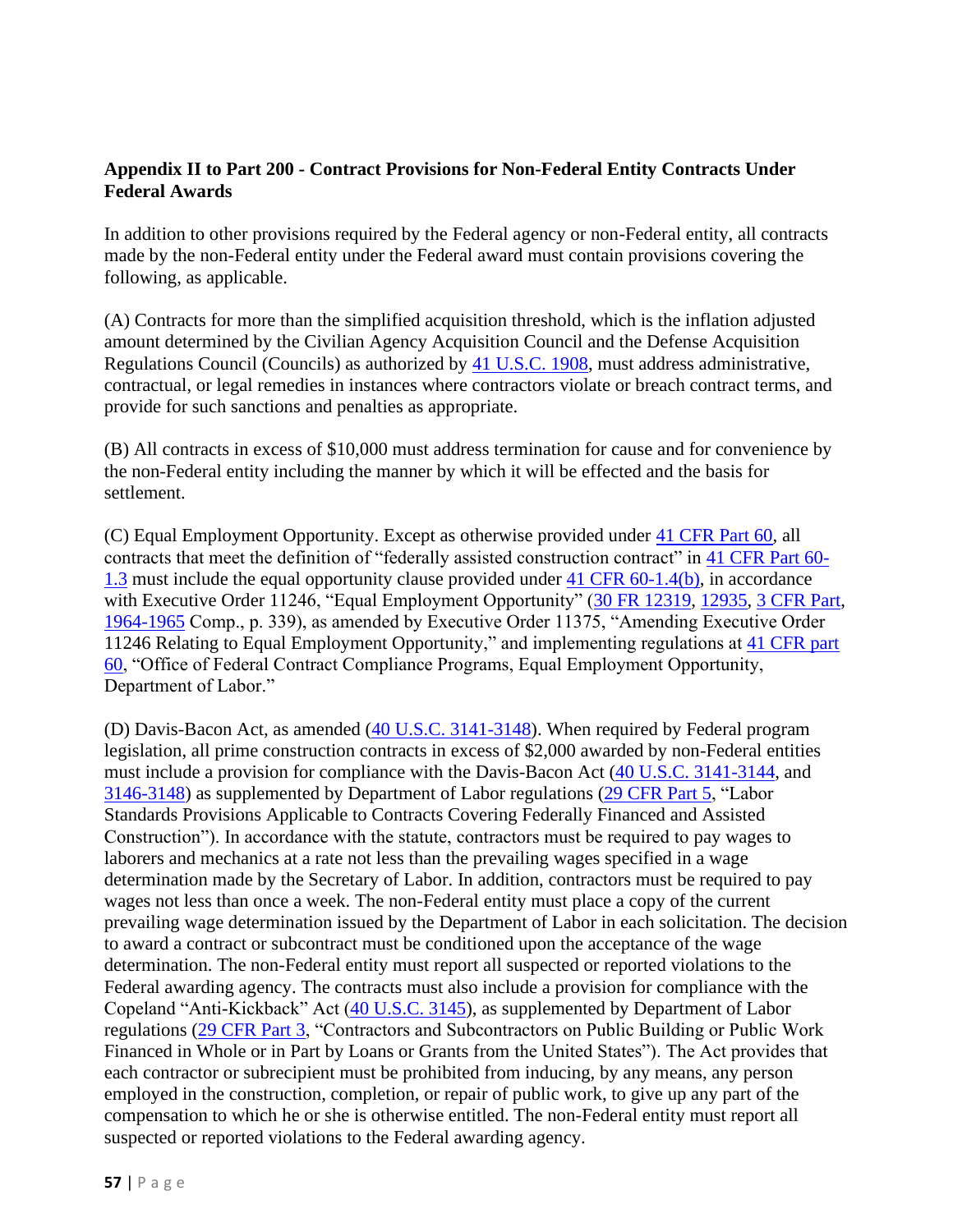(E) Contract Work Hours and Safety Standards Act [\(40 U.S.C. 3701-3708\)](https://www.govinfo.gov/link/uscode/40/3701). Where applicable, all contracts awarded by the non-Federal entity in excess of \$100,000 that involve the employment of mechanics or laborers must include a provision for compliance with [40 U.S.C. 3702](https://www.govinfo.gov/link/uscode/40/3702) and [3704,](https://www.govinfo.gov/link/uscode/40/3704) as supplemented by Department of Labor regulations [\(29 CFR Part 5\)](https://www.ecfr.gov/current/title-29/part-5). Under [40 U.S.C. 3702](https://www.govinfo.gov/link/uscode/40/3702) of the Act, each contractor must be required to compute the wages of every mechanic and laborer on the basis of a standard work week of 40 hours. Work in excess of the standard work week is permissible provided that the worker is compensated at a rate of not less than one and a half times the basic rate of pay for all hours worked in excess of 40 hours in the work week. The requirements of [40 U.S.C. 3704](https://www.govinfo.gov/link/uscode/40/3704) are applicable to construction work and provide that no laborer or mechanic must be required to work in surroundings or under working conditions which are unsanitary, hazardous or dangerous. These requirements do not apply to the purchases of supplies or materials or articles ordinarily available on the open market, or contracts for transportation or transmission of intelligence.

(F) Rights to Inventions Made Under a Contract or Agreement. If the Federal award meets the definition of "funding agreement" under  $37$  CFR  $\S$  401.2 (a) and the recipient or subrecipient wishes to enter into a contract with a small business firm or nonprofit organization regarding the substitution of parties, assignment or performance of experimental, developmental, or research work under that "funding agreement," the recipient or subrecipient must comply with the requirements of [37 CFR Part 401,](https://www.ecfr.gov/current/title-37/part-401) "Rights to Inventions Made by Nonprofit Organizations and Small Business Firms Under Government Grants, Contracts and Cooperative Agreements," and any implementing regulations issued by the awarding agency.

(G) Clean Air Act [\(42 U.S.C. 7401-7671q.](https://www.govinfo.gov/link/uscode/42/7401)) and the Federal Water Pollution Control Act [\(33](https://www.govinfo.gov/link/uscode/33/1251) [U.S.C. 1251-1387\)](https://www.govinfo.gov/link/uscode/33/1251), as amended - Contracts and subgrants of amounts in excess of \$150,000 must contain a provision that requires the non-Federal award to agree to comply with all applicable standards, orders or regulations issued pursuant to the Clean Air Act [\(42 U.S.C. 7401-7671q\)](https://www.govinfo.gov/link/uscode/42/7401) and the Federal Water Pollution Control Act as amended [\(33 U.S.C. 1251-1387\)](https://www.govinfo.gov/link/uscode/33/1251). Violations must be reported to the Federal awarding agency and the Regional Office of the Environmental Protection Agency (EPA).

(H) Debarment and Suspension (Executive Orders 12549 and 12689) - A contract award (see  $\frac{2}{3}$ ) [CFR 180.220\)](https://www.ecfr.gov/current/title-2/section-180.220) must not be made to parties listed on the governmentwide exclusions in the System for Award Management (SAM), in accordance with the OMB guidelines at [2 CFR 180](https://www.ecfr.gov/current/title-2/part-180) that implement Executive Orders 12549 (3 CFR part 1986 Comp., p. 189) and 12689 (3 CFR part 1989 Comp., p. 235), "Debarment and Suspension." SAM Exclusions contains the names of parties debarred, suspended, or otherwise excluded by agencies, as well as parties declared ineligible under statutory or regulatory authority other than Executive Order 12549.

(I) Byrd Anti-Lobbying Amendment  $(31 \text{ U.S.C. } 1352)$  - Contractors that apply or bid for an award exceeding \$100,000 must file the required certification. Each tier certifies to the tier above that it will not and has not used Federal appropriated funds to pay any person or organization for influencing or attempting to influence an officer or employee of any agency, a member of Congress, officer or employee of Congress, or an employee of a member of Congress in connection with obtaining any Federal contract, grant or any other award covered by [31 U.S.C.](https://www.govinfo.gov/link/uscode/31/1352)  [1352.](https://www.govinfo.gov/link/uscode/31/1352) Each tier must also disclose any lobbying with non-Federal funds that takes place in connection with obtaining any Federal award. Such disclosures are forwarded from tier to tier up to the non-Federal award.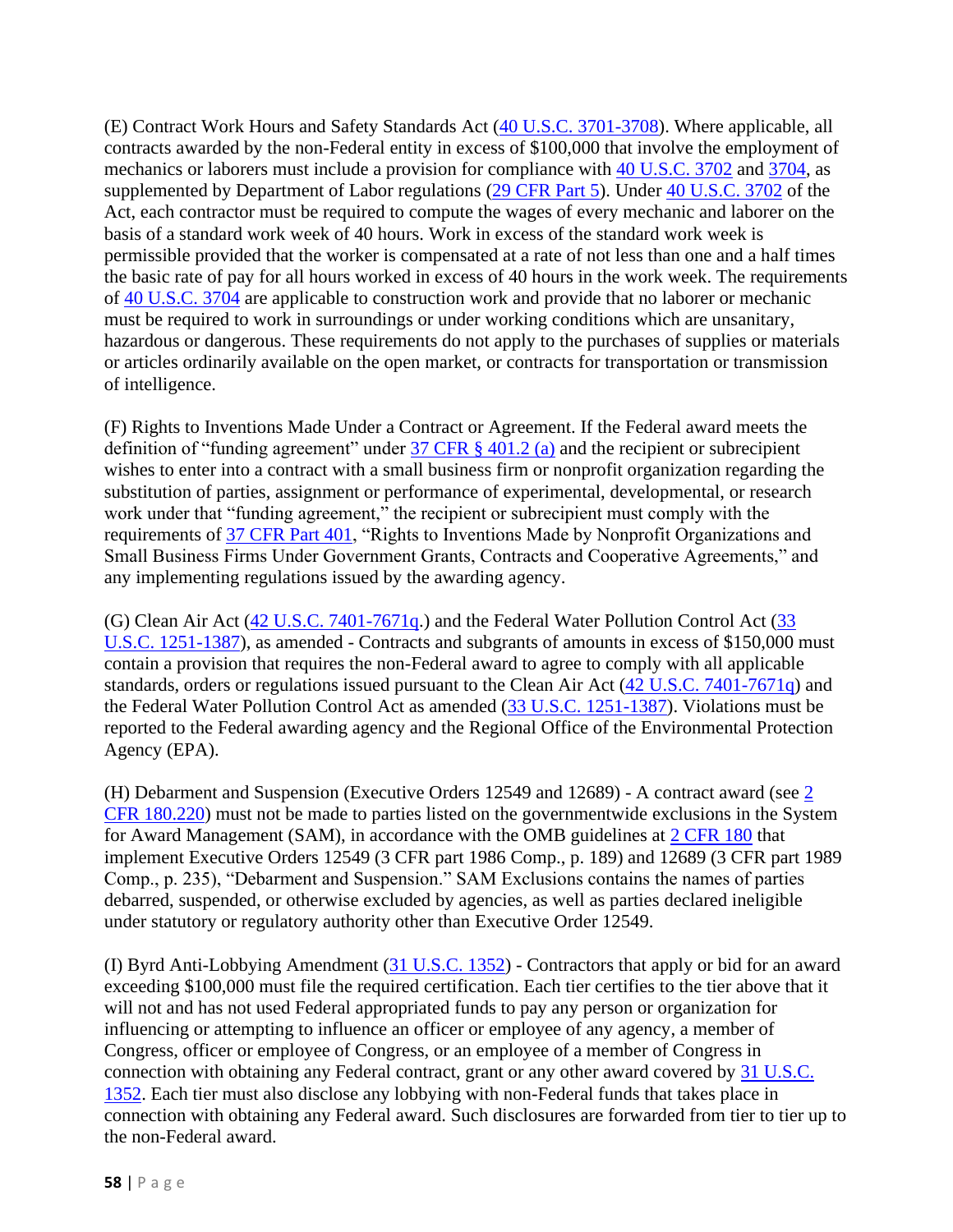(J) See [§ 200.323.](https://www.ecfr.gov/current/title-2/section-200.323)

(K) See  $\S 200.216$ .

(L) See [§ 200.322.](https://www.ecfr.gov/current/title-2/section-200.322)

[\[78 FR 78608,](https://www.federalregister.gov/citation/78-FR-78608) Dec. 26, 2013, as amended at  $79$  FR 75888, Dec. 19, 2014; [85 FR 49577,](https://www.federalregister.gov/citation/85-FR-49577) Aug. 13, 2020]

#### **In the event CDBG funding is obtained:**

24 CFR 135.38

# **§ 135.38 Section 3 clause.**

All section 3 covered contracts shall include the following clause (referred to as the section 3 clause):

A. The work to be performed under this contract is subject to the requirements of section 3 of the Housing and Urban Development Act of1968, as amended, 12 U.S.C. 1701u (section 3). The purpose of section 3 is to ensure that employment and other economic opportunities generated by HUD assistance or HUD-assisted projects covered by section 3, shall, to the greatest extent feasible, be directed to low- and very low-income persons, particularly persons who are recipients of HUD assistance for housing.

B. The parties to this contract agree to comply with HUD's regulations in 24 CFR part 135, which implement section 3. As evidenced by their execution of this contract, the parties to this contract certify that they are under no contractual or other impediment that would prevent them from complying with the part 135 regulations.

C. The contractor agrees to send to each labor organization or representative of workers with which the contractor has a collective bargaining agreement or other understanding, if any, a notice advising the labor organization or workers' representative of the contractor's commitments under this section 3 clause, and will post copies of the notice in conspicuous places at the work site where both employees and applicants for training and employment positions can see the notice. The notice shall describe the section 3 preference, shall set forth minimum number and job titles subject to hire, availability of apprenticeship and training positions, the qualifications for each; and the name and location of the person(s) taking applications for each of the positions; and the anticipated date the work shall begin.

D. The contractor agrees to include this section 3 clause in every subcontract subject to compliance with regulations in 24 CFR part 135, and agrees to take appropriate action, as provided in an applicable provision of the subcontract or in this section 3 clause, upon a finding that the subcontractor is in violation of the regulations in 24 CFR part135. The contractor will not subcontract with any subcontractor where the contractor has notice or knowledge that the subcontractor has been found in violation of the regulations in 24 CFR part 135.

E. The contractor will certify that any vacant employment positions, including training positions, that are filled (1) after the contractor is selected but before the contract is executed, and (2) with persons other than those to whom the regulations of 24 CFR part 135 require employment opportunities to be directed, were not filled to circumvent the contractor's obligations under 24 CFR part 135.